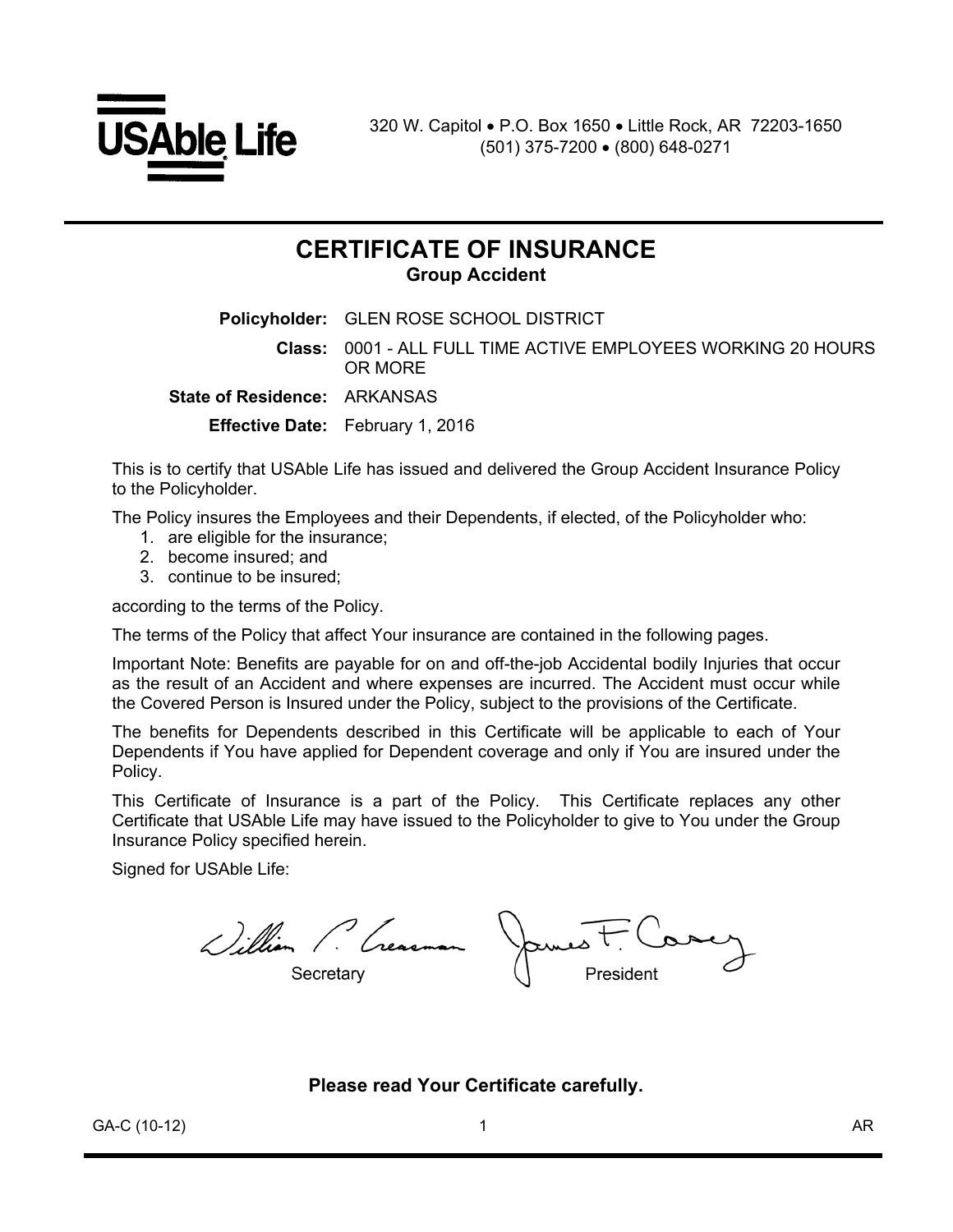# **Table of Contents**

| Page |
|------|
|      |
|      |
|      |
|      |
|      |
|      |
|      |
|      |
|      |
|      |
|      |
|      |
|      |
|      |
|      |
|      |
|      |
|      |
|      |
|      |
|      |
|      |
|      |
|      |
|      |
|      |
|      |
|      |
|      |
|      |
|      |
|      |
|      |
|      |
|      |
|      |
|      |
|      |
|      |
|      |
|      |
|      |
|      |
|      |
|      |
|      |
|      |
|      |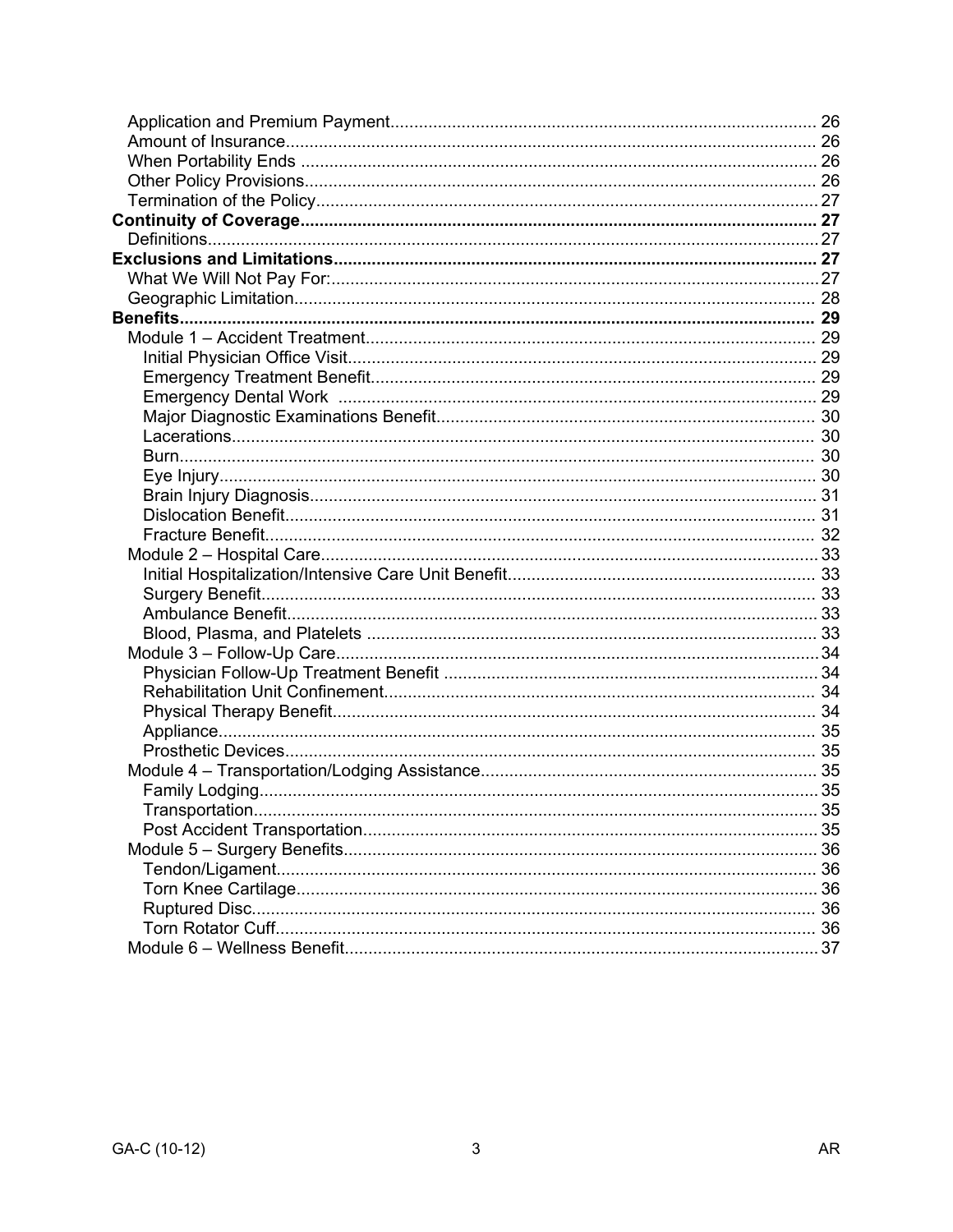# **Schedule of Insurance**

| <b>Policyholder:</b>          | <b>GLEN ROSE SCHOOL DISTRICT</b>                                            |
|-------------------------------|-----------------------------------------------------------------------------|
| <b>Group Policy Number:</b>   | 50010848                                                                    |
| <b>Policy Effective Date:</b> | February 1, 2016                                                            |
|                               | *This Certificate replaces any Certificate issued before<br>the date shown. |
| <b>Accident Type:</b>         | On & Off-the-Job                                                            |
| <b>Issue Age:</b>             | Employee 16 through 64                                                      |
|                               | Spouse 16 through 64                                                        |
|                               | Child 15 days through 26 years                                              |
| <b>Beneficiary:</b>           | As Named on the Employee application                                        |
| <b>Eligible Class:</b>        | Class 0001 ALL FULL TIME ACTIVE EMPLOYEES<br>WORKING 20 HOURS OR MORE       |

**Waiting Period:** You will be eligible for coverage on first of the policy month following completion of the following period of continuous Active Work:

- 1. If You are working for the Employer on the Policy Effective Date 0 days
- 2. If You start working for the Employer after the Policy Effective Date 30 days

| <b>Annual Enrollment Date:</b> | February 1 of each year                                  |
|--------------------------------|----------------------------------------------------------|
| <b>Full-time Employment:</b>   | 20 hours weekly                                          |
| <b>Type of Coverage:</b>       | Employee, Employee and Spouse, Single Parent,<br>Family. |
| <b>Premium Mode:</b>           | Monthly                                                  |

Benefits amounts available for eligible Employees shall be determined in accordance with the following schedule as elected on the Employee application:

| <b>Benefits</b>                          | <b>Number of Units</b> |               |         |
|------------------------------------------|------------------------|---------------|---------|
|                                          | <b>Basic</b>           | <b>Select</b> | Ultra   |
| <b>Module 1 – Accident Treatment</b>     | 5 Units                | 6 Units       | 9 Units |
| <b>Module 2 - Hospital Care</b>          | 5 Units                | 6 Units       | 8 Units |
| Module 3 - Follow-Up Care                | 5 Units                | 7 Units       | 8 Units |
| <b>Module 4 - Transportation Lodging</b> | 4 Units                | 6 Units       | 7 Units |
|                                          |                        |               |         |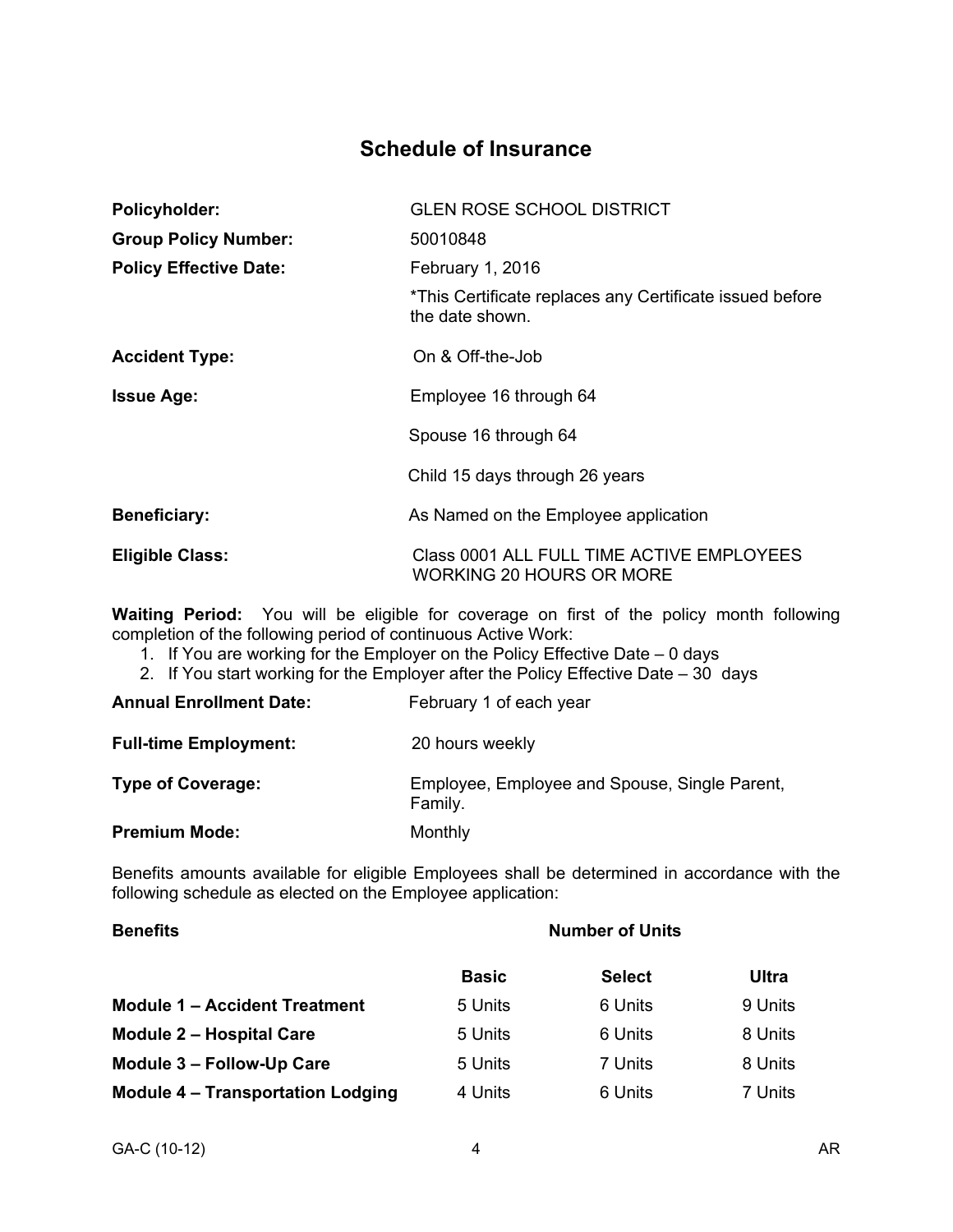### **Assistance**

| <b>Module 5 - Surgery Benefits</b>                          | 5 Units        | 6 Units                                                  | 8 Units        |
|-------------------------------------------------------------|----------------|----------------------------------------------------------|----------------|
| Module 6 - Wellness Benefit                                 | 4 Units        | 5 Units                                                  | 7 Units        |
| <b>Accidental Only Hospital and ICU Daily Benefit Rider</b> |                |                                                          |                |
| <b>Hospital Confinement</b>                                 | 10 Units/\$250 | 10 Units/\$250                                           | 10Units/\$250  |
| Hospital ICU                                                | 10 Units/\$500 | 10 Units/\$500                                           | 10 Units/\$500 |
| <b>Elimination Rider</b>                                    | enrollment.    | If applicable, Elimination Rider was provided at time of |                |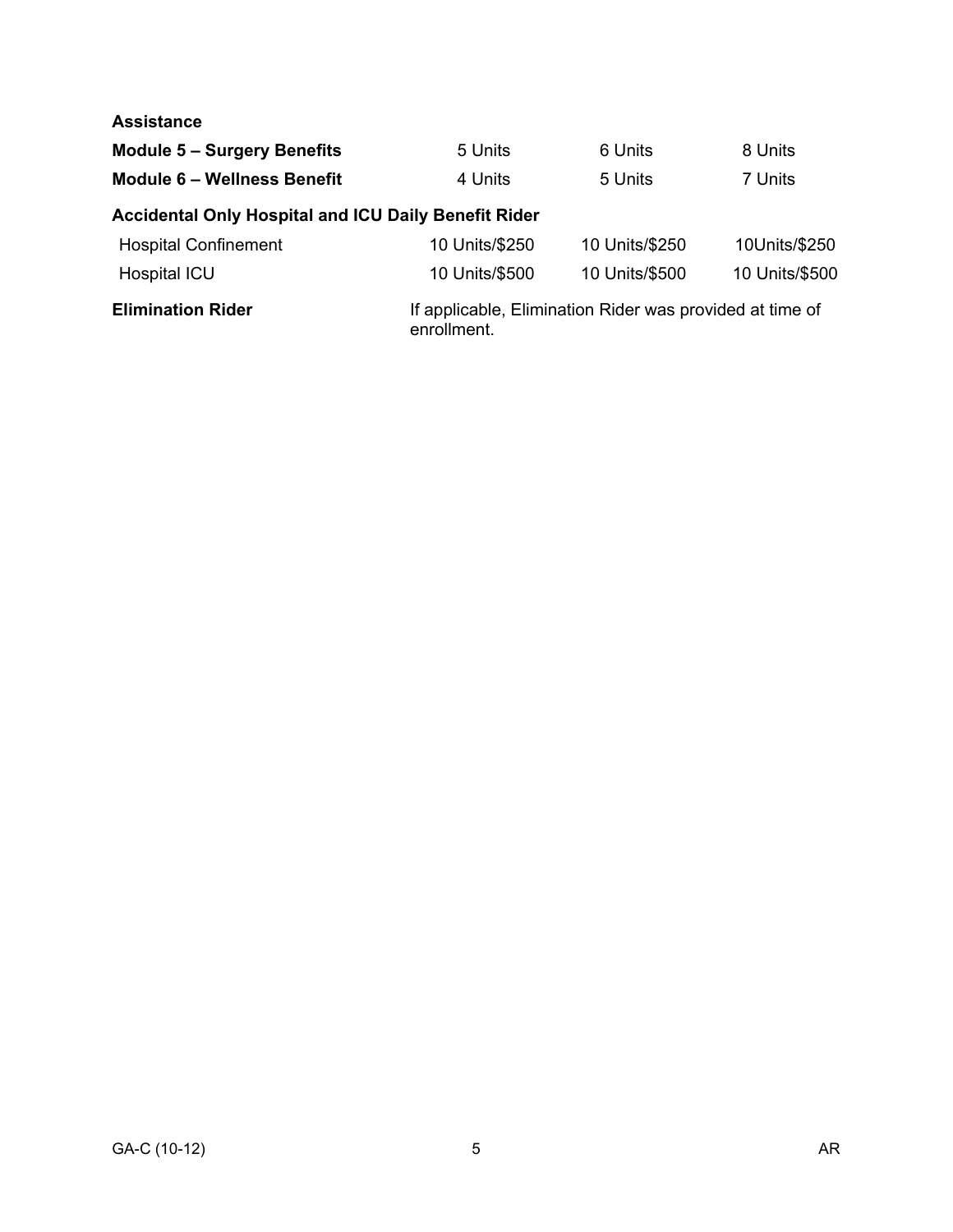# **Definitions**

The terms listed, if used, will have these meanings.

**Accident or Injury** is an unforeseen occurrence which results in the Accidental Bodily Injury and occurs while this Certificate is in force and is not excluded in the Certificate.

**Accidental Bodily Injury** means an Injury or Injuries for which Necessary Treatment is received and benefits are provided. The Injury or Injuries must be sustained by a Covered Person and must be the direct cause of the loss, independent of disease or bodily infirmity. All such Injuries, with any complications and any recurrences of complications arising from any one Accident, will be deemed to be a single Injury. Such Injury or Injuries must occur while the Certificate is in force.

**Active Work or Actively at Work** means the expenditure of time and energy for the Policyholder or an Associated Company at Your usual place of business on a Full-time basis. If You are not working on a day Your coverage would otherwise take effect, You will be considered to be at Active Work on that day only if:

- 1. when that work day begins, it would be reasonable to expect that You would be physically and mentally able to complete a Full-time week of work in Your Regular Occupation; and
- 2. You are not disabled; and
- 3. Your contract of employment, if applicable, remains active; and
- 4. You are not on an unapproved, administrative or disciplinary leave; and
- 5. You return to work at the end of a paid break or vacation period.

**Amendment, Endorsement, or Rider** means a form issued by Us which adds, modifies, changes, or deletes any Policy or Certificate provisions or benefits.

### **Ambulatory Surgical Center** means a place which:

- 1. is equipped for surgical procedures performed by qualified Physicians;
- 2. provides anesthesia administered by a licensed anesthesiologist or licensed nurse anesthetist; and
- 3. has written agreements with local Hospitals to immediately accept patients who develop complications.

**Annual Enrollment Period** means the 60 days prior to and the 30 days immediately following the annual enrollment date shown in the Schedule of Insurance.

**Associated Company** means any company shown in the application which is owned by or affiliated with the Policyholder.

**Beneficiary** means the person or entity You choose to receive Your amount of insurance at Your death.

**Calendar Year** means the period from January 1 through December 31 of the same year. Thereafter, it is the period beginning on January 1 and ending on December 31 of each following year.

**Certificate** means this document that describes Your insurance coverage.

**Confined or Confinement** means medically necessary care as a resident bed patient in a Hospital because of an Accident or Sickness. It must be for at least 18 hours in the same facility. A Physician must recommend and supervise the Confinement. Confinement does not mean care as an outpatient or in an emergency or observation room.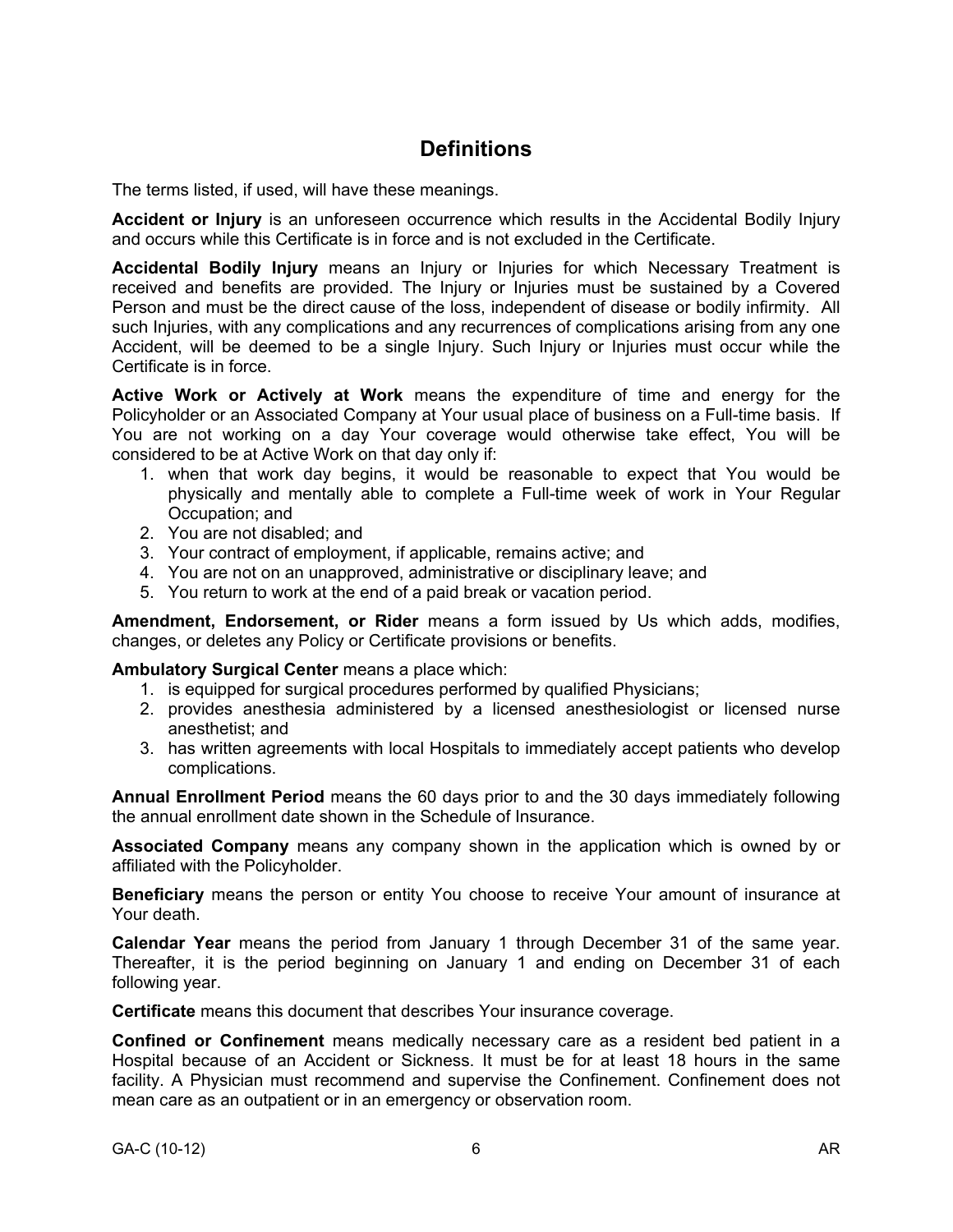**Covered Person** means an eligible Employee or the Employee's Dependents whose insurance has become and remains effective under all the conditions and provisions of the Policy. Covered Persons do not include contract, temporary, seasonal, or Part-time workers.

**Dependent** means an Eligible Person who is:

- 1. Your Spouse if not legally separated from You
- 2. any child less than age 26 and is:
	- a. a natural child; or
	- b. a legally adopted child or a child who has been placed for adoption with You; or
	- c. a stepchild, grandchild, or foster child; or
	- d. a child for whom You have been appointed legal guardian; or
	- e. a child not living with You, but to whom You are legally required to provide support.

If a Dependent child has reached age 26, but is a handicapped child as defined in the Continuation of Insurance for a Handicapped Child section, We will continue the child's coverage under the following conditions:

- 1. The child must be incapacitated;
- 2. We must receive proof of incapacity;
- 3. We may require additional proof of such incapacity from time to time, but not more than once a year after the child attains age 26; and
- 4. Your coverage must remain in force.

**Effective Date** means the date coverage is in force as shown on the Schedule of Insurance. The Effective Date will start at 12:01 a.m. at the main place of business of the Policyholder.

**Eligible Class** means a class of persons eligible for insurance under the Policy. This class is based on employment or membership in a group.

#### **Eligible Person** means a person who:

- 1. is a citizen of the United States of America (U.S.) or Canada, who either:
	- a. resides in the U.S. or Canada; or
	- b. is stationed outside the U.S. or Canada for a period of less than 6 months; or
- 2. is a foreign national residing in the U.S. and meets all of the following requirements:
	- a. has a valid permanent residency visa;
	- b. participates in U.S. Social Security; and
	- c. is covered by Workers' Compensation.

**Emergency Room** means a specified area within a Hospital which is designated for the emergency care of Accidental Injuries or Sicknesses. This area must:

- 1. be staffed and equipped to handle trauma;
- 2. be supervised and provide treatment by Physicians; and
- 3. provide care seven days per week, 24 hours per day.

**Employee** means an Eligible Person who is:

- 1. directly employed in the normal business of the Employer; and
- 2. paid for services by the Employer; and
- 3. Actively at Work for the Policyholder or an Associated Company; or
- 4. a Retiree, if listed as eligible in the Certificate.

No director, officer, consultant or other person not Actively at Work on behalf of the Employer will be considered an Employee unless he meets the above conditions.

**Employer** means the Policyholder.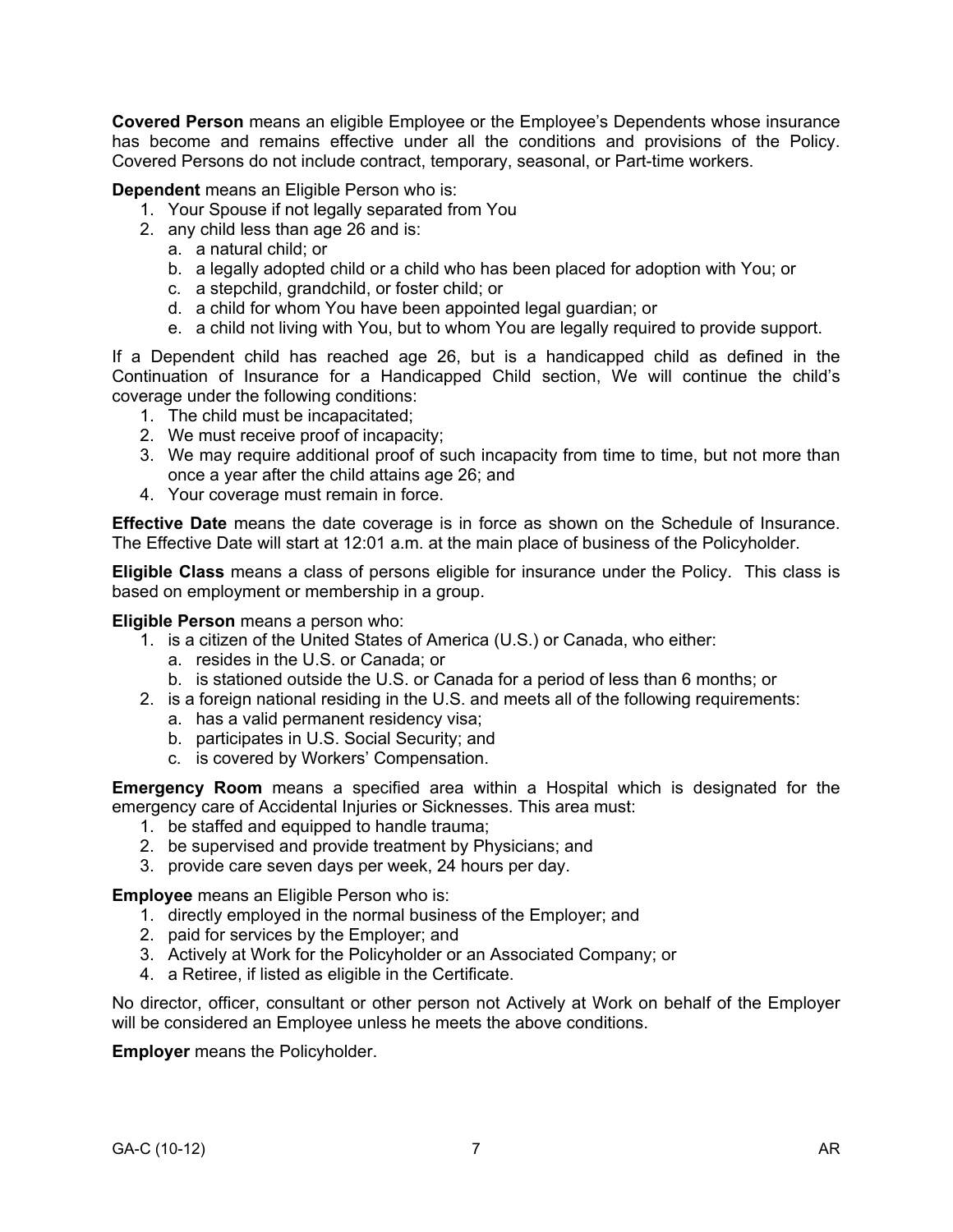**Evidence of Insurability** means a signed health and medical history form provided by Us, a medical examination, if requested, and any additional information and attending Physicians' statements that We may require.

**Extended Care Facility** means part of an institution that:

- 1. is licensed or accredited to provide nursing or rehabilitative care under the supervision of a Physician or a registered nurse;
- 2. provides 24-hour skilled nursing service; and
- 3. maintains daily medical records on each patient.

It does not include institutions or parts of institutions which are primarily for the care and treatment of drug addition, alcoholism, or the aged.

**Family Member** means a person who is a parent, Spouse, child, sibling, grandparent, grandchild, step-child, step-parent, step-sister, step-brother, father-in-law, or mother-in-law of the Covered Person; or Spouses, as applicable, of any of these.

**Free Standing or Standalone Emergency Center** means a facility physically separate from a Hospital, which uses in its title or in its advertising, the words "emergency", "urgent care", or parts of those words or other language of symbols which imply or indicate to the public that immediate medical treatment is available to individuals suffering from a life-threatening medical condition. The facility rendering such care is capable of treating all medical emergencies that have life-threatening potential.

**Full-time** means working at least the number of hours indicated in the schedule of insurance for Full-time employment.

**Group Application** means the form completed and signed to apply or enroll for this insurance coverage.

**Home Office** means the principal office of USAble Life in Little Rock, Arkansas.

**Hospital** means a licensed institution that has on its premises or in facilities available to the Hospital on a contractually prearranged basis and under the supervision of a staff of one or more duly licensed Physicians:

- 1. Laboratory, X-ray equipment, and operating rooms where major surgical operations may be performed by licensed Physicians;
- 2. Permanent and full-time facilities for the care of overnight resident bed patients under the supervision of a licensed Physician;
- 3. 24-hour-a-day nursing service by or under the supervision of graduate registered nurses; and
- 4. A patient's written history and medical records.

We will consider a Government or Charity Hospital as any other Hospital.

The term Hospital does not include an institution or that part of an institution operated as:

- 1. A place for rehabilitation;
- 2. A place for rest or for the aged;
- 3. A nursing or convalescent home;
- 4. A long-term nursing unit or geriatrics ward; or
- 5. An Extended Care Facility for the care of convalescent, rehabilitative, or ambulatory patients.

**Hospital Confined and Hospital Confinement** means staying in a Hospital as a registered inpatient for 18 hours a day.

**Hospital Sub-Acute Intensive Care Unit** means a place which: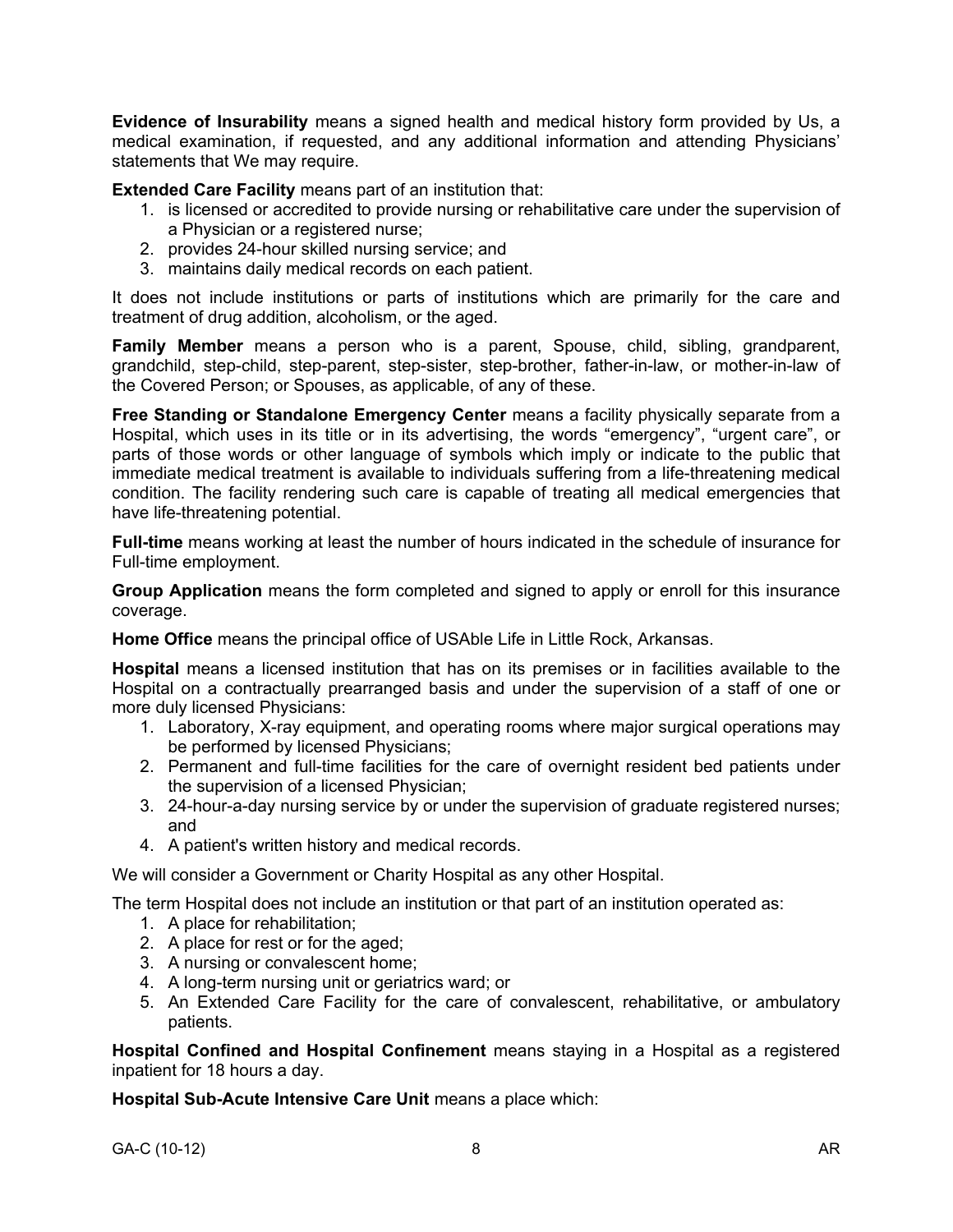- 1. Is a specifically designated area of the Hospital that provides a level of medical care below intensive care, but above a regular private or semi–private room or ward;
- 2. Is separate and apart from the surgical recovery room and from, beds and wards customarily used for patient confinement;
- 3. Is permanently equipped with special lifesaving equipment for the care of the critically ill or injured; and
- 4. Is under constant and continuous observation by a specially trained nursing staff.

A Hospital Sub–Acute Intensive Care Unit may be referred to by other names such as progressive care, intermediate care, or a step–down unit, but is not a regular private or semi–private room, or a ward with or without monitoring equipment.

**Immediate Family Member** means You, Your Spouse, child, mother, father, brother, sister, or other close Family Member of the Covered Person.

**Insured, You, Your and Yours** means an Employee of the Policyholder or an Associated Company who has met all the eligibility requirements for coverage, and is:

- 1. directly employed in the normal business of the Employer; and
- 2. paid for services by the Employer; and
- 3. Actively at Work for the Employer, or Associated Company covered under the Policy; or
- 4. a Retiree, if listed as eligible in the Policy.

**Intensive Care Unit (ICU)** means a place which:

- 1. is a specifically designated area of the Hospital that provides the highest level of medical care and is restricted to patients who are critically ill or injured and who require intensive comprehensive observation and care;
- 2. is separate and apart from the surgical recovery room and from rooms, beds and wards customarily used for patient confinement;
- 3. is permanently equipped with special lifesaving equipment for the care of the critically ill or injured;
- 4. is under constant and continuous observation by a specially trained nursing staff assigned exclusively to the unit on a twenty-four hour basis; and
- 5. has a Physician assigned to the unit on a full-time basis.

Notwithstanding the above, an Intensive Care Unit is not any of the following step down units:

- 1. a progressive care unit;
- 2. an intermediate care unit;
- 3. a private monitored room;
- 4. Sub-Acute Intensive Care Unit;
- 5. an observation unit;
- 6. a telemetry unit, or
- 7. any facility not meeting the definition of a Hospital Intensive Care Unit as defined above.

**Material Duty or Material Duties** mean the sets of tasks or skills required generally by Employers from those engaged in an Occupation.

**Necessary Treatment** means the medical treatment which is consistent with currently accepted medical practice. Any confinement, operation, treatment, or service which is not a valid course of treatment recognized by an established medical society in the United States is not considered Necessary Treatment. No treatment, service, or expense which is experimental in nature is considered Necessary Treatment.

We may use other professional medical opinions to determine if health care services are:

1. medically necessary;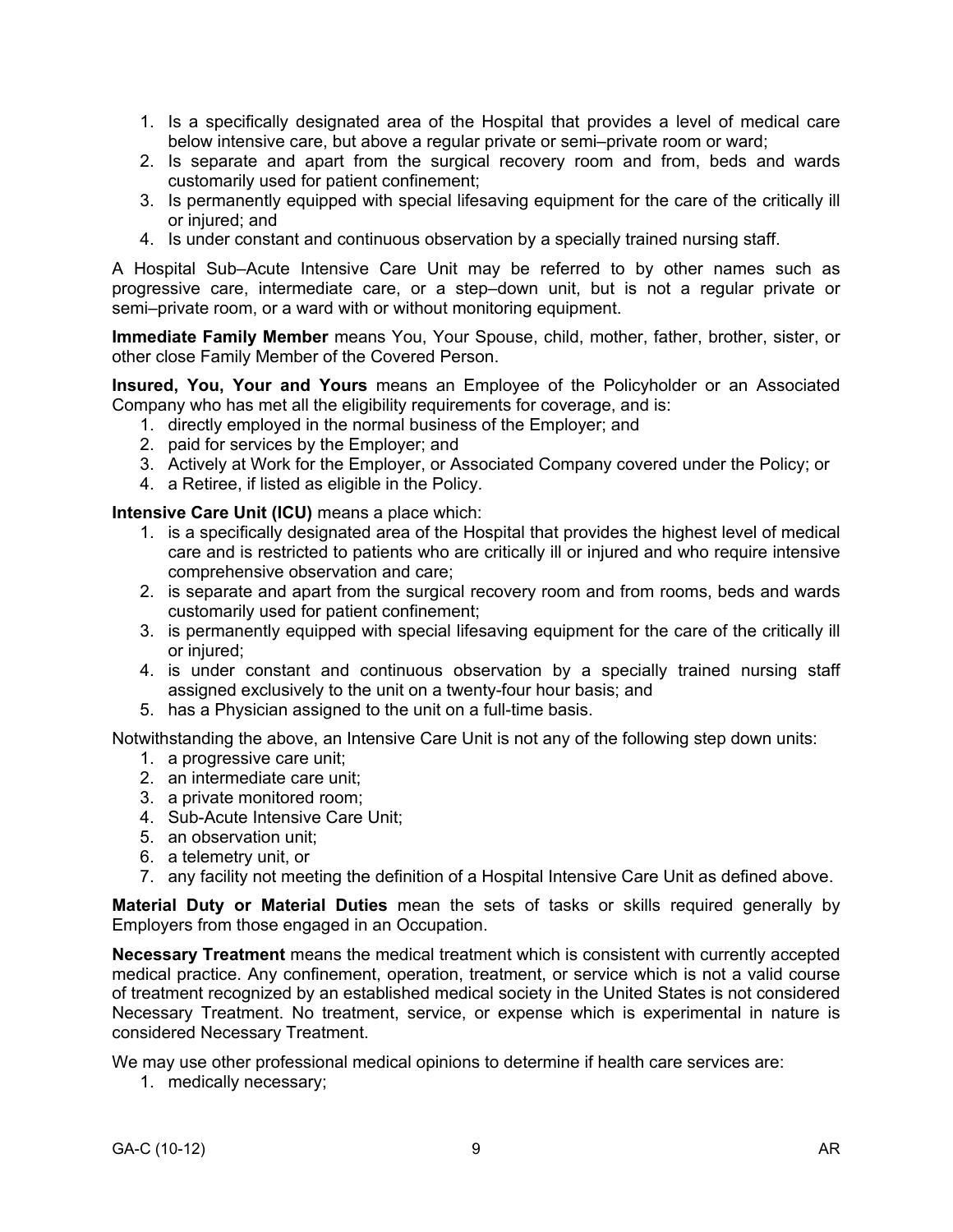- 2. consistent with professionally recognized standards of care with respect to quality, frequency, and duration; and
- 3. provided in the most economical and medically appropriate site for treatment.

Expenses related to such services will not be considered Necessary Treatment if services are not considered to be:

- 1. medically necessary; or
- 2. consistent with professionally recognized standards of care with respect to quality, frequency, or duration.

**Occupation** means a group of jobs:

- 1. in which a common set of tasks is performed; or
- 2. which are related in terms of similar objectives and methodologies, and which may be related in terms of materials, products, worker actions, or worker characteristics.

**Off-the-Job Accident** means an Accidental Bodily Injury which does not occur while the Covered Person is in the workplace or during the course of any employment for pay, benefit, or profit.

**Outpatient** means a Covered Person who receives medical tests, treatment, or services from a Hospital, Ambulatory Surgical Center, medical clinic, or Physician's office and is not charged for room and board.

**Physician** means a person acting within the scope of his or her license to practice medicine, prescribe drugs or perform surgery. This includes a person whom We are required to recognize as a Physician by the laws or regulations of the governing jurisdiction. However, neither You nor a Family Member will be considered a Physician.

**Plan** means the Policy and Certificates of Insurance provided for Covered Persons.

**Plan Administrator** means the Employer that sponsors the Plan for the benefit of its Employees and eligible Dependents.

**Policy** means the Policy issued by Us to the Policyholder that describes the benefits for which You may be eligible.

**Policyholder** means the entity to which the Policy is issued.

**Regular Care** means You personally visit a Physician as often as is medically required to effectively manage and treat Your disabling condition(s), according to generally accepted medical standards; and You are receiving appropriate treatment and care, according to generally accepted medical standards. Treatment and care for the Sickness or Injury causing Your disability must be given by a Physician whose specialty or experience is appropriate.

**Regular Occupation** means the Occupation in which You were working immediately prior to becoming disabled.

**Rehabilitation Unit** means an appropriately licensed facility that provides rehabilitation care services on an inpatient basis. Rehabilitation care services consist of the combined use of medical, social, educational, and vocational services to enable patients disabled by Accidental Injury to achieve the highest possible functional ability. Services are provided by or under the supervision of an organized staff of Physicians. The Rehabilitation Unit may be part of a Hospital or freestanding facility.

A Rehabilitation Unit is not:

- 1. a nursing home;
- 2. an Extended Care Facility;
- 3. a skilled nursing facility;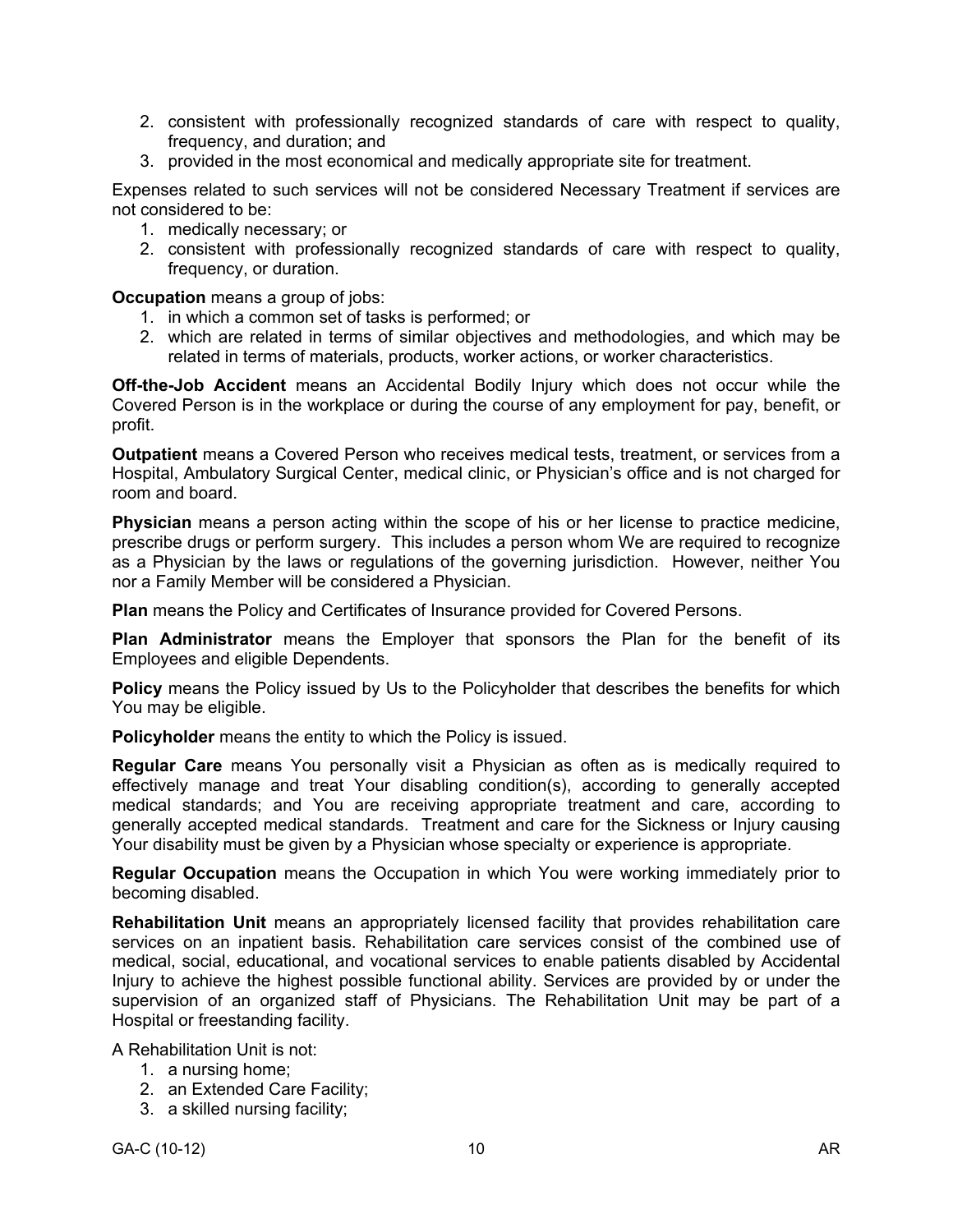- 4. a rest home or home for the aged;
- 5. a hospice care facility;
- 6. a place for alcoholics or drug addicts; or
- 7. an assisted living facility.

**Retired, Retiree or Retirement** means You begin receiving Retirement benefits from either:

- 1. a retirement plan sponsored by Your Employer, the Policyholder, or an Associated Company, or
- 2. a government Plan.

**Sickness** means a disease or illness, including pregnancy.

**Spouse** as named in the application, includes Your legally married Spouse (not legally separated), Your common law Spouse, domestic partner, or civil union partner if legally recognized in the governing jurisdiction or as otherwise agreed upon between the Policyholder and the company.

**Type of Coverage** means insurance coverage selected for this Certificate is shown on the schedule of insurance/Your application. The types of coverage available are:

- 1. Employee Coverage on the Insured only.
- 2. Employee and Spouse Coverage on the Insured and Spouse only.
- 3. Single Parent Coverage on the Insured and any Dependent child.
- 4. Family Coverage on the Insured, the Insured's Spouse, and any Dependent child.

**United States of America** means the fifty (50) states of the United States and the District of Columbia. It does not include territories of the United States.

**Waiting Period** is the number of continuous days of service during which You must be an active, Full-time Employee in a class eligible for insurance before You become eligible for coverage.

**We, Us, and Our** means USAble Life.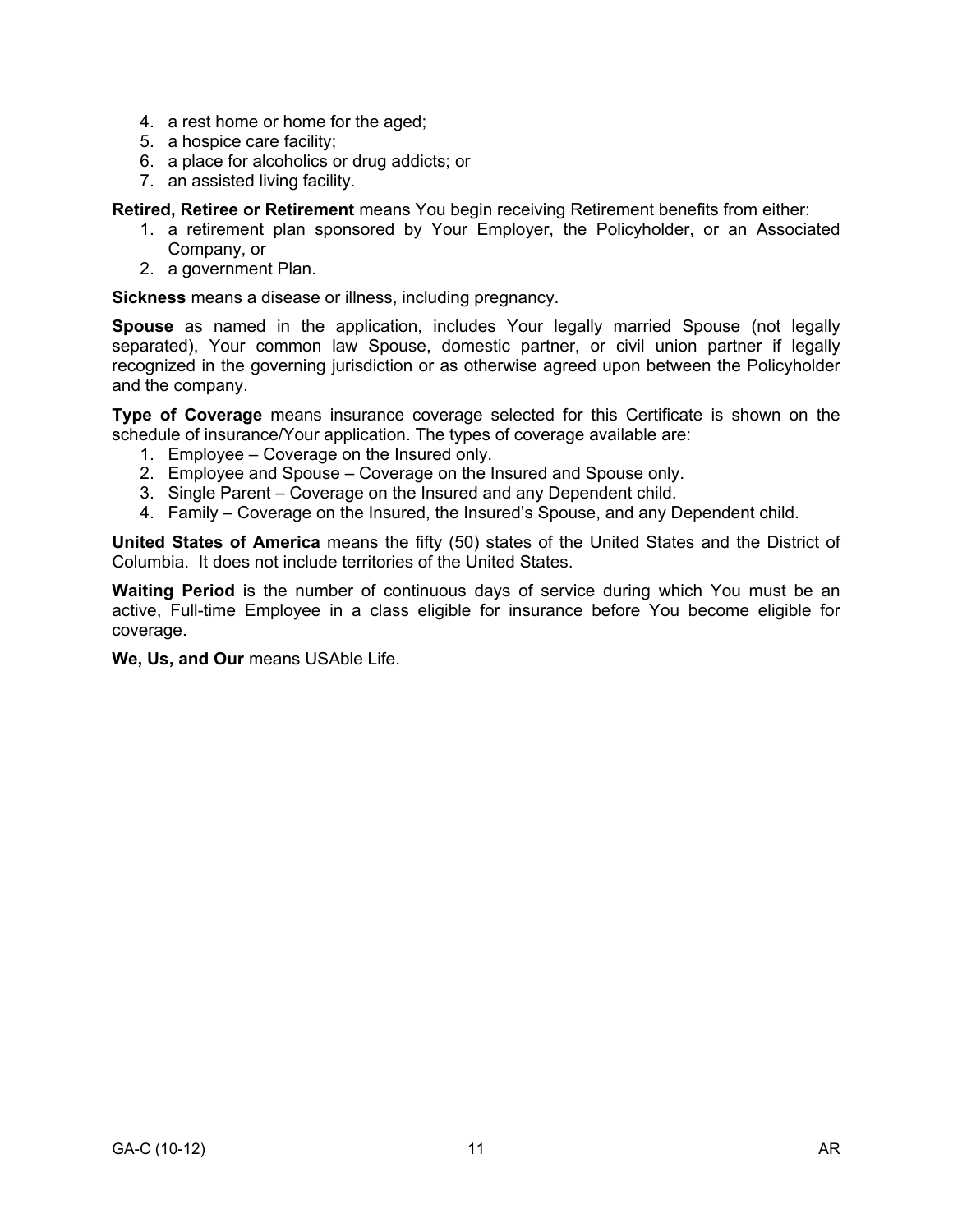# **Eligibility and Effective Date Provisions**

Policyholder coverage will start on the Effective Date shown on the schedule of insurance. Coverage will start on that date at 12:01 a.m. at the main place of business of the Policyholder.

# **Eligible Employee**

If You are working on a Full-time basis for the Employer, You are eligible for insurance after completion of the required Waiting Period, provided You are in a class of Employees who are included.

# **Employee Eligibility Date**

If You are working for Your Employer in an Eligible Class, the date You are eligible for coverage is the latest of the following dates:

- 1. the Policy Effective Date;
- 2. the day after You complete any Waiting Period shown on the Schedule of Insurance by continuous service with the Policyholder or an Associated Company;
- 3. the date the Policy is changed to include Your class; or
- 4. the date You become a member of a class eligible for insurance.

If You do not apply when You are first eligible, You will again be eligible on the first annual enrollment date as shown on the schedule of insurance which immediately follows the date noted in items 2, 3, or 4 above.

**Rehires:** If You were insured under this Policy and Your insurance terminated due to termination of employment or eligibility, and You again become an eligible Employee within 12 months, there is no Waiting Period.

# **Effective Date of Employee Insurance**

You must use forms approved by Us when applying for insurance.

For Benefit Amounts Not Requiring Evidence of Insurability:

- 1. When Your Employer pays 100% of the cost of Your coverage under the Policy, You will be covered at 12:01 a.m. at Your Employer's address on Your eligibility date.
- 2. When You and Your Employer share the cost of Your coverage under the Policy or when You pay 100% of the cost Yourself, You will be covered at 12:01 a.m. at Your Employer's address on the latest of the following dates:
	- a. on Your eligibility date, if You enroll for insurance within 31 days after the date You first become eligible for coverage; or
	- b. on the first day of the Policy month following the date We approve Your application if You do not apply for insurance within 31 days after Your eligibility date; or
	- c. on the annual enrollment date as shown on the Schedule of Insurance if You enroll during the Annual Enrollment Period. If You do not apply for coverage during the first Annual Enrollment Period following Your eligibility date, You will be required to submit satisfactory Evidence of Insurability.

For Benefit Amounts Requiring Satisfactory Evidence of Insurability, Your coverage will be effective on the first day of the Policy month following the date We approve Your application on the annual enrollment date as shown on the Schedule of Insurance if You enroll during the Annual Enrollment Period.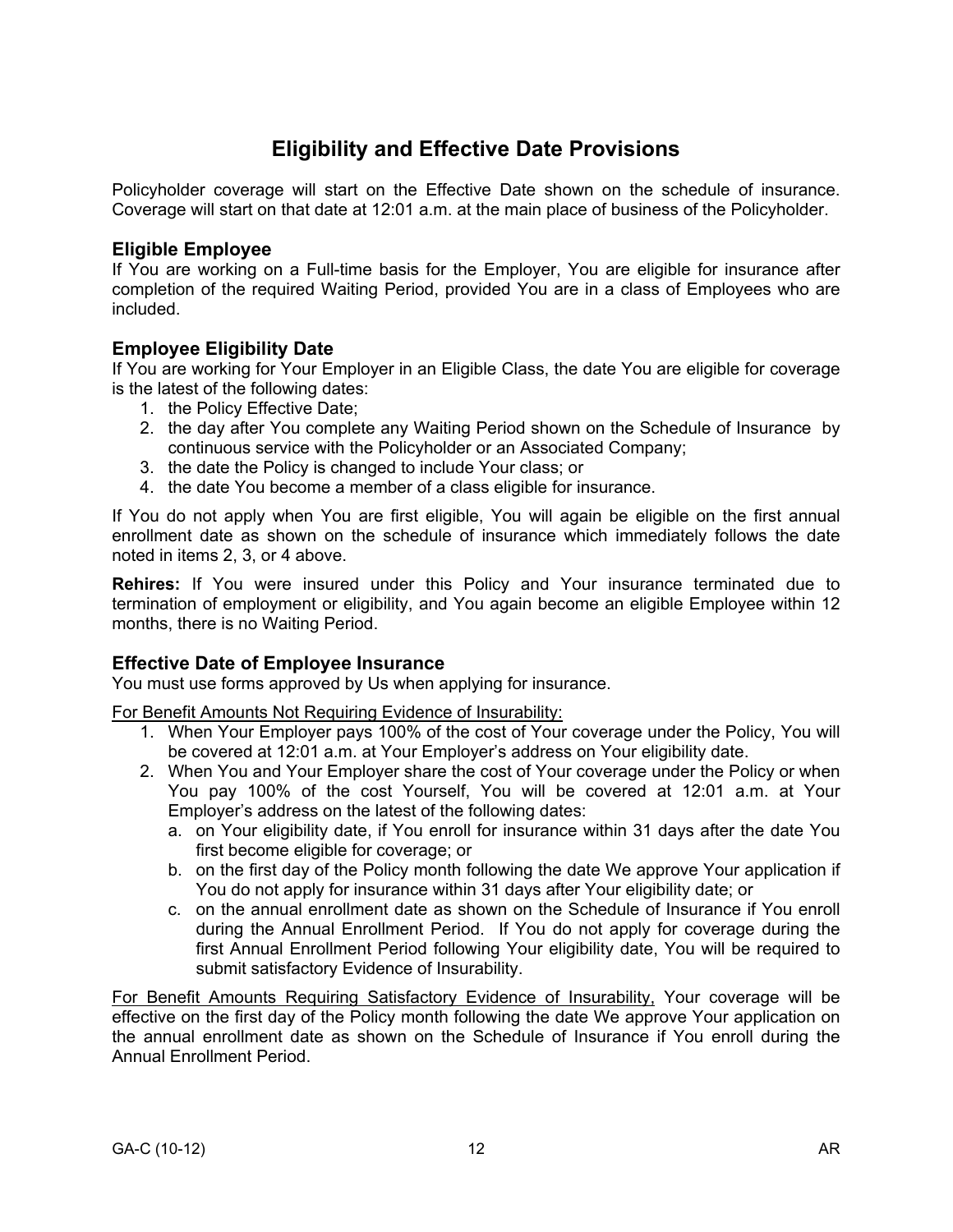# **Delayed Effective Date**

If You are not Actively at Work on the date Your insurance or any increase in insurance is scheduled to take effect, it will take effect on the day You return to Active Work. If Your insurance is scheduled to take effect on a non-working day, Your Active Work status will be based on the last working day before the scheduled Effective Date of Your insurance.

# **Dependent Eligibility**

Dependents are eligible for insurance on the latest of the following dates:

- 1. the date You become eligible for Dependent insurance;
- 2. the date a person becomes a Dependent; or
- 3. the date the Policy is amended to include Your class as being eligible for Dependent insurance.

If You do not apply when You are first eligible for Dependent coverage, You will again be eligible on the first Annual Enrollment Date as shown in the Schedule of Insurance which immediately follows the date noted in items 1, 2, or 3 above.

### **Effective Date of Dependent Insurance**

You must use forms approved by Us when applying for Dependent insurance.

Dependents will not be insured until You are insured.

For Benefit Amounts Not Requiring Evidence of Insurability:

- 1. When Your Employer pays 100% of the cost of Your Dependent coverage under the Policy, Your Dependents will be covered at 12:01 a.m. at Your Employer's address on Your Dependent's eligibility date.
- 2. When You and Your Employer share the cost of Your Dependent coverage under the Policy or when You pay 100% of the cost Yourself, Your Dependents will be covered at 12:01 a.m. at Your Employer's address on the latest of the following dates:
	- a. on Your Dependent's eligibility date, if You enroll for Dependent coverage within 31 days after the date Your Dependent first becomes eligible for coverage; or
	- b. on the first day of the Policy month following the date We approve Your application for Dependent coverage if You do not apply for Dependent coverage within 31 days after Your Dependent's eligibility date; or
	- c. On the Annual Enrollment Date as shown in the Schedule of Insurance if You enroll during the Annual Enrollment Period. If You do not apply for Dependent coverage during the first Annual Enrollment Period following Your Dependent's eligibility date, You will be required to submit satisfactory Evidence of Insurability.

For Benefit Amounts Requiring Satisfactory Evidence of Insurability, Your Dependent's coverage is effective on the first day of the Policy month following the date We approve Your application for Dependent coverage on the annual enrollment date as shown on the Schedule of Insurance if You enroll during the Annual Enrollment Period.

You must furnish satisfactory evidence of the Dependent's insurability at Your own expense if You have previously terminated Dependent coverage while in an Eligible Class.

### **Newborn Child Coverage (including children placed for adoption)**

Any child of Yours born while You are a Covered Person will be immediately covered as a Dependent from the moment of birth for 90 days. Any newly adopted child or child placed for adoption age 15 days or older will be immediately covered from the moment of placement for 90 days. In order for coverage to continue beyond 90 days We must receive: (1) written notice of the birth of the newborn child or the date of placement for adoption; and (2) payment of any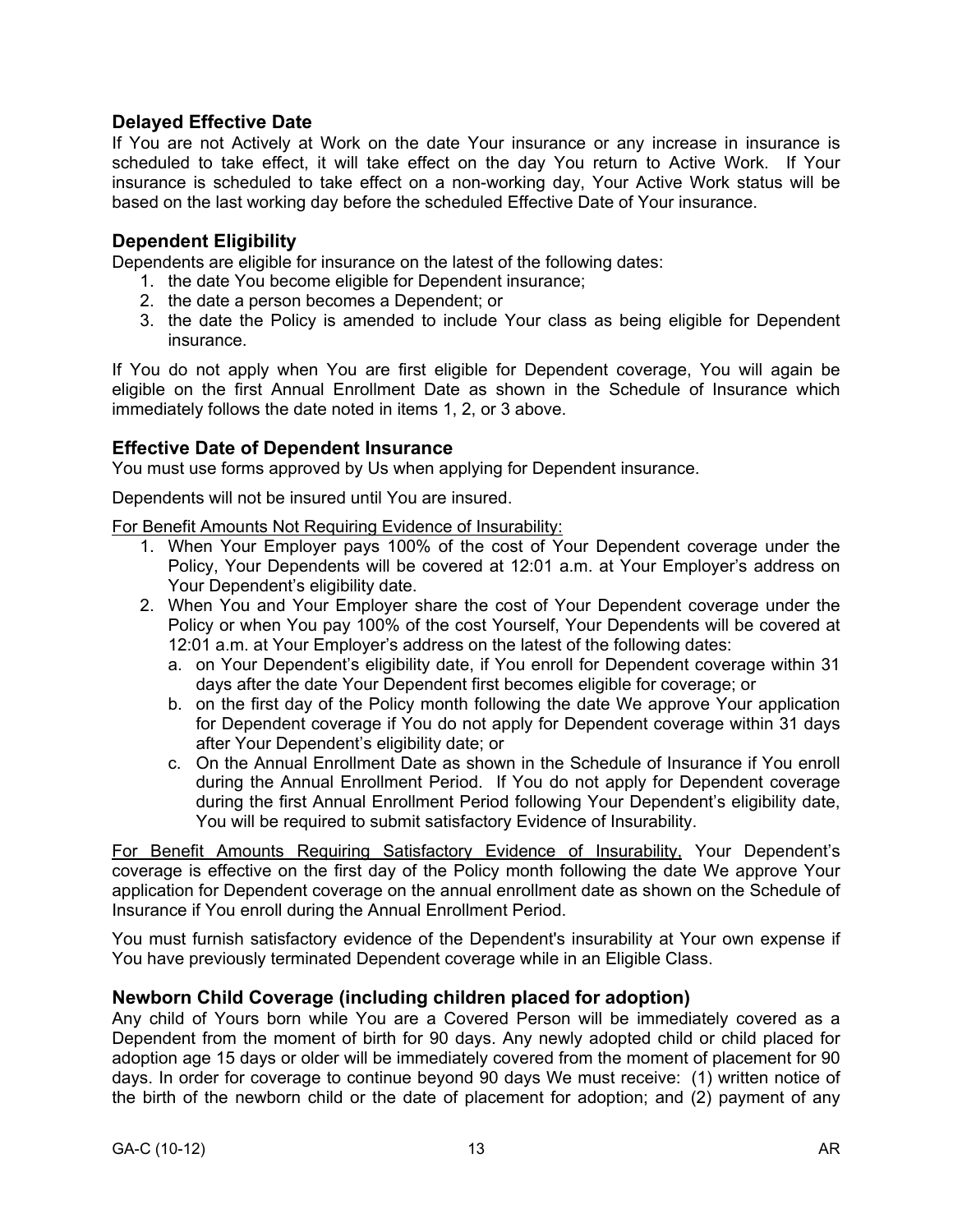required additional premium within 31 days of Our notifying the Policyholder of the amount. Additional premium, if any, will begin on the premium due date following the child's date of birth or date of placement, if later.

Written notice should include the child's name, date of birth, and, if applicable, date placed for adoption. We must receive this notice by the end of the 90-day period following the date of birth or adoption placement. Notice is NOT required if You are already paying the premium for children's coverage.

If the required written notice is not received by Us during the 90-day period, a newborn child or child placed for adoption may be covered after this date only if the following conditions are met:

- 1. Your written application for coverage is approved by Us; and
- 2. the payment of any required premium is made.

### **Delayed Effective Date**

Coverage for a Dependent, other than a newborn child, who is confined in a Hospital on the day Dependent insurance or an increase in insurance is scheduled to take effect will not become effective until the 10th day following final discharge from the Hospital.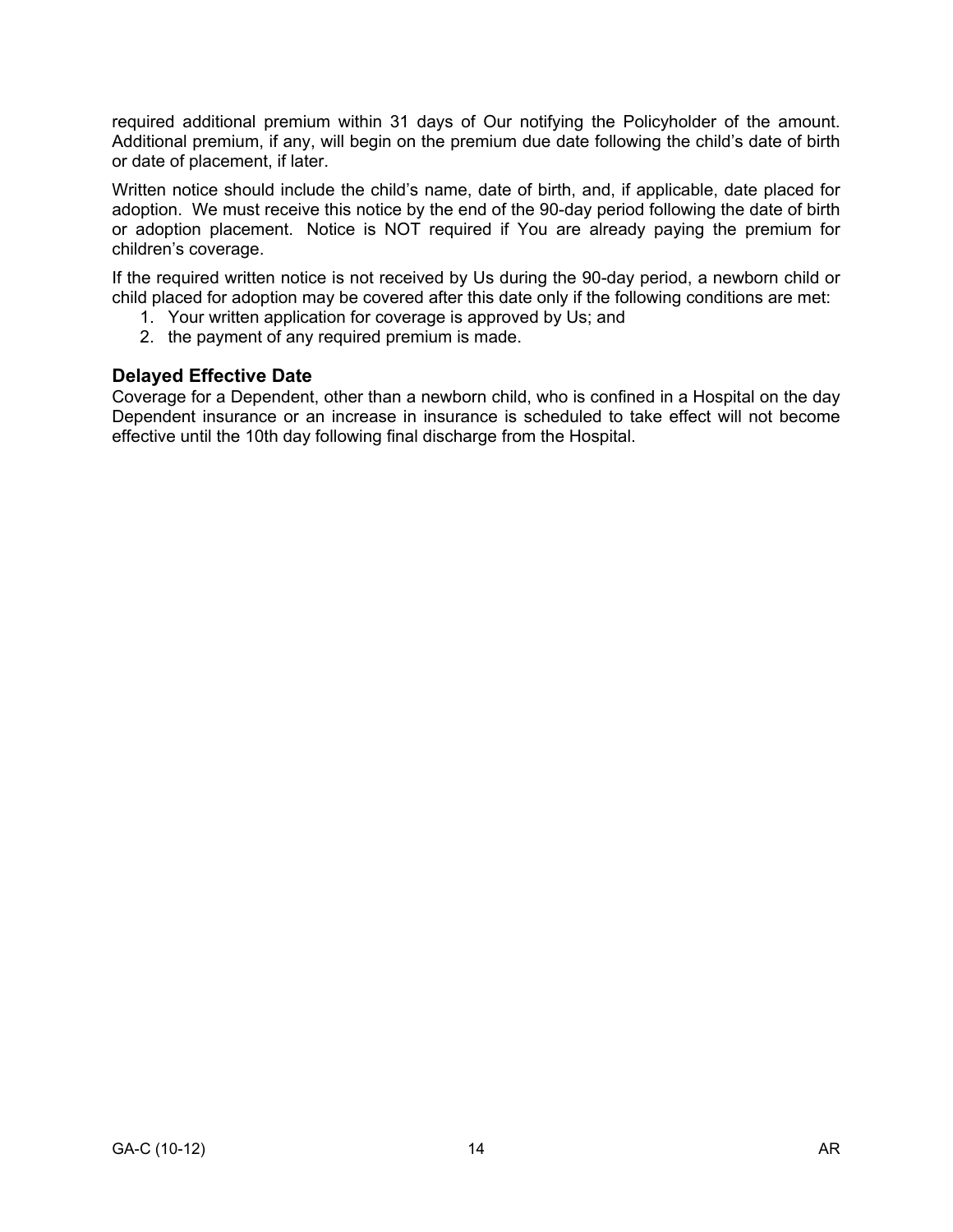# **Changes in Coverage Provisions**

# **When Coverage Amounts Change (Redetermination Date)**

The Policy redetermines Your amount of insurance on the anniversary date. Changes to a Covered Person's earnings are subject to any proof of insurability requirements of the Policy.

### **Delayed Effective Date of Change**

You must be Actively at Work on a Full-time basis on the redetermination date. If You are not, Your coverage amount will not change until the date You return to Active Work on a Full-time basis.

Any decrease in coverage will take effect immediately but will not affect a payable claim that occurs prior to the decrease.

### **Changes to the Policy**

Any increase or decrease in coverage because of a change in the Plan of insurance will become effective on the date of the change. The Delayed Effective Date provision and the Preexisting Condition Limitation provision will apply to an increase.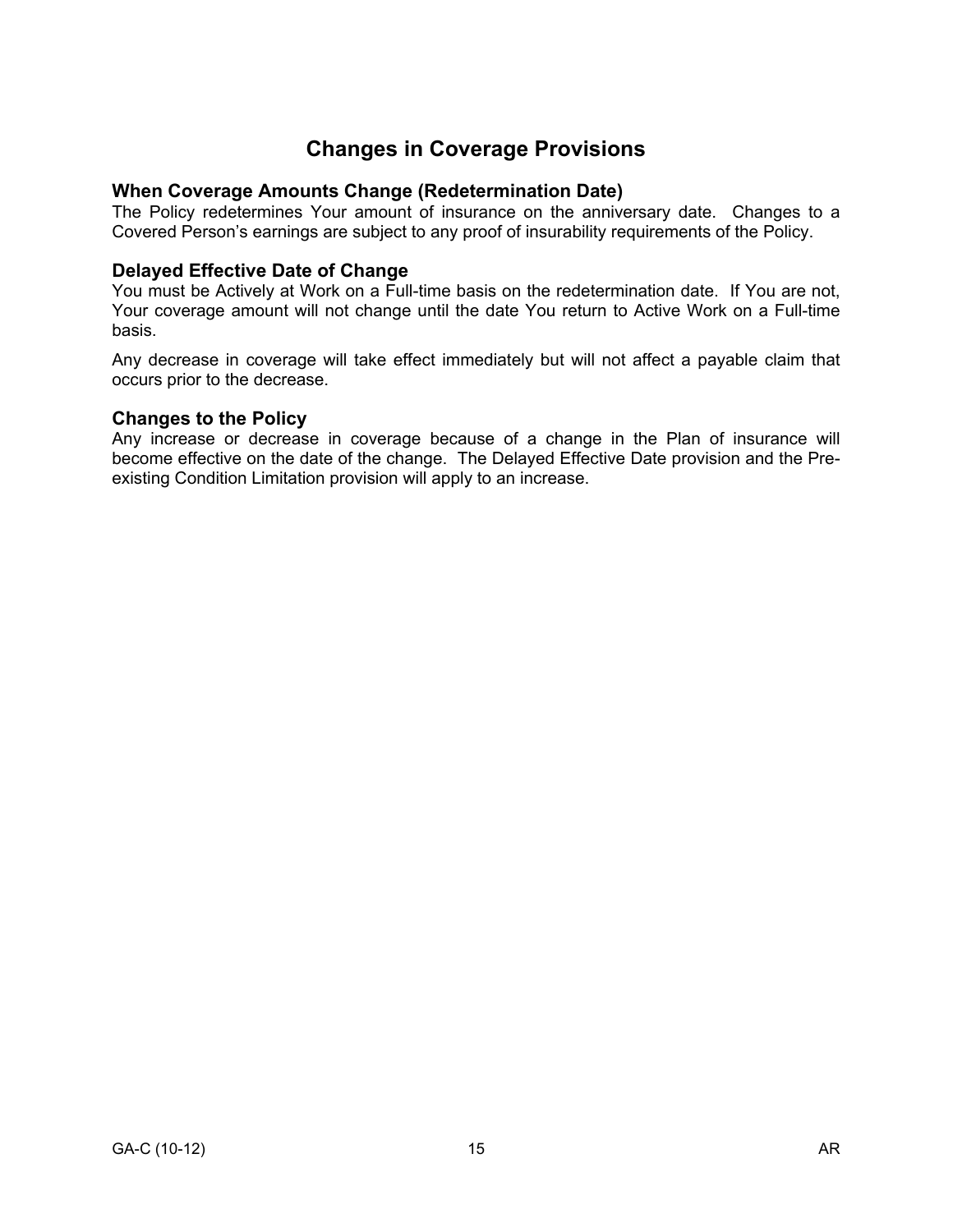# **Termination Provisions**

# **Termination of Employee Insurance**

Your insurance will terminate at 12:00 midnight on the earliest of the following dates:

- 1. the last day of the period for which a premium payment is made, if the next payment is not made;
- 2. the date the Policy terminates, or the date a specified benefit terminates;
- 3. the date You cease to be a member of a class eligible for insurance;
- 4. the date You cease to be Actively at Work;
- 5. if Your coverage is continued under the Waiver of Premium provision, the date specified under "Termination of the Waiver of Premium Benefit."

### **Continuation of Insurance**

If You are unable to perform Active Work for a reason shown below, the Policyholder may continue Your insurance, on a premium-paying basis provided You remain in other respects a member of an Eligible Class. The continuance cannot be more than the maximum continuance shown below. The Employer must act so as not to discriminate unfairly among Employees in similar situations.

The maximum continuance for insurance is the longest applicable period described below:

- 1. three months following the date Active Work stopped due to lay-off or approved leave of absence, or
- 2. twelve months following the date Active Work stopped due to Your Total Disability.

**Total Disability for Continuation of Insurance** means that You are under the Regular Care of a Physician, and prevented by Injury or Sickness from performing all of the Material Duties of Your Regular Occupation.

# **Termination of Dependent Insurance**

Insurance on a Dependent will terminate at 12:00 midnight on the earliest of the following dates:

- 1. the date he or she ceases to be a Dependent as defined in the Definitions section;
- 2. the date You cease to be an Employee or a member of a class eligible for Dependent insurance;
- 3. the last day of the period for which a required Dependent premium payment is made, if the next payment is not made; or
- 4. the date the Policy terminates,
- 5. the date Your insurance under the Policy terminates.

# **Continuation of Insurance for a Handicapped Dependent Child**

If an unmarried Dependent child is not capable of self-sustaining employment due to mental or physical handicap, his or her insurance will not terminate at age 26. The insurance will continue as long as the child remains handicapped, unless coverage terminates as described in the Termination of Dependent Insurance section, if You give Us proof that the child is:

- 1. incapable of self-sustaining employment; and
- 2. chiefly dependent on You for support and maintenance.

To keep this coverage in force, We may require proof at Our expense of the child's incapacity and dependence. We may require proof from time to time, but not more than once a year after the two years that follow the date the child reaches age 26.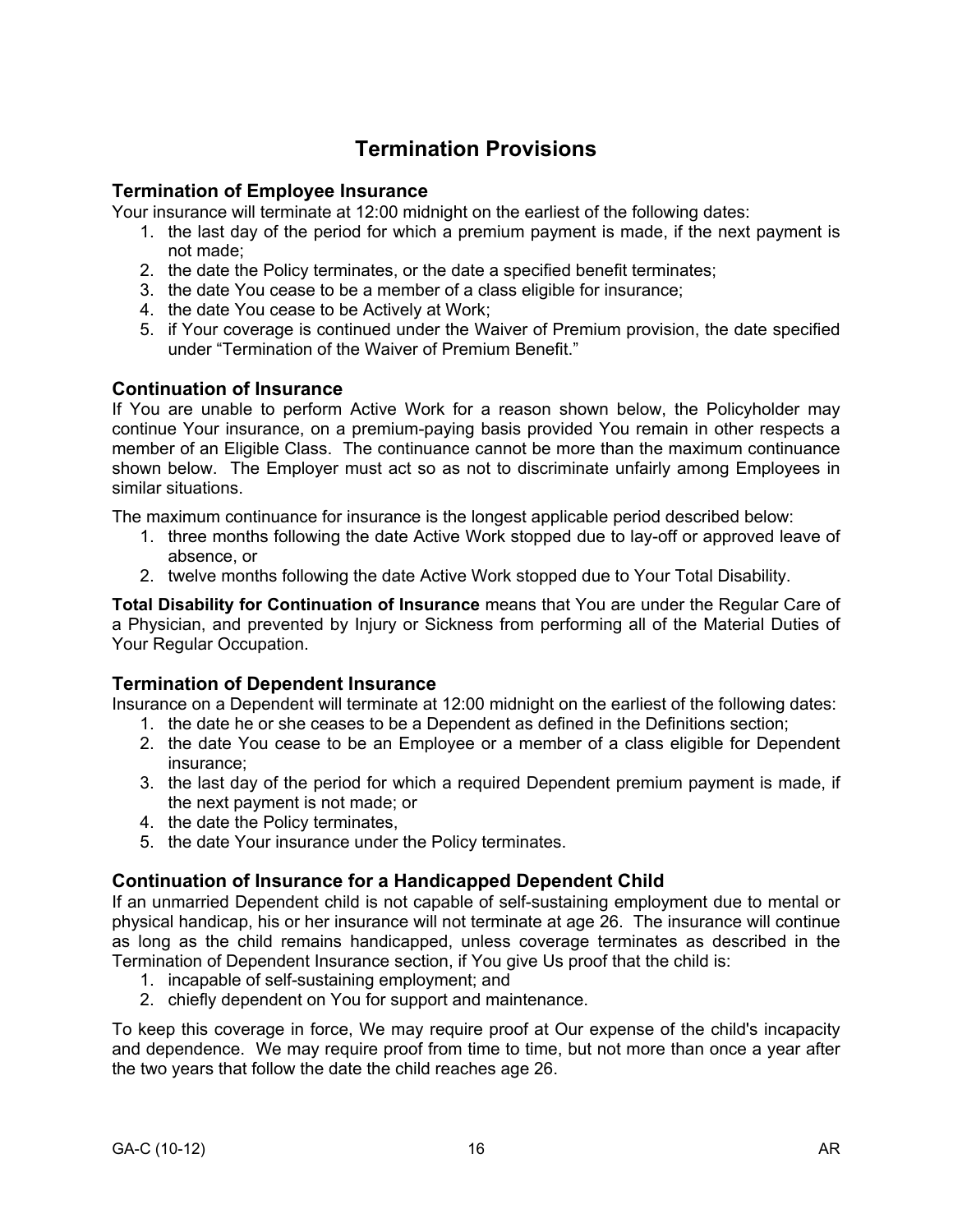# **Claim Provisions**

### **Notice of Loss**

Written notice of claim must be given to Us at Our Home Office within 30 days after a loss occurs or begins, or as soon after the loss as is reasonably possible to do so, but not later than one (1) year from the time notice is required. The notice should identify the Covered Person and the nature of the loss.

Within 15 days after the date of Your notice, We will send You claim forms. The forms must be completed and sent to Our Home Office. If You do not receive the claim forms within 15 days, We will accept a written description of the exact nature and extent of the loss.

# **Proof of Loss**

For any loss for which the Policy provides periodic payment contingent upon continuing loss, written proof of loss must be given to Us within 90 days after the termination of the period for which We are liable. For any other loss covered by the Policy, written proof of loss must be given to Us within 90 days after the date of such loss. Failure to furnish proof within such time shall not invalidate nor reduce any claim if it was not reasonably possible to furnish proof within such time. Such proof must be furnished as soon as reasonably possible, and in no event, except in the absence of legal capacity of the claimant, later than one (1) year from the time proof was otherwise required.

### **Physical Examination and Autopsy**

We have the right to have a Physician of Our choice examine the Covered Person as often as necessary while the claim is pending. We may also have an autopsy made in case of death, unless not allowed by law. We will pay the cost of the exam and autopsy.

### **Payment of Claims**

All benefits will be paid to You. Any benefits unpaid at Your death will be paid to the designated Beneficiary. If the Beneficiary dies on the same day the primary Insured dies, benefits will be paid as if that Beneficiary had died before the primary Insured. If there is no named Beneficiary living at Your death, We may pay, at Our discretion, any amount due to one of the following classes of survivors:

- 1. Your Spouse;
- 2. Your surviving children in equal shares;
- 3. Your mother and/or father;
- 4. Your brother and/or sister; or
- 5. Your estate.

At Our option, an amount up to the maximum allowable by the state laws of the insured person's state of residence may be paid to any person who incurred funeral or other expenses related to the last illness or death of the Insured person.

### **Beneficiary**

Your Beneficiary will be the person(s) You name in writing to receive any amount of insurance payable due to Your death. The Beneficiary's name is on record in Our Home Office, or in the Policyholder's office if the group is self-administered. You are the Beneficiary of the Dependent Accidental Death Benefit Rider if You are living. If You and Your Dependent die in the same Accident, the Dependent benefit will be paid to Your estate.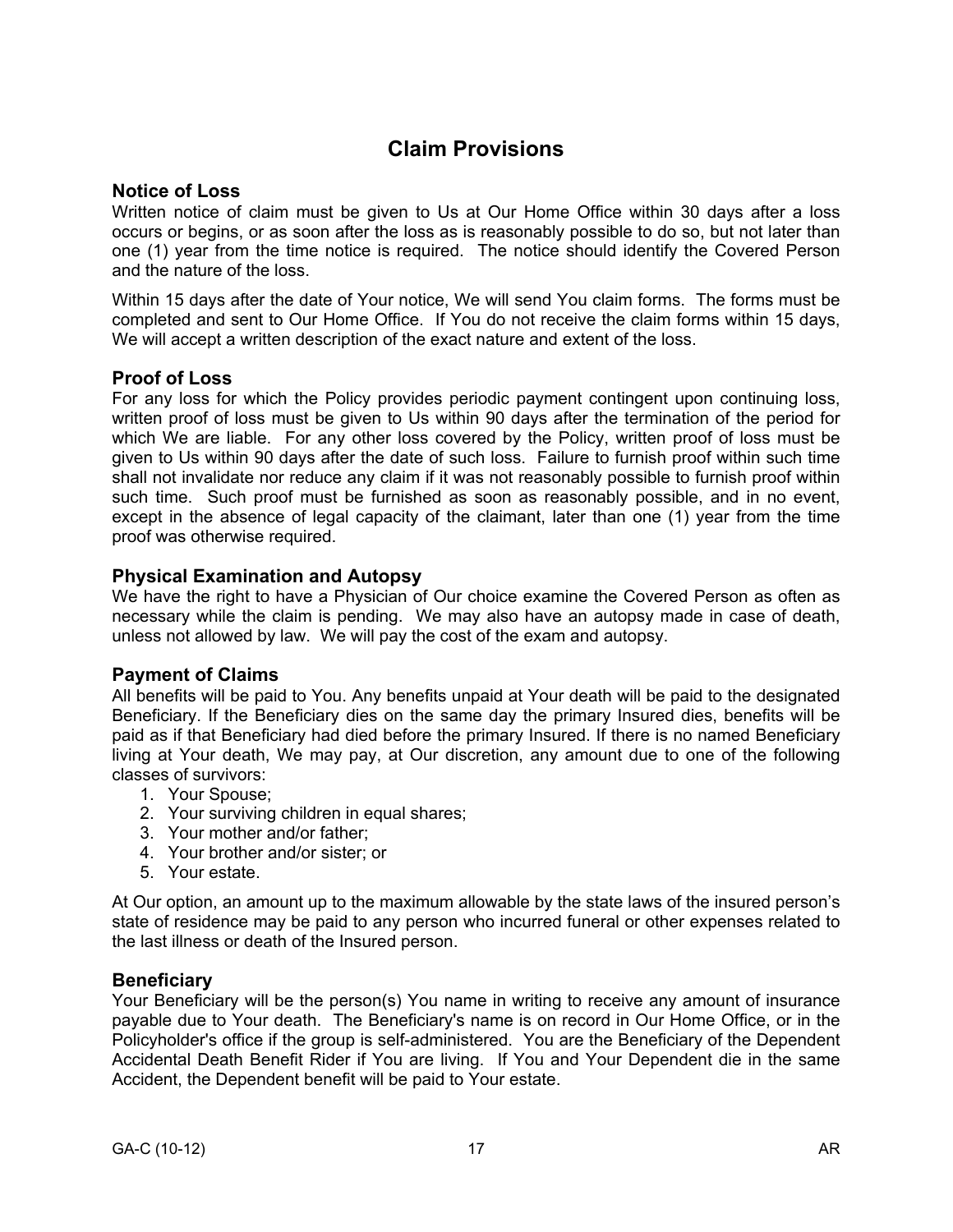You may name or change a Beneficiary by giving Us written notice at Our Home Office (or by giving the Policyholder written notice if the group is self-administered) on a form acceptable to Us. When We receive the notice, it will be effective on the date made, subject to any payment We may have made before We receive it.

# **Assignment**

You may transfer Your rights to name or change the Beneficiary to someone else by assignment. An assignment will affect Us only if it is in writing on a form acceptable to Us, and is received at Our Home Office. When We record it, the assignment will take effect as of the date You made it. The assignment will be subject to any action We may have taken before We record it. We take no responsibility for the validity of any assignment.

Claims of Creditors**:** To the extent allowed by law, proceeds will not be subject to any claims of a Beneficiary's creditors.

### **Authority**

The Policyholder delegates to Us and agrees that We have the sole discretionary authority to determine eligibility for participation or benefits and to interpret the terms of the Policy. We decide:

- 1. if a Covered Person is eligible for this insurance;
- 2. if a Covered Person meets the requirements for benefits to be paid; and
- 3. what benefits are to be paid by the Policy.

We also interpret how the Policy is to be administered. What We pay and the terms for payment are explained in this Certificate.

### **Limit on Legal Action**

No action at law or in equity may be brought against the Policy until at least 60 days after You file proof of loss. No action can be brought after the statute of limitations has expired, but, in any case, not after three (3) years from the date of loss.

#### **Review Procedure**

You must request, in writing, a review of a denial of Your claim within 180 days after You receive notice of denial.

You have the right to review, upon request and free of charge, copies of all documents, records, and other information relevant to Your claim for benefits, and You may submit written comments, documents, records and other information relating to Your claim for benefits.

We will review Your claim after receiving Your request and send You a notice of Our decision within 45 days after We receive Your request, or within 90 days if special circumstances require an extension. We will state the reasons for Our decision and refer You to the relevant provisions of the Policy. We will also advise You of Your further appeal rights, if any.

### **Subrogation and Right of Reimbursement**

The Plan assumes and is subrogated to Your legal rights to recover any payments the Plan makes for benefits, when a Sickness or Injury resulted from the action or fault of a third party. The Plan's subrogation rights include the right to recover the amount of benefits paid to You.

The Plan has the right to recover any and all amounts equal to the Plan's payments from:

- 1. the insurance of the injured party;
- 2. the person, company (or combination thereof) that caused the Sickness or Injury, or any insurance company; or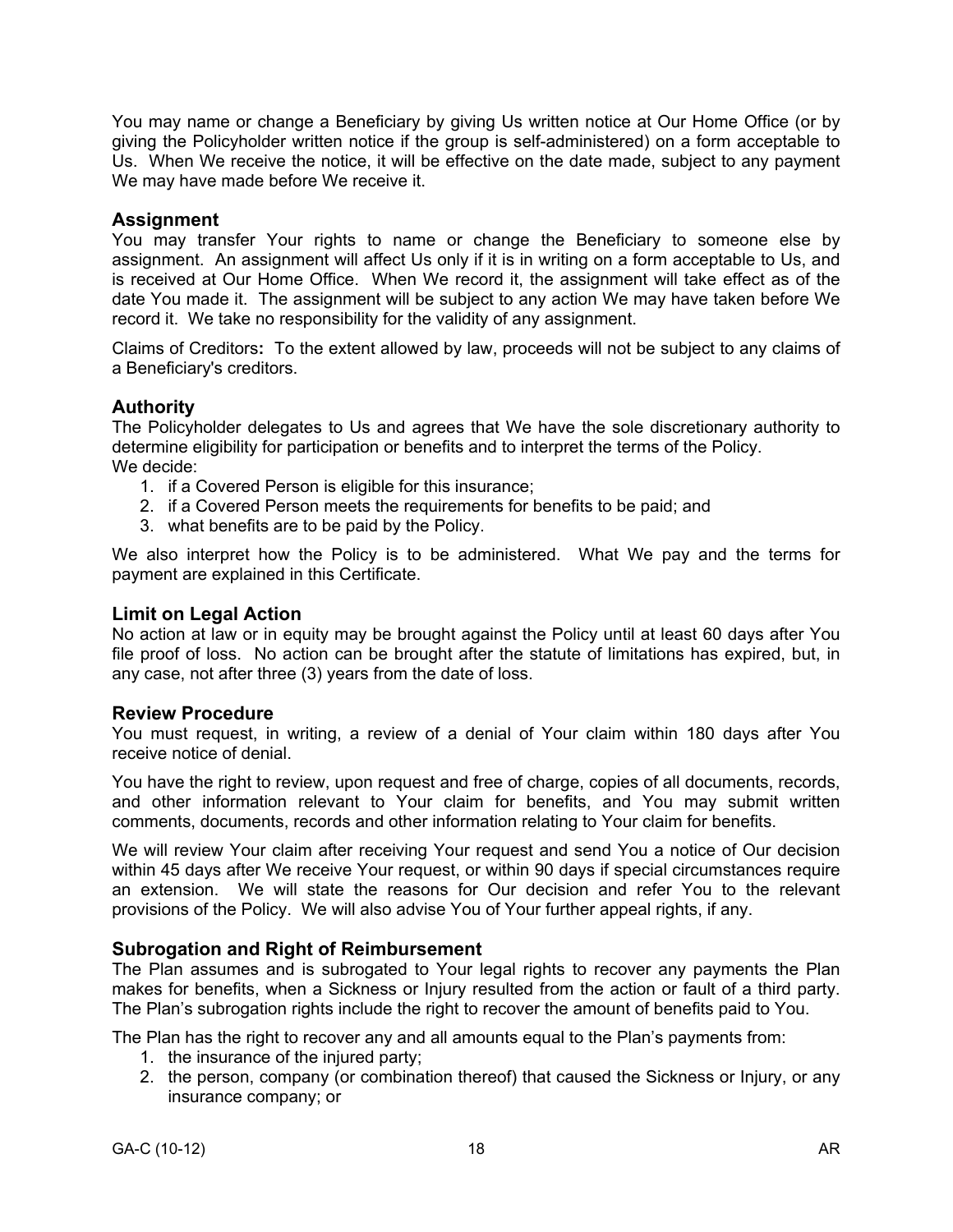3. any other source, including disability benefit coverage.

This right of recovery under this provision will apply whether recovery was obtained by suit, settlement, mediation, arbitration, or otherwise. The Plan's recovery will not be reduced by Your negligence, nor by attorney fees and costs You incur.

### Priority Right of Reimbursement

Separate and apart from the Plan's right of subrogation, the Plan shall have first lien and right to reimbursement. This priority right of reimbursement supersedes Your right to be made whole from any recovery, whether full or partial. You agree to reimburse the Plan 100% first for any and all benefits provided through the Plan, and for any costs of recovering such amounts from those third parties from any and all amounts recovered through:

- 1. any settlement, mediation, arbitration, judgment, suit, or otherwise, or settlement from Your own insurance and/or from the third party (or their insurance);
- 2. any auto or recreational vehicle insurance coverage or benefits including, but not limited to disability benefit coverage; and
- 3. business and homeowner disability insurance coverage or payments.

The Plan may notify those parties of its lien and right to reimbursement without notice to or consent from any Covered Person.

This priority right of reimbursement will not be reduced by attorney fees and costs You incur.

The Plan may enforce its rights of subrogation and recovery against, without limitation, any tortfeasors, other responsible third parties or against available disability insurance coverages. Such actions may be based in tort, contract or other cause of action to the fullest extent permitted by law.

### Notice and Cooperation

You are required to notify Us promptly if You are involved in an incident that gives rise to such subrogation rights and/or priority right of reimbursement, to enable Us to protect the Plan's rights under this section. You are also required to cooperate with Us and to execute any documents that We, acting on behalf of the Policyholder, deem necessary to protect the Plan's rights under this section.

You shall not do anything to hinder, delay, impede or jeopardize the Plan's subrogation rights and/or priority right of reimbursement. Failure to cooperate or to comply with this provision shall entitle the Plan to withhold any and all benefits due You under the Plan. This is in addition to any and all other rights that the Plan has pursuant to the provisions of the Plan's subrogation rights and/or priority right of reimbursement.

If the Plan has to file suit, or otherwise litigate to enforce its subrogation rights and/or priority right of reimbursement, You are responsible for paying any and all costs, including attorneys' fees, the Plan incurs in addition to the amounts recovered through the subrogation rights and/or priority right of reimbursement.

#### Legal Action and Costs

If a Covered Person settles any claim or action against any third party, that Covered Person shall be deemed to have been made whole by the settlement and the Plan shall be entitled to collect the present value of its rights as the first priority claim from the settlement fund immediately. The Covered Person shall hold any such proceeds of settlement or judgment in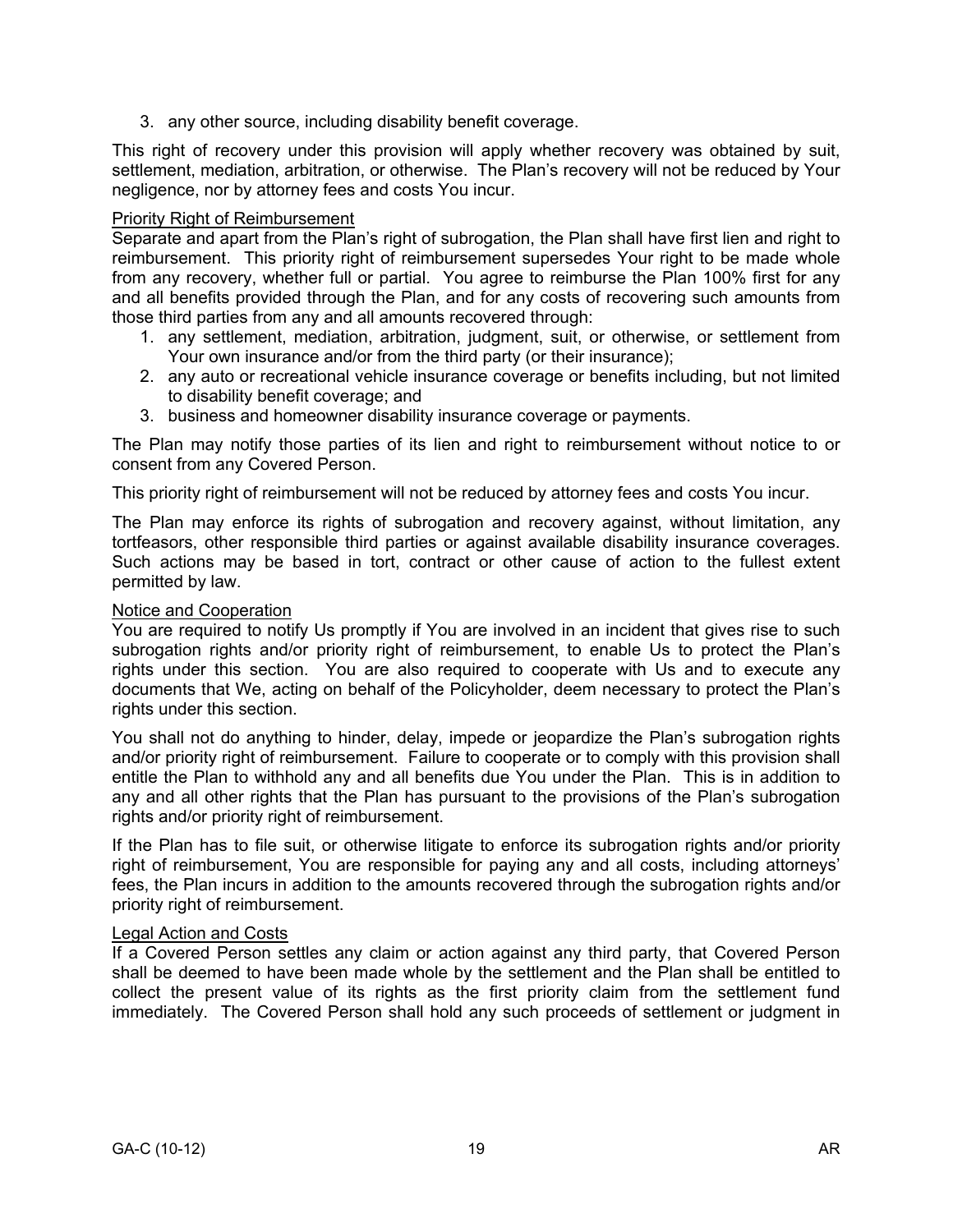trust for the benefit of the Plan. The Plan shall also be entitled to recover reasonable attorneys' fees incurred in collecting proceeds held by the Covered Person in such circumstances.

Additionally, the Plan has the right to sue on the Covered Person's behalf, against any person or entity considered responsible for any condition resulting in benefits paid or to be paid by the Plan.

### **Settlement or Other Compromise**

The Covered Person must notify the Plan prior to settlement, resolution, court approval, or anything that may hinder, delay, impede or jeopardize the Plan's rights so that the Plan may be present and protect its subrogation rights and/or priority right of reimbursement.

The Plan's subrogation rights and priority right of reimbursement attach to any funds held, and do not create personal liability against the Covered Person.

The right of subrogation and the right of reimbursement are based on the Plan language in effect at the time of judgment, payment, or settlement.

The Plan, or its representative, may enforce the subrogation and priority right of reimbursement.

### **Alternate Dispute Resolution Procedures**

This dispute resolution procedure ("procedure") is intended to provide a fair, quick and inexpensive method of resolving any and all disputes with Us. Such disputes include any matters that cause You to be dissatisfied with any aspect of Your relationship with Us, including any claim, controversy, or potential cause of action You may have against Us. Please contact the Dispute Resolution office at (800) 648-0271 if You have any questions about this section of the Certificate or to begin the dispute resolution process.

The following terms are applicable to all disputes:

- 1. This procedure is the exclusive method of resolving any disputes.
- 2. The procedure can only resolve disputes that are subject to Our control.
- 3. This procedure will be governed by the Employee Retirement Income Security Act of 1974 ("ERISA"); Rules and Regulations for Administration and Enforcement; Claims Procedure (the "Claims Regulation"). That includes the definition of an adverse benefit determination, which is defined as any denial, reduction, termination or failure to provide or make payment for what You believe should be a covered benefit.
- 4. You may request a form from Our dispute resolution office to authorize another person to act on Your behalf concerning a dispute.
- 5. We may elect to skip one or more of the steps of this procedure if it is determined that step will not help to resolve the dispute.
- 6. Any dispute will be resolved in accordance with the terms of this Certificate, applicable state or Federal laws and regulations.
- 7. You must begin the dispute process within 180 days from the date You receive notice of an adverse benefit determination. If You do not initiate the dispute process within that 180 day period, You give up the right to take any action based on that dispute.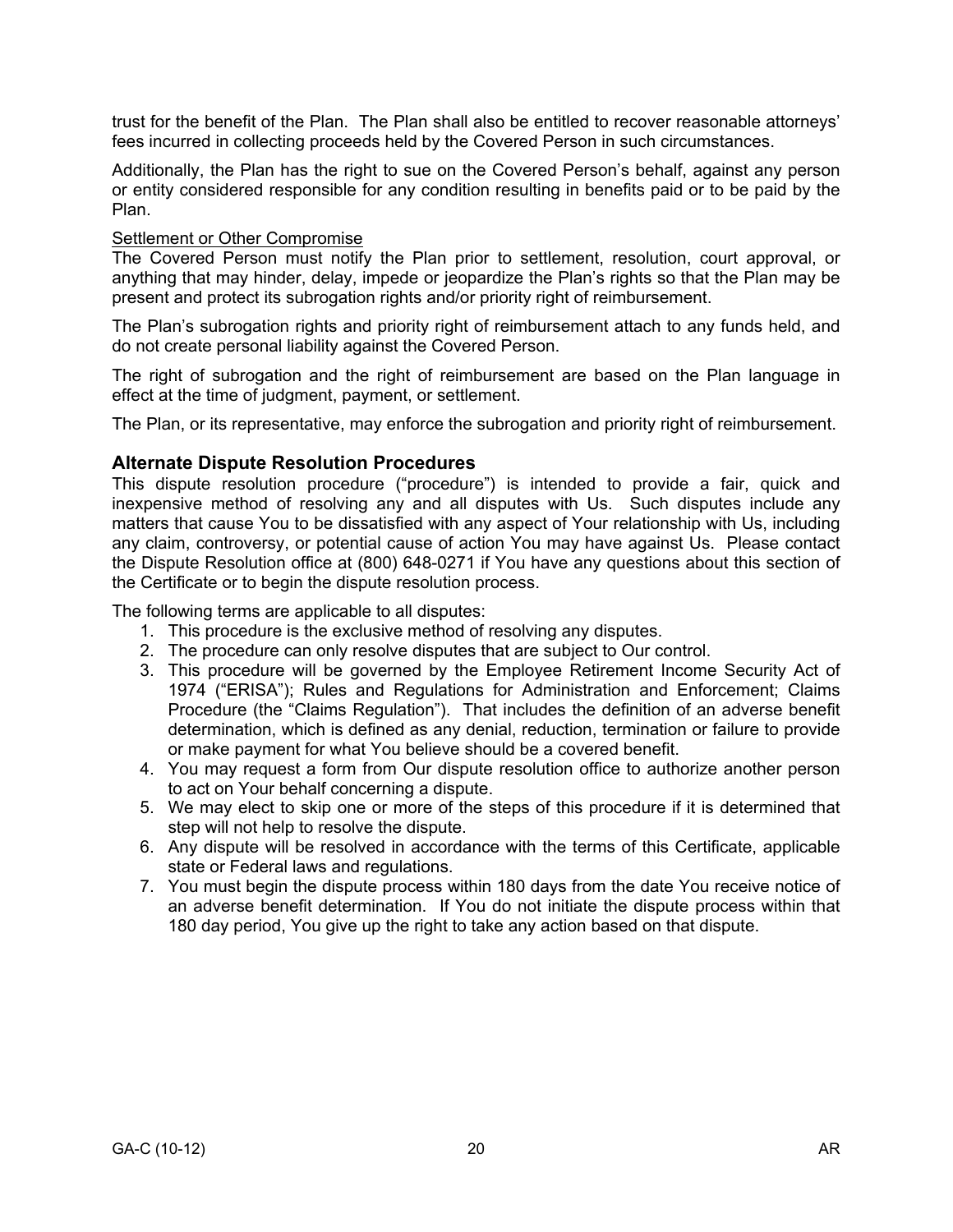# **Description of the Procedure**

### Inquiry

You should contact Our Dispute Resolution office to discuss and attempt to resolve any issues regarding a dispute. We hope that this informal process will resolve Your questions or concerns.

### Appeals

If You are not satisfied with the response to Your inquiry, You may submit a written request (an "appeal") to the Office of the Appeals Coordinator, USAble Life, PO Box 1650, Little Rock AR 72203-1650, asking that We reconsider an adverse benefit determination. Please contact the Dispute Resolution office if You have any questions about how to submit an appeal to Us. You are not required to use a specific form, but You may request that the Dispute Resolution office send You a blank appeal form to ensure that You provide the information that will be needed to review Your appeal.

We will assign a coordinator to review Your appeal. The appeal coordinator is an individual with appropriate expertise who is neither the individual who made the adverse benefit determination, nor a subordinate of that individual.

The appeal coordinator may request that You submit additional information concerning Your grievance. The appeal coordinator will also consider information submitted by others, including information requested from other USAble Life representatives. The appeal coordinator will have full discretionary authority to make eligibility, benefit or claim determinations and construe the terms of the Policy. Such determinations shall be subject to the review standards applicable to ERISA Plans, even if the Policy is not governed by ERISA.

We will make a decision within 60 days after receiving Your appeal concerning a claim determination.

The appeal coordinator will send You a written decision concerning Your appeal. The appeal coordinator's decision will include: a statement of the coordinator's understanding of Your appeal; a statement explaining the basis of the decision; and a list of the documents or information upon which that decision was based. We will send You a copy of the listed documents, without charge, if You make a written request for such documents.

# **Post Appeal Procedure**

If You are still not satisfied after completing the appeal procedure, You have the right to bring a civil action against Us to obtain the remedies available pursuant to Sec. 502(a) of ERISA (an "ERISA Action") after completing the mandatory appeal process. Those ERISA remedies will apply to this Policy even if Your Plan is not otherwise governed by ERISA. If You agree to arbitrate a dispute, We agree to suspend (or toll) any time periods affecting Your right to bring an ERISA Action against Us related to that dispute, until the arbitration has been completed.

You may request that the dispute be submitted for resolution by arbitration. That arbitration request must be submitted, in writing, to USAble Life's General Counsel within sixty (60) days after You receive the appeal coordinator's decision.

The dispute will be submitted to arbitration in accordance with the rules of the American Arbitration Association, unless We both agree to use an alternative dispute resolution administrator or procedure. The arbitration will be conducted before a single arbitrator.

We will pay the filing fee charged by the administrator and the arbitrator. You will be solely responsible for any other costs that You incur to participate in the arbitration process, including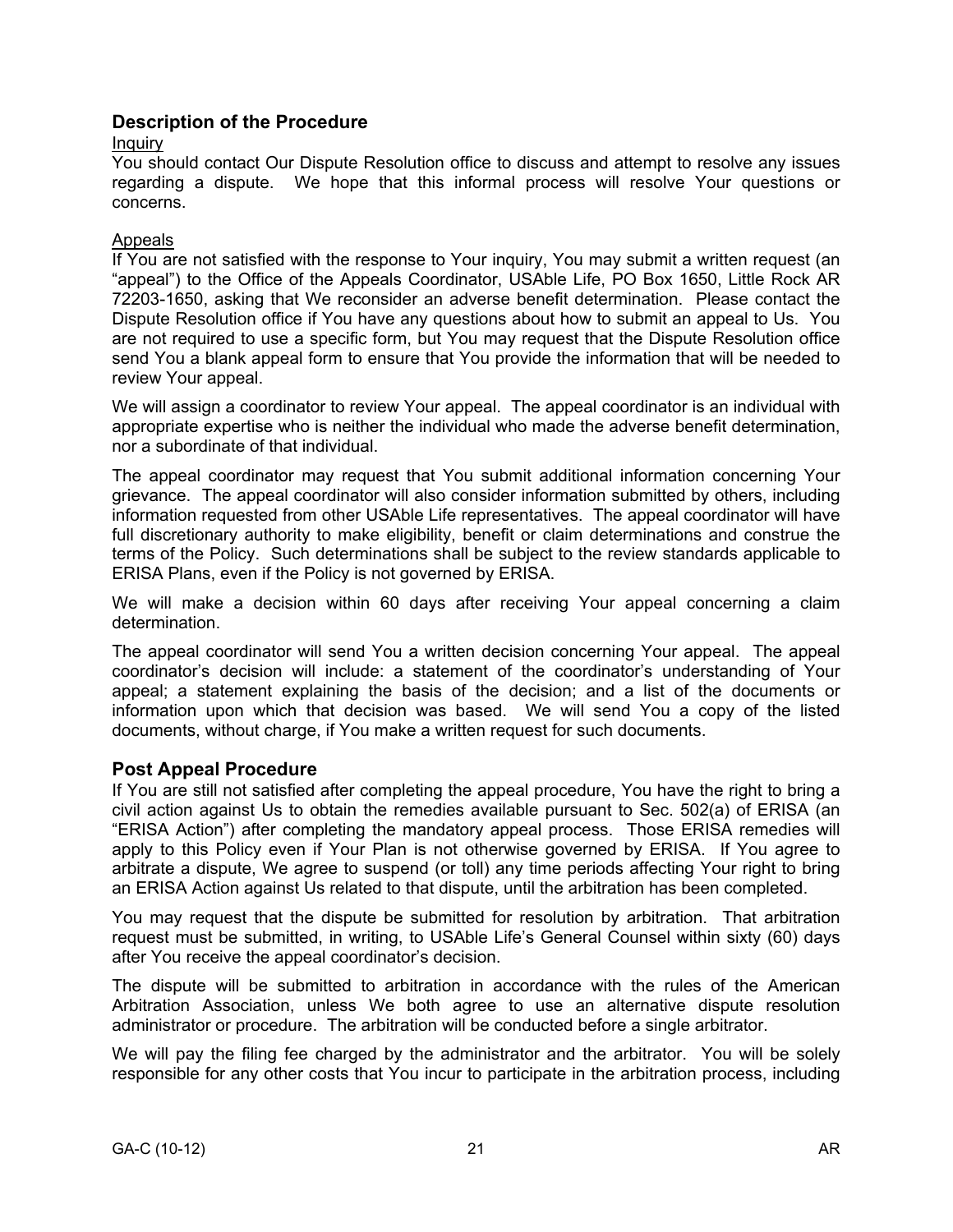Your attorney's fees. The filing fee and arbitrator's fees may be reallocated as part of an arbitration award, in whole or in part, at the discretion of the arbitrator.

The arbitration will be conducted in a location where it is reasonably convenient for You to participate. If We cannot agree concerning a convenient location, the administrator or arbitrator, if appointed, shall have the discretion to decide where the arbitration will be conducted.

The arbitrator:

- 1. shall consider the dispute individually and shall not certify or consider multiple disputes as part of a class action;
- 2. shall be required to issue a reasoned written decision explaining the basis of his or her decision and the manner of calculating any award;
- 3. shall limit his or her decision to deciding if Our adverse benefit decision was arbitrary or capricious based on ERISA standards;
- 4. may not award punitive, extra-contractual, treble or exemplary damages unless permitted to do so by applicable statutes or regulations;
- 5. may not vary or disregard the terms of the Policy; and
- 6. shall be bound by controlling law; when issuing a decision concerning the dispute.

The arbitrator shall limit discovery to the extent possible consistent with the objective of completing the arbitration in a fair, prompt, and cost effective manner. Emergency relief such as injunctive relief may be awarded by the arbitrator.

### **Contact Information**

General Counsel USAble Life P.O. Box 1650 Little Rock, AR 72203-1650 Telephone: 1-800-648-0271 Email: AppealCoordinator@usablelife.com

Office of the Dispute Resolution Coordinator P.O. Box 1650 Little Rock, AR 72203-1650 Telephone: 1-800-648-0271 Email: AppealCoordinator@usablelife.com

Office of the Appeal Coordinator P.O. Box 1650 Little Rock, AR 72203-1650 Telephone: 1-800-648-0271 Email: AppealCoordinator@usablelife.com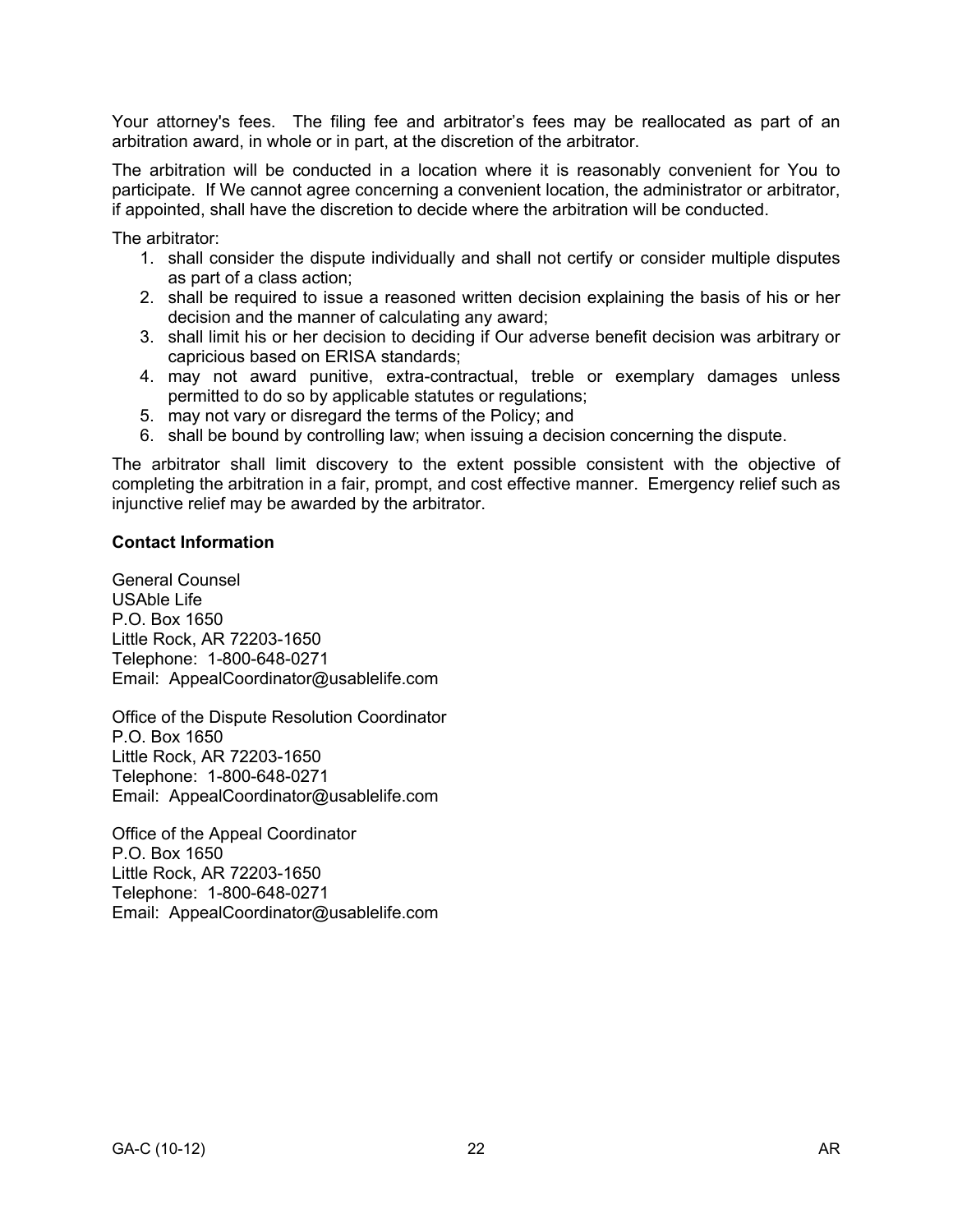# **General Provisions**

### **Entire Contract**

This Certificate is furnished in accordance with and subject to the terms of the Policy. The entire contract consists of the Policy, which includes the Group Application, any Amendments and addenda; this Certificate; Your application, if required; and any Riders or Endorsements.

No change in the Policy will be effective until approved by one of Our officers. This approval can only be in writing and must be noted on or attached to the Policy. No agent has authority to change the Policy or Certificate or to waive any of their provisions.

Any statement made by You or the Policyholder is considered a representation. It is not considered a warranty or guarantee. A statement will not be used in a dispute unless it is written and signed, and a copy is given to the Covered Person or the Beneficiary.

### **Errors**

An error in keeping records will not cancel insurance that should continue nor continue insurance that should end. We will adjust the premium, if necessary. If the premium was overpaid, We will refund the difference. If the premium was underpaid, the difference must be paid to Us.

### **Misstatements**

If any information about a Covered Person or the Policyholder's Plan is misstated or altered after the application is submitted, including information with respect to participation or who pays the premium and under what circumstances, the facts will determine whether insurance is in effect and in what amount. We will retroactively adjust the premium.

### **Other Insurance With Us**

If You are covered under more than one Policy of this form or like form with Us, only one Policy, chosen by You or Your estate, will be effective (this includes coverage for any Covered Person). We will refund all premiums paid for all other policies from the date of duplication less any benefits paid under these policies from such date.

#### **Incontestability**

Unless the premiums have not been paid, the validity of the Policy cannot be contested after it has been in force for two years.

Any statement made by the Policyholder or a Covered Person will be considered a representation. It is not considered a warranty or guarantee. A statement will not be used in a dispute unless it is written and signed, and a copy is given to the Covered Person or the Beneficiary.

No statement, except fraudulent misstatement, made by a Covered Person about insurability will be used to deny a claim for a loss incurred or disability starting after coverage has been in effect for two years.

No claim for loss starting two or more years after the Covered Person's Effective Date may be reduced or denied because a disease or physical condition existed before the person's Effective Date, unless the condition was specifically excluded by a provision in effect on the date of loss.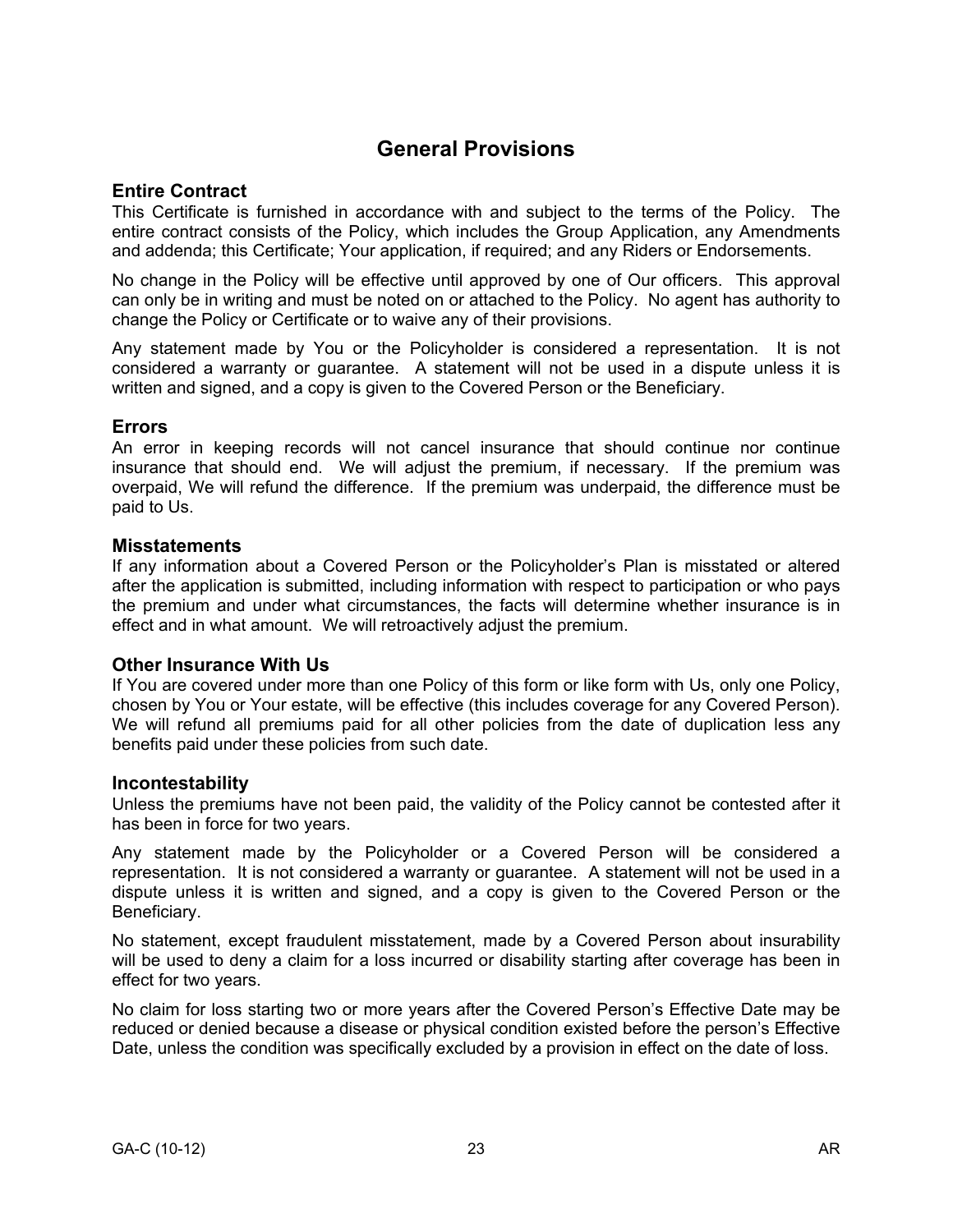# **Agency**

Neither the Policyholder, any Employer, any Associated Company, nor any administrator appointed by the foregoing is Our agent. We are not liable for any of their acts or omissions.

#### **Unpaid Premium**

We may deduct any unpaid premium then due from the payment of a claim under this Certificate.

### **Refund of Premium**

On the death of the Covered Person, proceeds payable hereunder shall include the amount of unearned premium paid beyond the end of the Policy month in which death occurred. Payment shall be made in one lump sum no later than 30 days after proof of the Covered Person's death has been furnished to Us.

### **Conformity with State Statutes**

If the provisions of this Certificate do not conform with the applicable laws of the state in which You reside on the Certificate Effective Date, they are hereby amended to conform with the minimum requirements of the statutes of that state.

### **Policy Management**

Efficient management of the Policy requires the joint efforts of the Policyholder, USAble Life, and each Covered Person. Each party has certain duties to bring about the effective administration of the Policy.

### **Duties of the Policyholder**

The Policyholder's primary duties under the Policy are listed below.

- 1. Give Us prompt, written notice of any change in business of the Policyholder and Employer. This includes, but is not limited to:
	- a. the type of business;
	- b. addition or deletion of an Associated Company; or
	- c. financial status due to bankruptcy; merger; acquisition; or dissolution.
- 2. Give Us pertinent records for all Covered Persons. This includes, but is not limited to:
	- a. hire dates;
	- b. eligibility dates;
	- c. salaries;
	- d. Occupations;
	- e. birth dates; and
	- f. Social Security Number.
- 3. Give Us updates of such records as needed.
- 4. Give Us prompt notice of a covered Employee's disability. This notice should be given as soon as possible after the date of Injury or start of Sickness. The most effective time for such notice is when the Employee has not been able to perform Active Work for 30 days.
- 5. Give Us occupational data for all disabled Employees. This includes, but is not limited to:
	- a. job descriptions and analyses; and
	- b. environmental factors.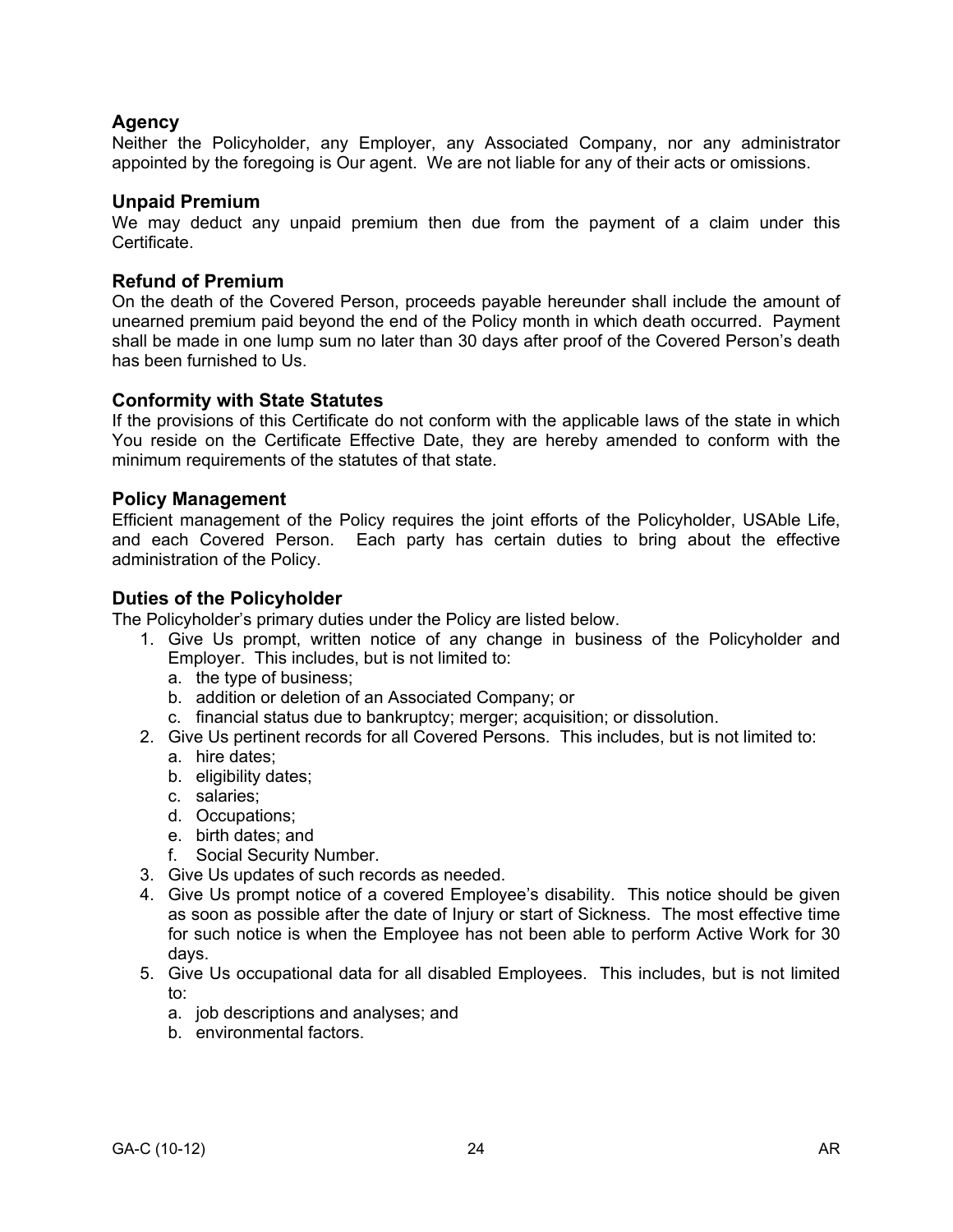### **Duties of Covered Persons and Beneficiaries**

You and Your Beneficiary's primary duties under the Policy are listed below:

- 1. Give notice and proof of loss as soon as possible after the date of Your Injury or Sickness, or the date of Your death, or the death of a covered Dependent, if applicable.
- 2. Give a complete account of the details of Your Injury or Sickness or the death on a form approved by Us. This will include:
	- a. the cause of Your disability, if known;
	- b. a description of Your Sickness or the Accident that caused Your Injury; and
	- c. a list of all Physicians, Hospitals, or other facilities where You have been treated for the cause of Your disability;
	- d. any other official documents to review the loss such as a certified death certificate, investigating officer's report, or medical records.
- 3. Allow release of medical and income data needed to adjudicate Your claim.
- 4. Give periodic medical updates as required by the Policy.
- 5. Provide evidence of the Regular Care of a Physician, if necessary.
- 6. Promptly report to Us any changes in Your status such as Your address or telephone number, or if You return to work or are no longer disabled.
- 7. If benefits are overpaid, reimburse such overpayment within 60 days of the date benefits were overpaid.
- 8. Provide proof of Your earnings for the period prior to a loss.

### **Fraud**

It is unlawful to knowingly provide false, incomplete or misleading facts or information with the intent of defrauding Us. An application for insurance or statement of claim containing any materially false or misleading information may lead to reduction, denial or termination of benefits or coverage under the Policy and recovery of any amounts We have paid.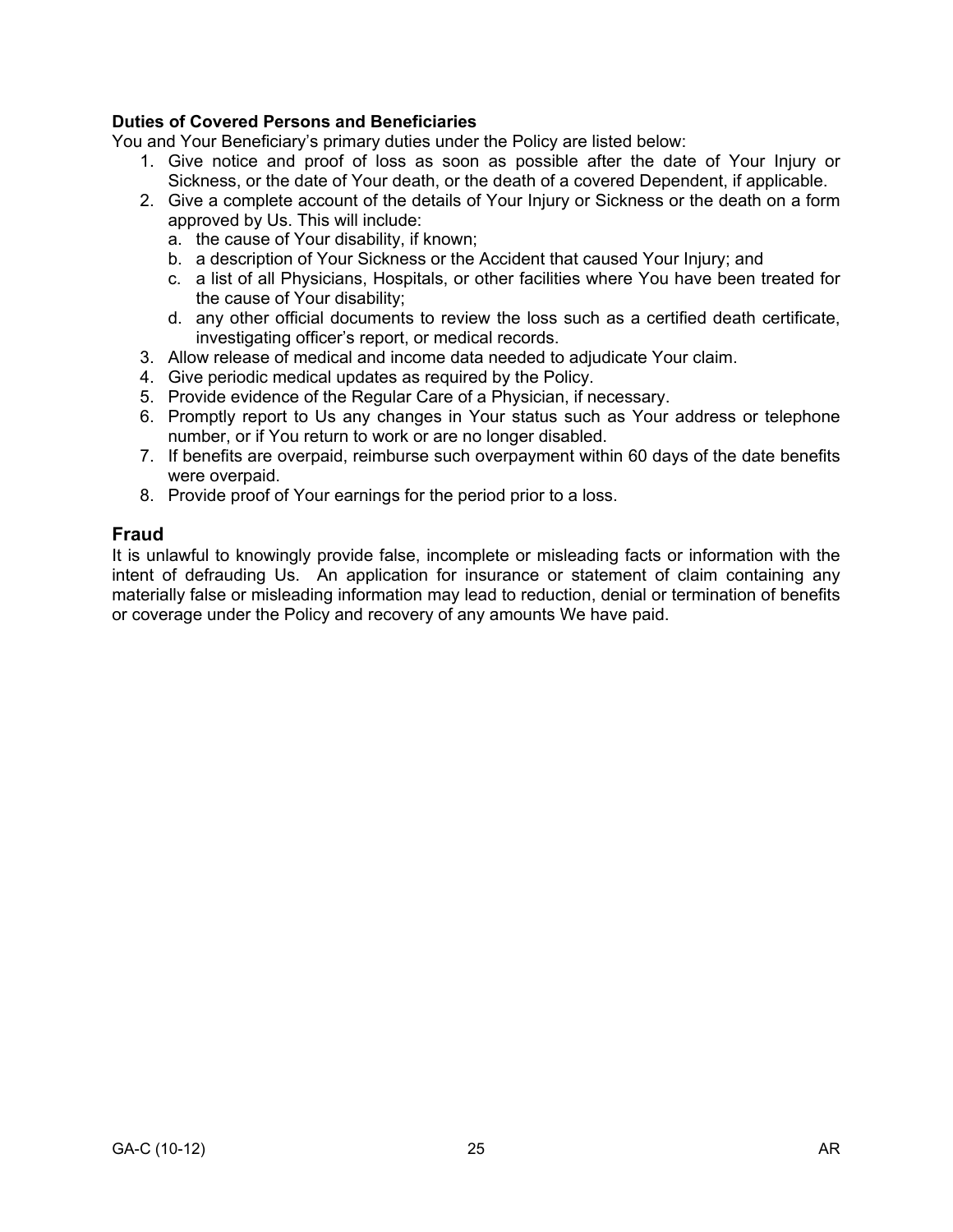# **Portability Privilege**

You may continue Your and Your Spouse's and children's Accident coverage if employment terminates and You meet the following requirements on the date employment terminates:

- 1. Not disabled; and
- 2. Either:
	- a. are not Retired and are under age 70; or
	- b. Retired and are under age 65.

Coverage will be continued under the Policy if You elect continuation of coverage under this Portability provision. Portability is not available upon Policy cancellation.

Your Spouse's and dependent's coverage may not be continued if Your coverage is not continued.

### **Application and Premium Payment**

You must apply for portability in writing to USAble Life within 31 days after the date employment ends.

You must pay the required premium monthly, quarterly, semi-annually, or annually directly to USAble Life. The premium rate will be determined by Us. The first premium payment must be made no later than 31 days after the date the insurance would otherwise terminate under the Policy.

### **Amount of Insurance**

The amount of insurance that You and the Spouse or children may continue is the amount in effect on the date employment terminates. The reduction and termination provisions stated in the Certificate will apply to insurance continued under this provision.

### **When Portability Ends**

The continued coverage under this provision will end automatically on the earliest of the following:

- 1. the date the last period ends for which You made a premium payment;
- 2. the premium due date following attainment of age 70;
- 3. if coverage continued due to Retirement prior to age 65, on the premium due date following Your attainment of age 70;
- 4. the date You become a full-time member of the armed forces of any country; or
- 5. Spouse or child coverage will end on the premium due date following the date the Spouse or child ceases to be a Dependent as defined in the Policy, or
- 6. Spouse coverage will end on the premium due date following the Spouse's attainment of age 70.

Coverage continued under the Portability provision is in lieu of all other benefits under the Policy. If You return to work with the Employer and again become eligible for Accident coverage under the Policy, continued coverage under the Portability provision will cancel on the date coverage is resumed under the Policy.

### **Other Policy Provisions**

With respect to any notice You are required to provide to the Employer under other provisions of the Policy, You must provide such notice to USAble Life while the insurance is continued under the Portability provision.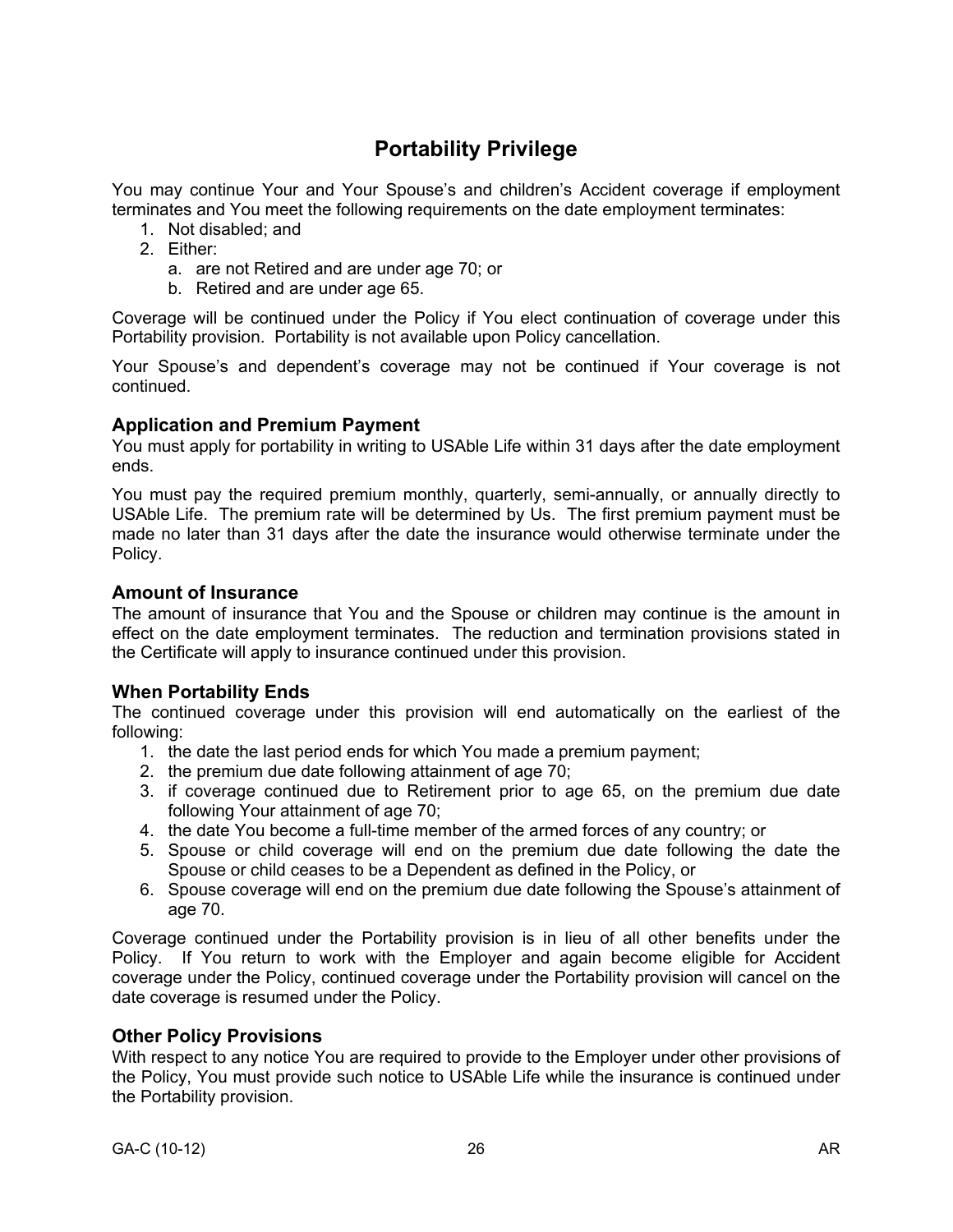# **Termination of the Policy**

Portability coverage may continue beyond the termination date of the Policy, subject to the timely payment of premiums. Benefits, terms and conditions for portability coverage will be determined as if the Policy had remained in full force and effect.

# **Continuity of Coverage**

### **Definitions**

**Prior Plan** means the Policyholder's Plan of Group Accident insurance, if any, under which You were insured on the day before the Effective Date of this Policy.

**Prior Plan Benefits** mean the benefits, if any, that would have been paid to You under the Prior Plan had it remained in effect, and had You continued to be insured under the Prior Plan.

If You were Insured by the Prior Plan for Group Accident benefits just before You became eligible for coverage under this Plan; and You are in active employment; and You are insured under this Plan, then You may be eligible for coverage if Your Accident or Sickness is due to a pre-existing condition.

In order to receive payments from Us, You must satisfy the pre-existing condition limitation of:

- 1. this Plan; or
- 2. the Prior Plan, had the Plan stayed in effect.

We will consider the total amount of time You were continuously insured under both the Prior Plan and this Plan to determine if You satisfy the pre-existing condition limitation. If You cannot satisfy the pre-existing condition limitation of either Plan then We will not pay You for Your Accident or Sickness.

We will determine Our payment to You using the provisions of Your coverage with Us with respect to eligibility, Elimination Period, benefit amount and maximum benefit duration.

# **Exclusions and Limitations**

### **What We Will Not Pay For:**

This Policy pays only for loss resulting from an Accident as defined in this Policy. It DOES NOT cover Injury incurred as a result of the Covered Person:

- 1. Being exposed to War or any act of War, declared or undeclared, or serving in any of the armed forces.
- 2. Actively participating in a Riot or insurrection.
- 3. Intentionally self-inflicting bodily Injury or attempting suicide, while sane or insane.
- 4. Participating in any form of flight aviation other than as a fare-paying passenger in a fully licensed/passenger-carrying aircraft.
- 5. Participating in, or attempting to participate in, an illegal activity that is defined as a felony as defined by the law of the jurisdiction in which the activity takes place, whether charged or not; or being incarcerated in any type of penal institution.
- 6. Participating in any activity or event, including the operation of a vehicle, while under the influence of a narcotic (unless prescribed by a Physician and taken according to the Physician's instructions) or while intoxicated. "Intoxicated" means that condition as defined by the laws of the jurisdiction in which the Accident occurred. Conviction is not necessary for a determination of being intoxicated.
- 7. Voluntarily taking, administering, absorbing, or inhaling poison, gas, or fumes.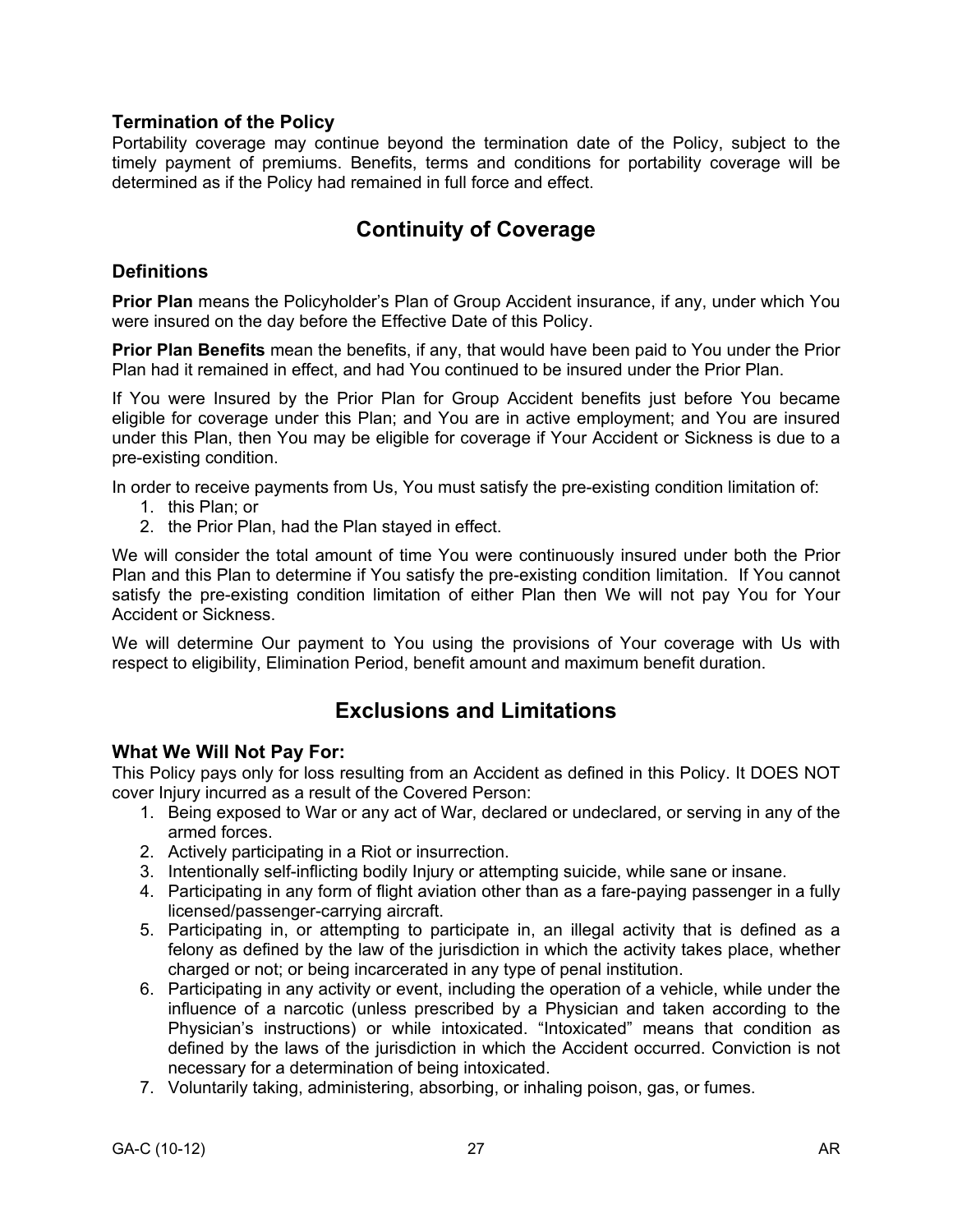- 8. Driving any commercial passenger-carrying vehicle, except school buses, for wage, compensation or profit.
- 9. Engaging in hazardous avocations. Engaging in bungee jumping, sail gliding, parasailing, parakiting, mountaineering using ropes and/or other equipment, parachuting or hang gliding, or jumping, parachuting or falling from any aircraft or hot air balloon, including those which are not motor driven.
- 10. Having cosmetic surgery or other elective procedures that are not medically necessary, or having dental treatment except as a result of Injury.
- 11. Practicing for or participating in any semi-professional or professional competitive athletic contest for which any type of compensation or remuneration is received. sport or activity for wage, compensation or profit.
- 12. Riding in or driving any motor-driven vehicle in a race, stunt show or speed test.
- 13. Having any Sickness or declining process caused by a Sickness, including physical or mental infirmity or infection (except bacterial infection from a Accidental Injury).
- 14. Benefits are not payable for services rendered by an Immediate Family Member.

Participation in a riot shall include promoting, inciting, conspiring to promote or incite, aiding, abetting, and all forms of taking part in, but shall not include actions taken in defense of public or private property, or actions taken in Your own defense, if such actions of defense are not taken against persons seeking to maintain or restore law and order including but not limited to police officers and firemen.

Riot shall include all forms of public violence, disorder, or disturbance of the public peace, by three or more persons assembled together; whether or not acting with common intent and whether or not damage to persons or property or unlawful act or acts is the intent or the consequence of such disorder.

War means declared or undeclared war or a conflict involving the armed forces of any country, group of countries, governments, or international organization.

# **Geographic Limitation**

We will not provide benefits for treatments received outside of Canada, the territorial limits of the United States or its possessions.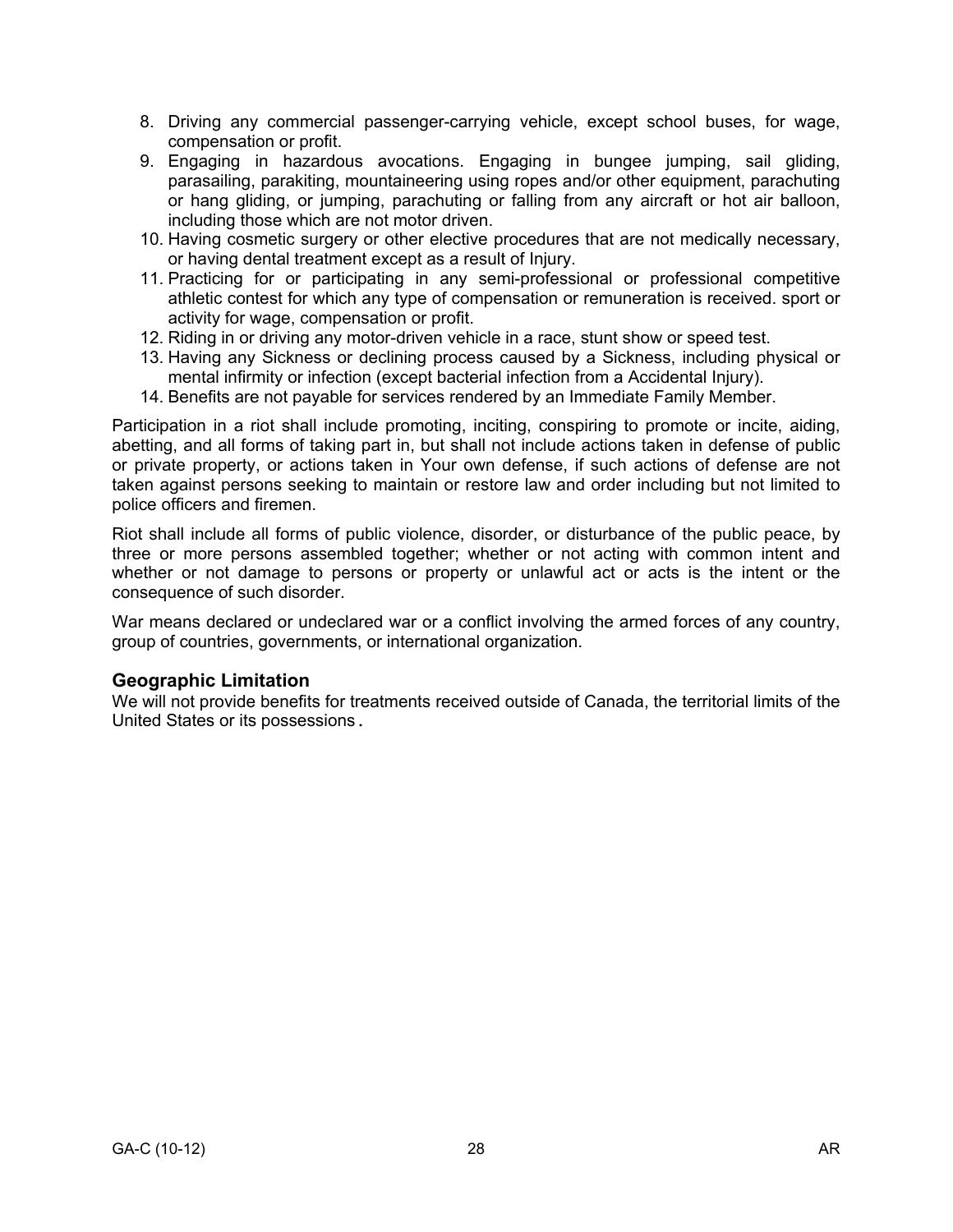# **Benefits**

If a Covered Person receives an Accidental Bodily Injury and expenses are incurred, We will pay the following benefits according to the Schedule of Insurance/Your application. Such Injury must be independent of disease or bodily infirmity other than an Accident, except for Wellness benefit if included. Such Accident must occur while coverage is in force.

Benefit payment will be made directly to You, unless You assign benefits. Proof of Loss must be submitted to Us for each incurred expense. Under no conditions will We pay any benefits for losses or medical expenses incurred prior to the Effective Date.

The benefits described below are for one unit of coverage. The number of units selected by the Policyholder for each benefit (module) is shown on the Schedule of Insurance. Your application identifies the Plan You selected for the number of units of coverage You have in force for each module.

# **Module 1 – Accident Treatment**

# **Initial Physician Office Visit**

We will pay \$25 per unit if a Covered Person receives treatment or advice in a Physician's office for an Injury within 30 days of an Accident. Treatment or advice is limited to a Physician's office which does not include treatment or advice in an Emergency Room. We will pay for such treatment or advice as follows:

- 1. Treatments must be furnished by a Physician in a Physician's office;
- 2. Such treatment or advice must begin within 30 days of the Accident;
- 3. This benefit is payable up to a maximum of 2 treatments or advice per Covered Person per year.

This benefit is not payable for the same visit that the Physical Therapy Benefit or Emergency Treatment Benefit is paid.

# **Emergency Treatment Benefit**

We will pay \$25 per unit of coverage if a Covered Person receives Necessary Treatment for an Injury due to an Accident. This benefit is payable for treatment for X-rays, treatment received in an Emergency Room or Standalone Emergency Center. Necessary Treatment must be received within 72 hours of such Accident for benefits to be payable. This benefit is payable once per Accident, per Covered Person.

If the Covered Person has been treated in an Emergency Room or Standalone Emergency Center for a laceration that is repaired without stitches, staples, or glue, or for the removal of a foreign object from the eye; We will pay \$10 per unit of coverage under this benefit and the Follow-up Physician Visit benefit combined. This benefit and the Initial Physicians Office Visit benefit are not payable together.

# **Emergency Dental Work**

We will pay the benefit shown below per unit of coverage if the Covered Person receives Necessary Treatment for Injuries sustained in an Accident. Treatment must begin within 30 days after the Accident. Payment is limited to one dental benefit per Covered Person per Accident.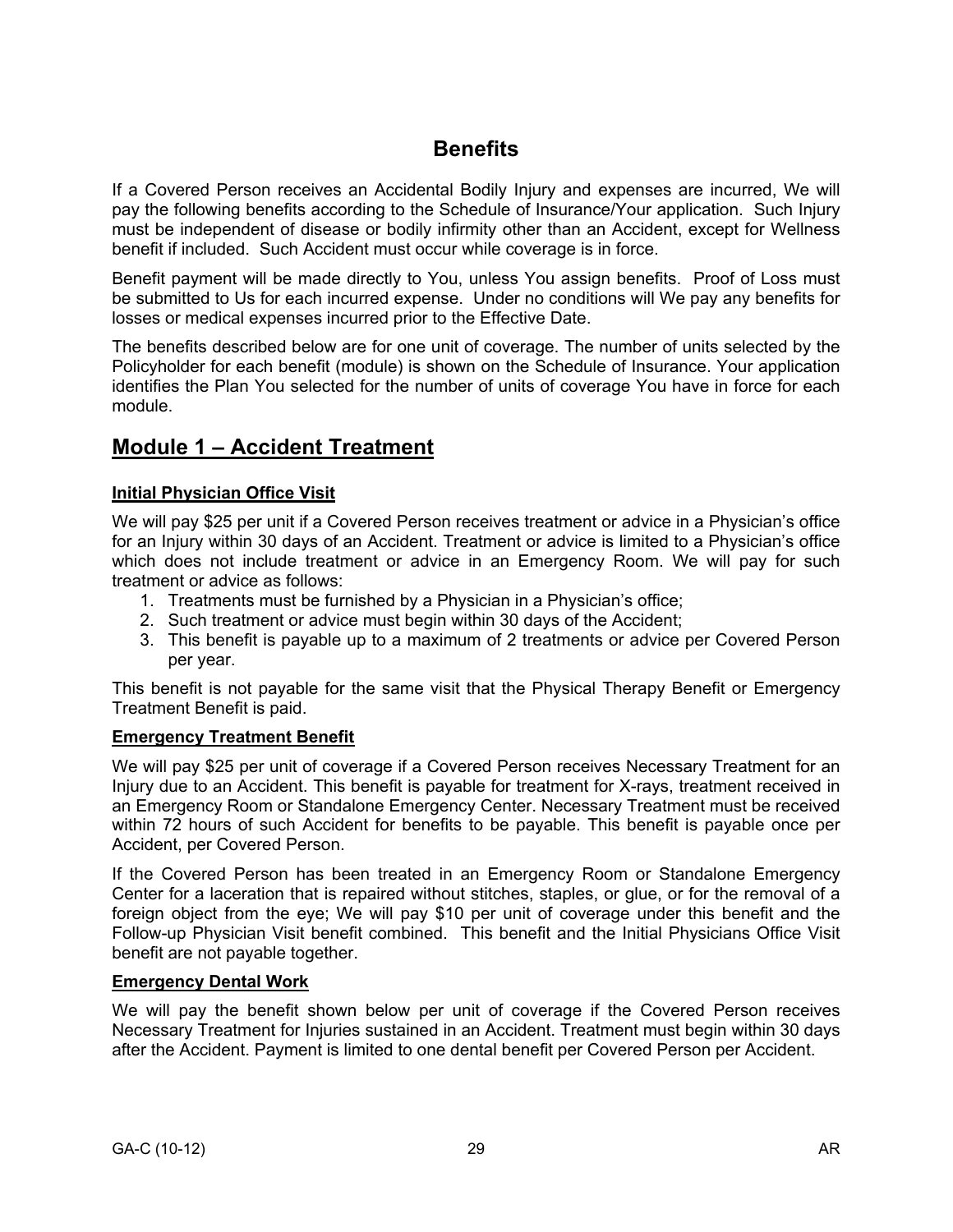| Amount                               | <b>Benefit per Unit</b> |
|--------------------------------------|-------------------------|
| Broken tooth repaired with crown     | \$50                    |
| Broken tooth resulting in extraction | \$20                    |

### **Major Diagnostic Examinations Benefit**

We will pay \$40 per unit, per Covered Person, for one major diagnostic examination per Accident. Such examination must be performed within 180 days due to Injuries sustained in an Accident. These exams must be performed in a Hospital, a Physician's office, or an Ambulatory Surgical Center.

Major diagnostic examinations are limited to the following:

- 1. CT (computerized tomography) scan;
- 2. MRI (magnetic resonance imaging); and
- 3. EEG (electroencephalogram).

#### **Lacerations**

We will pay the benefit up to the incurred charges of \$90 per unit of coverage if the Covered Person receives Necessary Treatment for a laceration or a cut requiring sutures that is sustained in an Accident. The Injury must be repaired by a Physician within 72 hours of the Accident.

Lacerations not requiring stitches, staples or glue will be paid up to the incurred charges of \$20 per unit of coverage.

#### **Burn**

We will pay the indemnity benefit shown below per unit of coverage if the Covered Person receives Necessary Treatment for one or more burns as a result of an Accident. Treatment must begin within 72 hours after the Accident. We will pay the amount shown below only once per Covered Person per Accident.

#### **Burn Benefit Benefit per Unit**

- 1. Second and third degree burns covering less than 15% of the total body surface \$100
- 2. Second and third degree burns covering 15% or more of the total body surface \$500

One or more skin grafts for a covered burn will be paid at 50% of the Burn benefit amount We paid for the burn involved.

### **Eye Injury**

We will pay the benefit shown below per unit of coverage if the Covered Person receives Necessary Treatment for an eye Injury as the result of an Accident. The eye Injury must require surgery or the removal of a foreign object by a Physician within 30 days after the Accident. An examination with anesthesia will not be considered surgery.

| Eye Injury Benefit                                     | <b>Benefit per Unit</b> |
|--------------------------------------------------------|-------------------------|
| 1. With surgical repair                                | \$40                    |
| 2. Non-surgical removal of foreign body by a Physician | -S. 7                   |

We will pay the amount shown per Covered Person per Accident.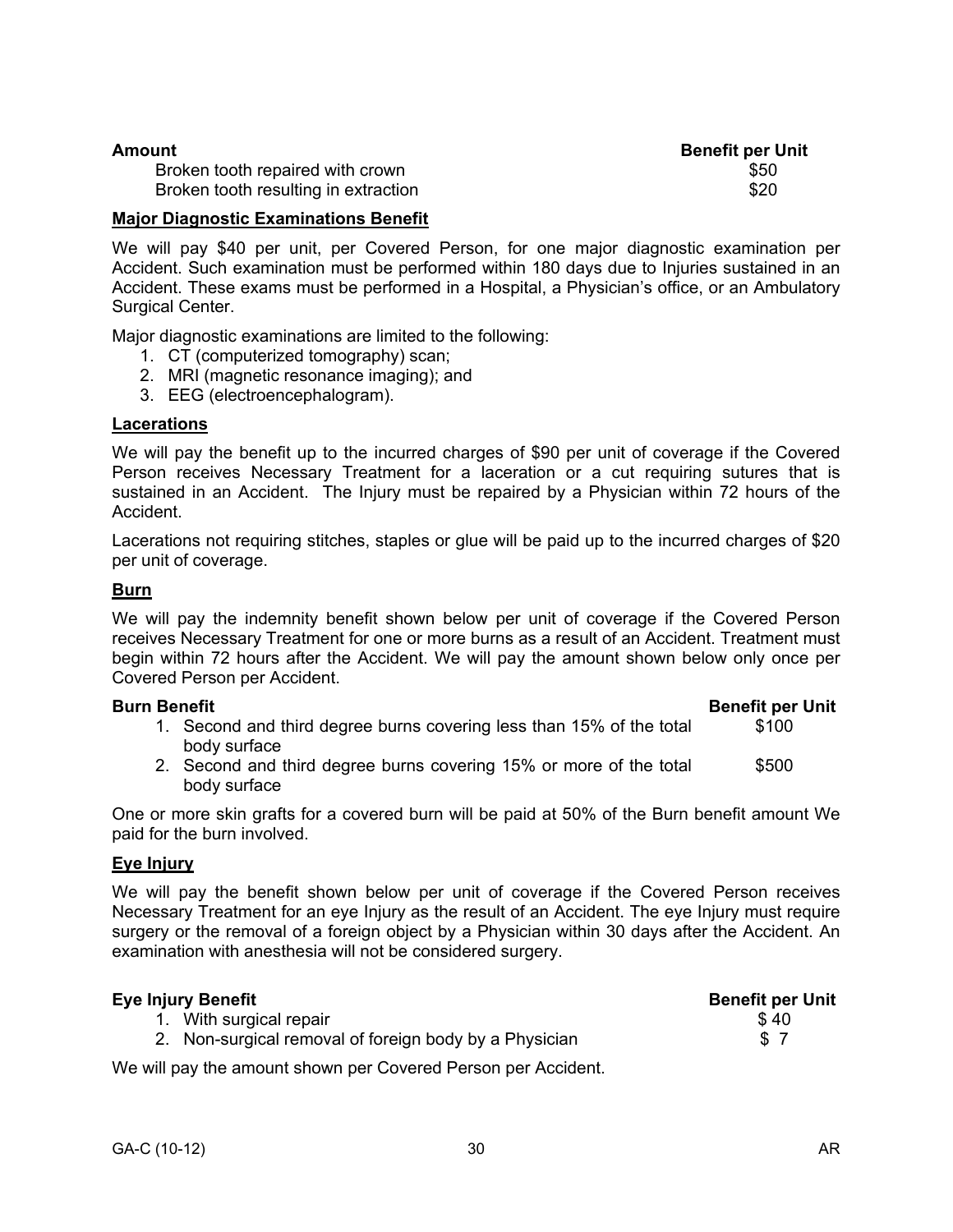### **Brain Injury Diagnosis**

We will pay \$100 per unit for a diagnosis of concussion, cerebral laceration, cerebral contusion, or intracranial hemorrhage by a Covered Person as the result of an Accident. Necessary Treatment must be received within 72 hours of such Accident.

Diagnosis of the covered traumatic brain Injury by computed tomography (CT) scan. Magnetic resonance imaging (MRI), electroencephalogram (EEG), positron emission, Tomography (PET) scan, or X-ray must occur within 30 days of the Injury. This benefit is payable once per Covered Person, per Accident.

### **Dislocation Benefit**

We will pay the benefit shown below per unit of coverage for the treatment listed if the Covered Person receives Necessary Treatment for a dislocation sustained in an Accident. A dislocation is a completely separated joint. It must be diagnosed as a dislocation by a Physician within 30 days after the Accident. It can be corrected by open (surgical) or closed (non-surgical) reduction.

If a Physician diagnoses the dislocation as an incomplete dislocation, We will pay 25% of the amount shown for the joint involved. An incomplete dislocation is a dislocation in which the joint is not completely separated.

Dislocations which are reduced under general anesthesia are payable as follows:

- 1. If a Covered Person receives more than one dislocation in an Accident and requires open or closed reduction, We will pay 200% of the amount for the dislocation involved that has the highest benefit amount. No other amount will be paid under this benefit;
- 2. If a Covered Person receives a dislocation and a fracture in the same Accident, We will pay 200% of the amount for the dislocation or fracture involved that has the highest benefit amount. No other amount under this benefit or the Fracture benefit will be paid;
- 3. If a dislocation is reduced without general anesthesia by a Physician, We will pay 25% of the amount shown for the dislocation involved; and
- 4. Benefits are payable only for the first dislocation of a joint. If a Covered Person dislocates a joint and then dislocates the same joint again, the second same joint dislocation would not be covered.

### **Dislocation Benefit Benefit Per Unit** Hip Open Reduction..................................................................................................................\$550 Closed Reduction............................................................................................................... \$150 Knee or Shoulder Open Reduction..................................................................................................................\$120 Closed Reduction................................................................................................................. \$50 Collar Bone Open Reduction..................................................................................................................\$190 Closed Reduction................................................................................................................. \$40 Ankle or Foot (excluding toes) Open Reduction..................................................................................................................\$150 Closed Reduction................................................................................................................. \$55 Lower Jaw Open Reduction..................................................................................................................\$120 Closed Reduction................................................................................................................. \$60 Wrist or Elbow Open Reduction....................................................................................................................\$95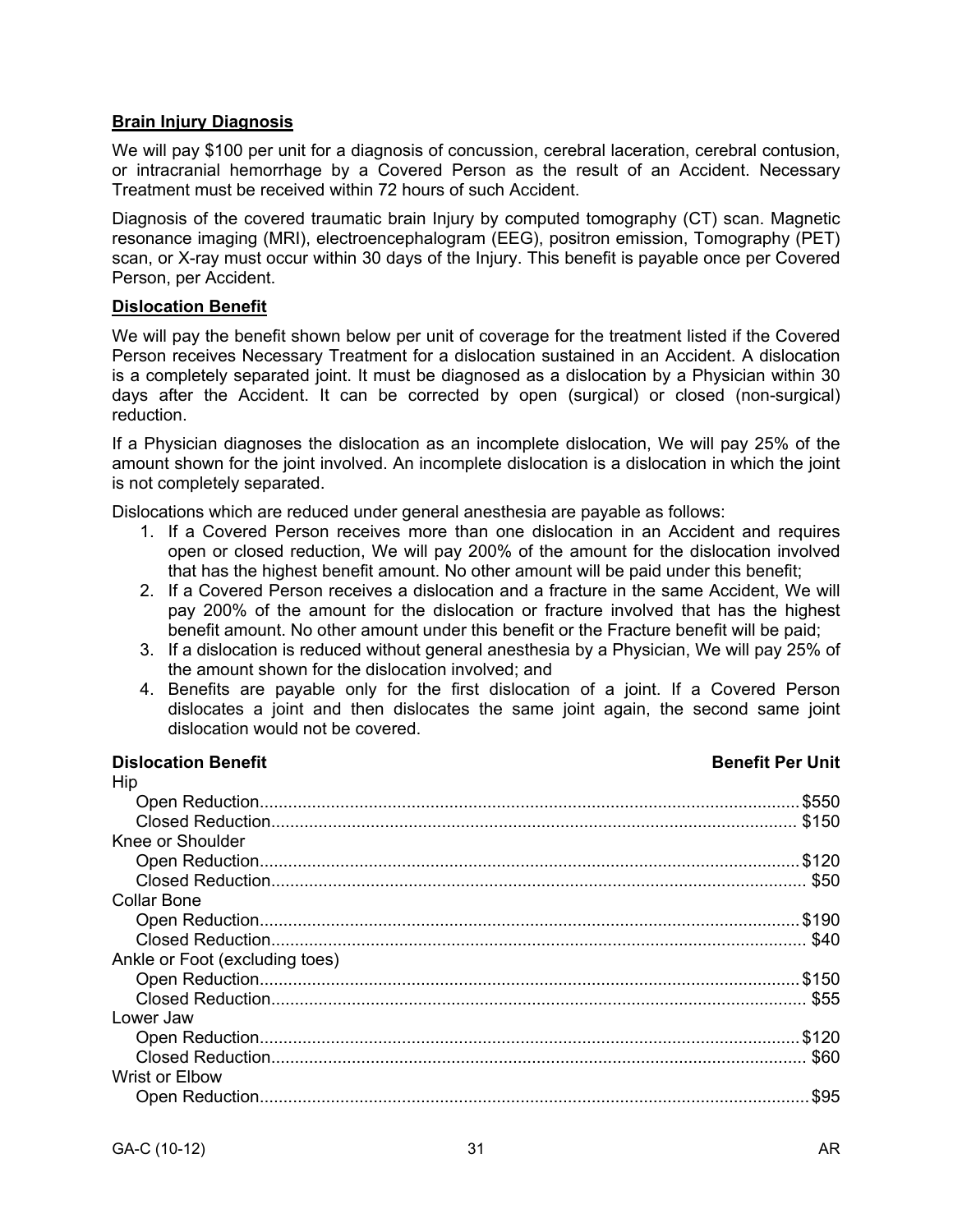| Toe or Finger |  |
|---------------|--|
|               |  |
|               |  |

### **Fracture Benefit**

We will pay the benefit as shown below per unit of coverage if the Covered Person receives Necessary Treatment for treatment of a fracture, a break in a bone which can be seen by X-ray, diagnosed by a Physician within 14 days after the Accident. The fracture must require open (surgical) or closed (non-surgical) reduction by a Physician.

If a Covered Person receives more than one fracture in an Accident and requires open or closed reduction, We will pay 200% of the amount for the fracture involved that has the highest benefit amount. No other amount will be paid under this benefit.

If a Covered Person receives a fracture and a dislocation in the same Accident, We will pay 200% of the amount for the fracture or dislocation involved that has the highest benefit amount. No other amount under this benefit or the dislocation benefit will be paid.

If a Physician diagnoses the fracture as a chip fracture, We will pay 25% of the amount shown for the bone involved. A chip fracture is a fracture in which a piece of the bone is broken off near a joint at a place where a ligament is usually attached.

| <b>Fracture Benefit</b>                                                     | <b>Benefit Per Unit</b> |
|-----------------------------------------------------------------------------|-------------------------|
| Hip                                                                         |                         |
|                                                                             |                         |
|                                                                             |                         |
| Leg                                                                         |                         |
|                                                                             |                         |
|                                                                             |                         |
| Skull                                                                       |                         |
|                                                                             |                         |
|                                                                             |                         |
| Hand (excluding fingers) Foot (excluding toes/heel), Wrist, Shoulder Blade, |                         |
| Forearm, Ankle, Elbow, Kneecap, Sternum or Lower Jaw                        |                         |
|                                                                             |                         |
|                                                                             |                         |
| Vertebrae (body of), Pelvis (excluding coccyx)                              |                         |
|                                                                             |                         |
|                                                                             |                         |
| Upper Jaw, Upper Arm or Face (excluding Nose), Collar Bone                  |                         |
|                                                                             |                         |
|                                                                             |                         |
| Rib(s)                                                                      |                         |
|                                                                             |                         |
|                                                                             |                         |
| Nose, Heel or Finger(s)                                                     |                         |
|                                                                             |                         |
|                                                                             |                         |
| Coccyx                                                                      |                         |
|                                                                             |                         |
|                                                                             |                         |
| Toe(s)                                                                      |                         |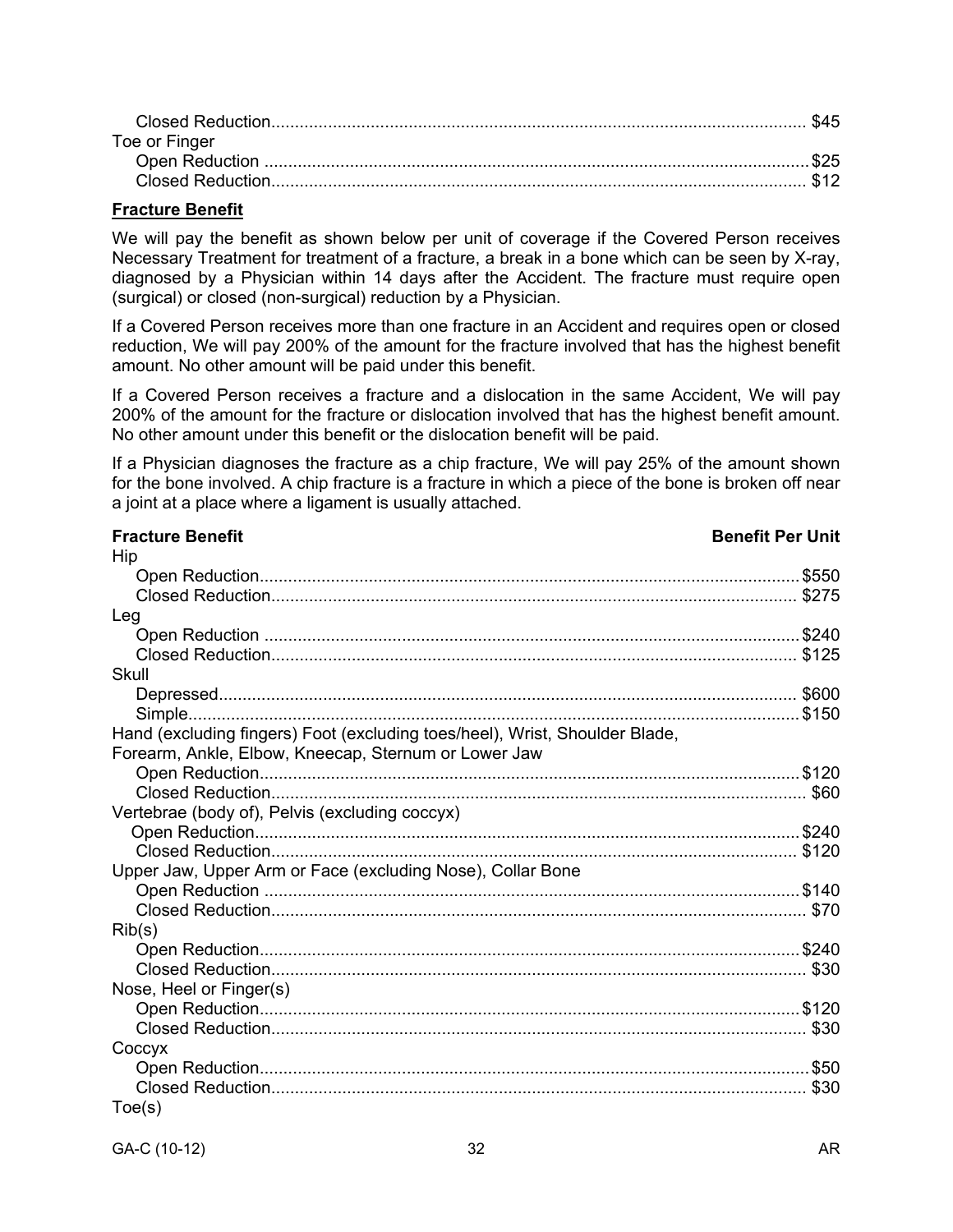| <b>Vertebral Processes</b> |  |
|----------------------------|--|
|                            |  |
|                            |  |
|                            |  |

Benefits are not payable for services rendered by an Immediate Family Member.

# **Module 2 – Hospital Care**

### **Initial Hospitalization/Intensive Care Unit Benefit**

We will pay \$200 per unit of coverage if a Covered Person is admitted for 18 hours or more and confined to a Hospital, Hospital Intensive Care Unit or a Sub-Acute Intensive Care Unit because of Injuries received in an Accident. The Covered Person must become confined as a resident bed patient to a Hospital within 30 days after the Accident. This benefit is payable once per Hospital Confinement and only once per Calendar Year per Covered Person.

We will not pay this benefit for confinement to an observation unit, for Emergency Room treatment or Outpatient treatment.

#### **Surgery Benefit**

We will pay \$250 per unit of coverage when a Covered Person undergoes abdominal or thoracic surgery within 48 hours of the Accident for an Injury. Surgery must be for repair of internal Injuries. For exploratory or other surgery without repair We will pay \$50 per unit of coverage. Hernia repair will not be covered under this benefit.

This benefit is payable once per Accident, per Covered Person.

#### **Ambulance Benefit**

We will pay for the per unit benefit amount shown below for ground or air ambulance transportation if a licensed professional ambulance company transports a Covered Person to or from a Hospital or between medical facilities where treatment is received for Injuries as a result of an Accident. The ground ambulance transportation must be between 0 to 30 days of the Accident. The air ambulance transportation must be within 72 hours of the Accident. We will pay the ground or air ambulance, but not both, once per Accident, per Covered Person.

#### **Ambulance Benefit Benefit per Unit**

\$ 40.00 \$250.00

- 1. Ground Ambulance
- 2. Air Ambulance

### **Blood, Plasma, and Platelets**

We will pay \$40 per unit of coverage if a Covered Person is injured in an Accident and requires any of the following within 30 days after the Accident as a result of the Injury:

- 1. transfusions of whole blood and blood products which are limited to red blood cells;
- 2. platelets;
- 3. fresh frozen plasma;
- 4. cryoprecipitate and leukocytes including the processing, typing, cross-matching, and administration of the blood or blood products.

We will pay this amount once per Accident, per Covered Person.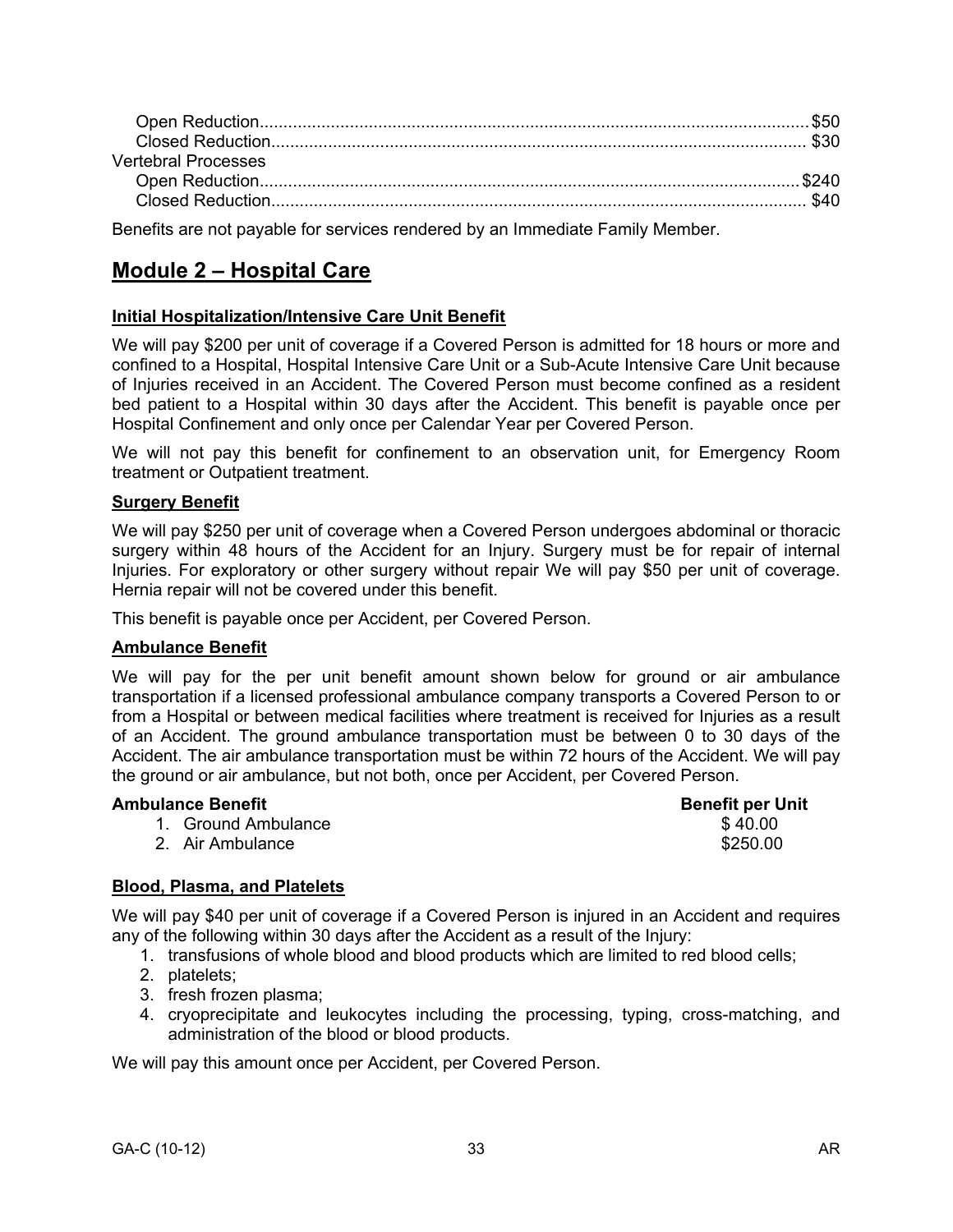# **Module 3 – Follow-Up Care**

### **Physician Follow-Up Treatment Benefit**

We will pay \$10 per unit if a Covered Person first receives treatment for an Injury within 72 hours of an Accident and later requires additional treatment for the same Injury. We will pay for such follow-up treatment as follows:

- 1. This benefit is payable up to a maximum of six follow-up treatments per Accident, per Covered Person.
- 2. Such treatment must begin within 30 days of, and be completed within the six-month period following the later of the following dates:
	- a. the Accident;
	- b. discharge from the Hospital from a confinement; or
	- c. discharge from the Extended Care Facility; and
- 3. Treatments must be furnished by a Physician in a Physician's office or in a Hospital on an Outpatient basis.

This benefit is not payable for the same visit that the Physical Therapy benefit is paid or the Initial Physician Office Visit benefit is paid.

### **Rehabilitation Unit Confinement**

We will pay \$25 per unit if a Covered Person incurs a charge for and is transferred to a Rehabilitation Unit immediately after a period of Hospital Confinement due to an Accident. We will pay this amount for each day of confinement in a Rehabilitation Unit, up to a maximum of 30 days per Covered Person per Accident but not to exceed 60 days per Calendar Year.

We will not pay both the Rehabilitation Unit Confinement and the Accident Hospital and ICU Daily Benefit Rider concurrently.

### **Physical Therapy Benefit**

We will pay \$20 per visit per unit of coverage if a Covered Person requires physical therapy as a result of an Accident. We will pay this amount per visit with a maximum of six visits per Accident. The therapy must begin within 30 days after the Accident and must be completed within twelve months after the Accident. All services must be prescribed by a Physician and rendered by a licensed physical therapist and performed in an office or in a Hospital on an inpatient or Outpatient basis. This benefit is not payable for the same visit that the Physicians Follow-up Treatment benefit is paid.

Physical therapist is anyone, other than You or Your Immediate Family Member, who is licensed as a physical therapist and certified to treat physically disabled or handicapped persons with physical agents and methods such as massage, manipulation, therapeutic exercise, cold, heat, hydrotherapy, electrical simulation, and light to assist in rehabilitation.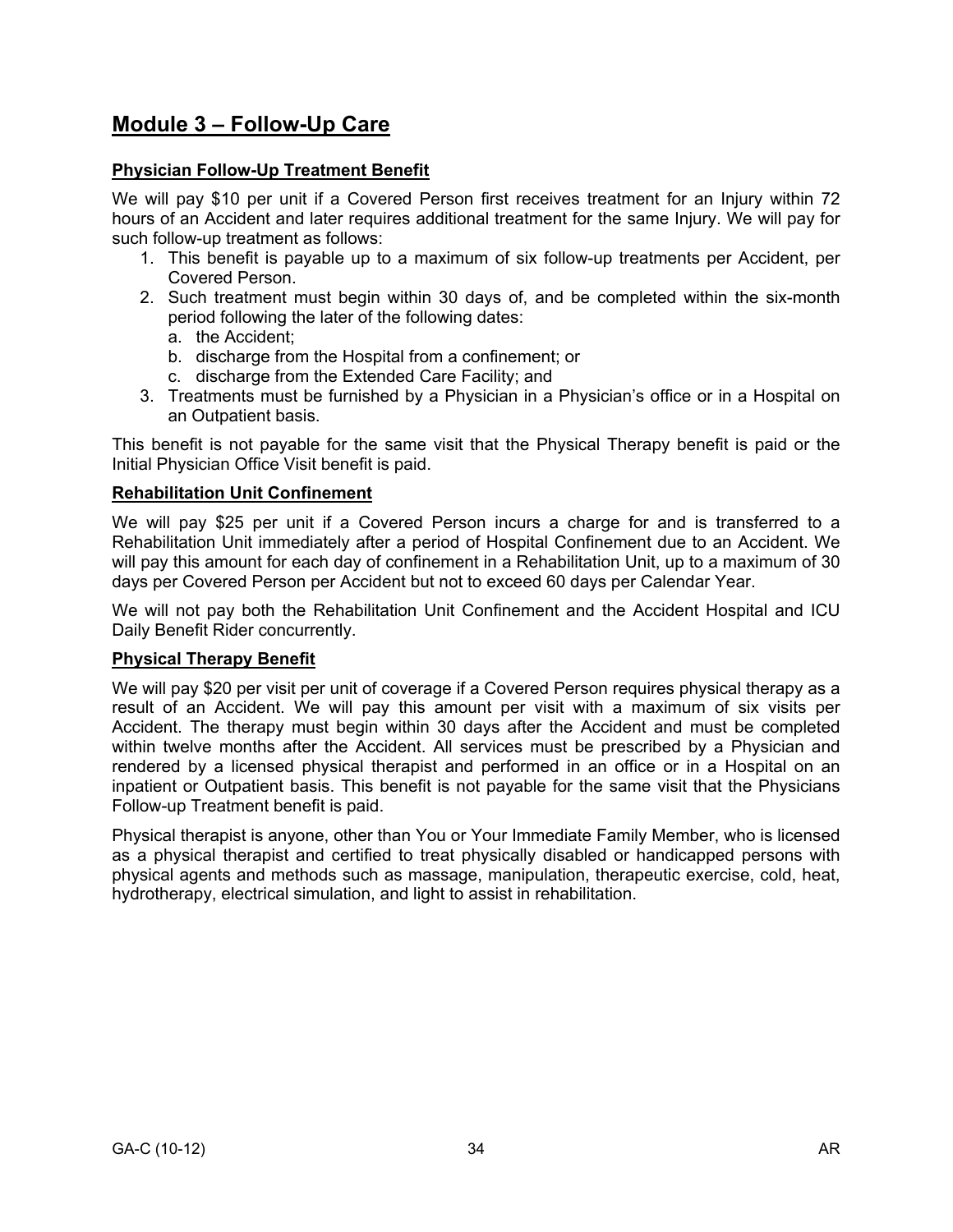# **Appliance**

We will pay the per unit benefit amount of \$20 for a medical appliance recommended by a Physician as an aid in personal locomotion. Treatment of Injuries sustained in an Accident must be performed within 365 days of the Accident. Benefits include and are payable for such items as crutches, leg braces, wheelchairs, and walkers. This benefit is not payable for prosthetic devices.

### **Prosthetic Devices**

Benefits are payable for one or more prosthetic devices. The prosthetic device(s) must be received within 30 days of the Accident. This benefit is not payable for hearing aids, dental aids (including false teeth), eye glasses, or for cosmetic prosthetic devices such as hair wigs. We will not pay for joint replacement, such as an artificial hip or knee.

Benefits are payable for eye Injury.

### **Prosthetic Device Benefit Benefit per Unit Benefit per Unit**

- 1. Benefit for one prosthetic device; or
- 2. Benefit for two or more prosthetic devices

# **Module 4 – Transportation/Lodging Assistance**

### **Family Lodging**

If the Covered Person is injured in an Accident that requires non-local Hospital Confinement, We will pay \$25 per unit of coverage for accommodations for a member of the immediate family to accompany the Covered Person. This benefit will be paid as follows:

- 1. Necessary Treatment for Injuries must be within 30 days of the Accident;
- 2. Accommodations will be for a room in a motel, hotel, or other accommodations acceptable to Us;
- 3. The Hospital and accommodations must be more than 100 miles from the permanent residence of the Covered Person; and
- 4. The accommodations will be for a period not to exceed 30 days.

The benefit is payable once per Accident, per Covered Person.

# **Transportation**

We will pay the per unit benefit amount of \$100 per roundtrip to the Hospital if a Covered Person requires special treatment in a Hospital located more than 100 miles from the person's residence or site of the Accident for Injuries sustained within 30 days of the Accident. This benefit will be paid only for (a) the Covered Person for whom the treatment is prescribed, and (b) if the treatment is for a Dependent child and commercial travel is necessary, the Dependent child's parent or legal guardian who travels with the child. Only one person will be paid to travel with the Dependent child. The local attending Physician must prescribe the treatment, and the treatment must not be available locally. This benefit is not payable for transportation by ambulance or air ambulance to the Hospital. This benefit is payable for up to 5 trips per Calendar Year per person.

### **Post Accident Transportation**

We will pay the per unit benefit amount of \$50 per trip for a Covered Person's transportation from the Hospital to the Covered Person's permanent residence. We will pay for such transportation under the following conditions:

\$ 75.00 \$150.00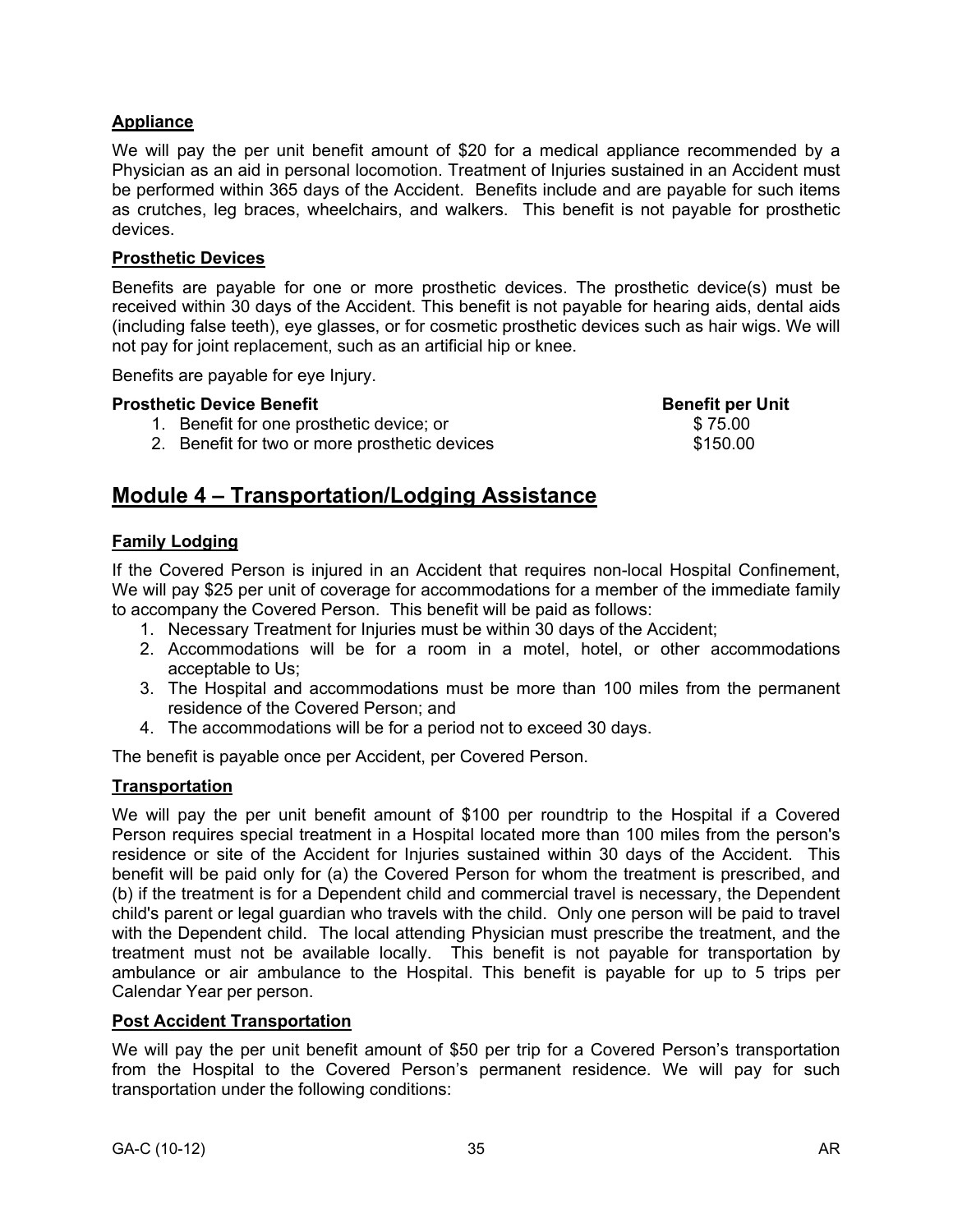- 1. The Covered Person is Hospital Confined and paid under the Accident Hospital and ICU Daily Benefit Rider for 10 consecutive days;
- 2. The Covered Person resides more than 200 miles from the Hospital in which the Covered Person is Hospital Confined; and
- 3. The transportation by the Covered Person from the Hospital to the Covered Person's permanent residence is by licensed common carrier for the transportation of passengers.

This benefit will be paid only for the Covered Person for whom the transportation is hired. This benefit is not payable for transportation by ambulance or air ambulance.

# **Module 5 – Surgery Benefits**

### **Tendon/Ligament**

We will pay \$100 per unit of coverage for each Accident if a Covered Person receives one or more injured tendons or ligaments within 30 days of the Accident. The tendon or ligament must be torn, ruptured or severed. A Physician must repair it through surgery within twelve months after the Accident.

If the Covered Person is in an Accident and receives a fracture or a dislocation and tears, ruptures, or severs a tendon or ligament, We will pay only one benefit. We will pay the larger of either the Tendon/Ligament benefit, the Fracture benefit, or the Dislocation benefit. If exploratory arthroscopic surgery is performed and no repair is done, We will only pay \$25 per unit of coverage.

### **Torn Knee Cartilage**

We will pay the benefit shown below per unit of coverage for the treatment listed if a Covered Person receives treatment for a torn knee cartilage sustained in an Accident. It must be treated by a Physician within 30 days after the Accident. A Physician must repair it through surgery within twelve months after the Accident. Only one payment amount under this benefit will be paid per Covered Person per Accident.

| Torn Knee Cartilage Benefit |                                                 | <b>Benefit per Unit</b> |  |
|-----------------------------|-------------------------------------------------|-------------------------|--|
|                             | 1. Exploratory surgery without repair or if the | \$75                    |  |
|                             | cartilage is shaved (debridement)               |                         |  |
|                             | 2. Surgical Repair                              | \$100                   |  |

### **Ruptured Disc**

We will pay \$100 per unit of coverage if a Covered Person receives treatment for a ruptured disc sustained in an Accident. A ruptured disc is a herniated, ruptured or prolapsed intervertebral disc that is diagnosed by myelography, computed tomography (CT) or magnetic resonance imaging (MRI). A Physician must treat it within 30 days after the Accident. It must be repaired through surgery by a Physician within twelve months after the Accident.

Only one payment amount under this benefit will be paid per Covered Person per Accident.

This benefit is not payable for the Surgery benefit.

### **Torn Rotator Cuff**

We will pay \$100 per unit of coverage if a Covered Person receives treatment for one or two torn rotator cuffs sustained in an Accident. A Physician must repair the torn rotator cuff through surgery within 180 days after the Accident. It must be repaired through surgery by a Physician within six months after the Accident.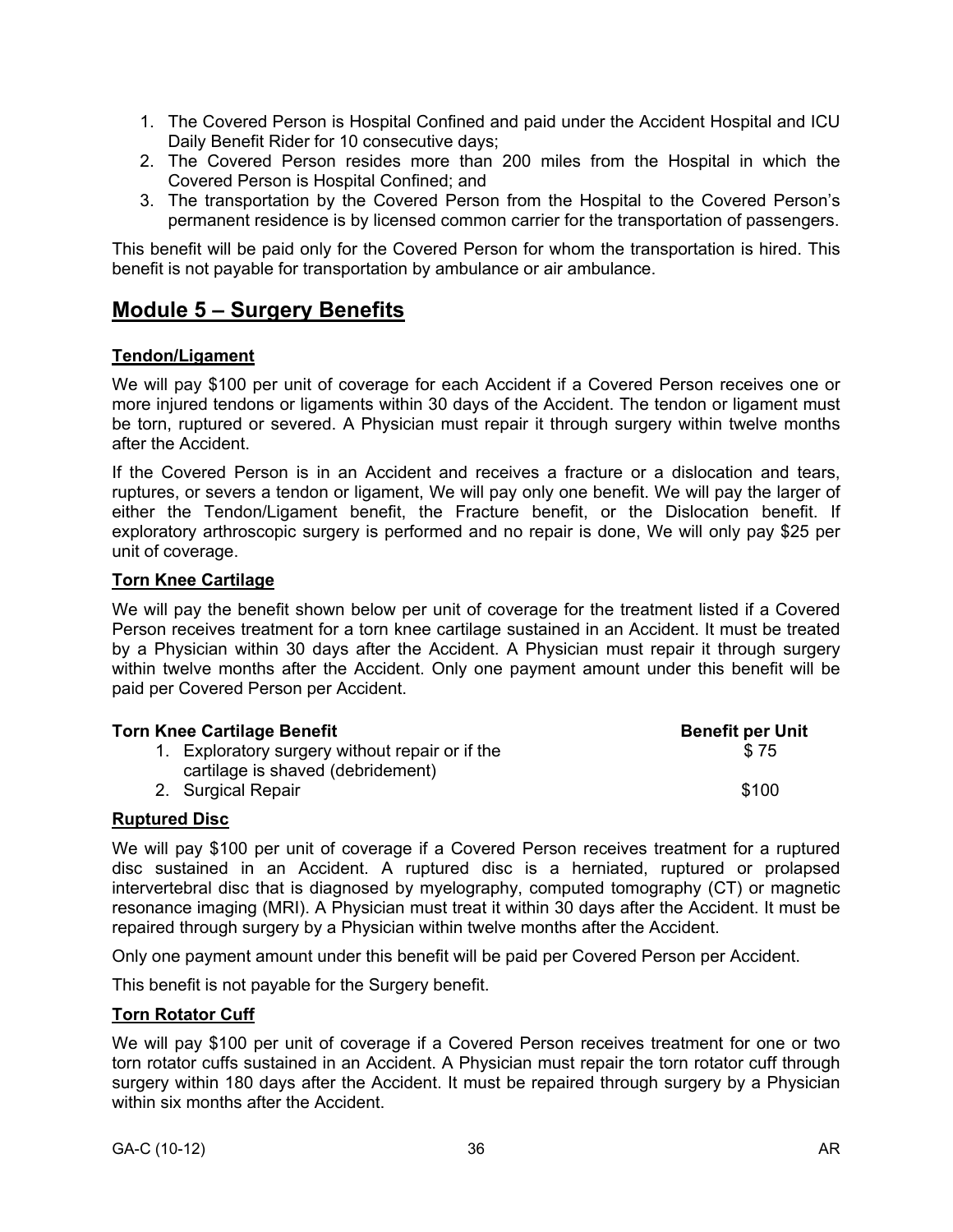This benefit is not payable for the Surgery benefit.

# **Module 6 – Wellness Benefit**

**Waiting Period** – Payments under this benefits will not be made for test performed within 30 days after the Effective Date of coverage.

After the Waiting Period, We will pay \$15 per unit, for each Covered Person when a charge is incurred for one of the below-listed health screening tests. This benefit is limited to one payment per Calendar Year per Covered Employee & Spouse and two payments per Calendar Year per covered children.

Health Screening Tests - The annual health screening tests payable under this benefit are listed as follows:

| <b>Biopsy</b>                          | Flexible sigmoidoscopy                            |
|----------------------------------------|---------------------------------------------------|
| Blood test for triglycerides           | Hemocult stool analysis                           |
| Bone marrow testing                    | Mammography                                       |
| <b>Breast ultrasound</b>               | Pap test                                          |
| CA 125 (blood test for ovarian cancer) | PSA (prostate-specific antigen tests)             |
| CA 15-3 (blood test for breast cancer) | Serum cholesterol test to determine HDL/LDL level |
| CEA (blood test for colon cancer)      | Serum Protein Electrophoresis (blood test for     |
| Chest X-ray                            | myeloma)                                          |
| Colonoscopy                            | Stress test on a bicycle or treadmill             |
| Fasting blood glucose test             | Thermography                                      |

Health screening tests must be performed under the supervision of or recommended by a Physician, and a charge must be incurred. Satisfactory proof of the charges incurred for the health screening tests must be submitted with each new claim. Under no condition will We pay any benefits for losses incurred prior to the Effective Date.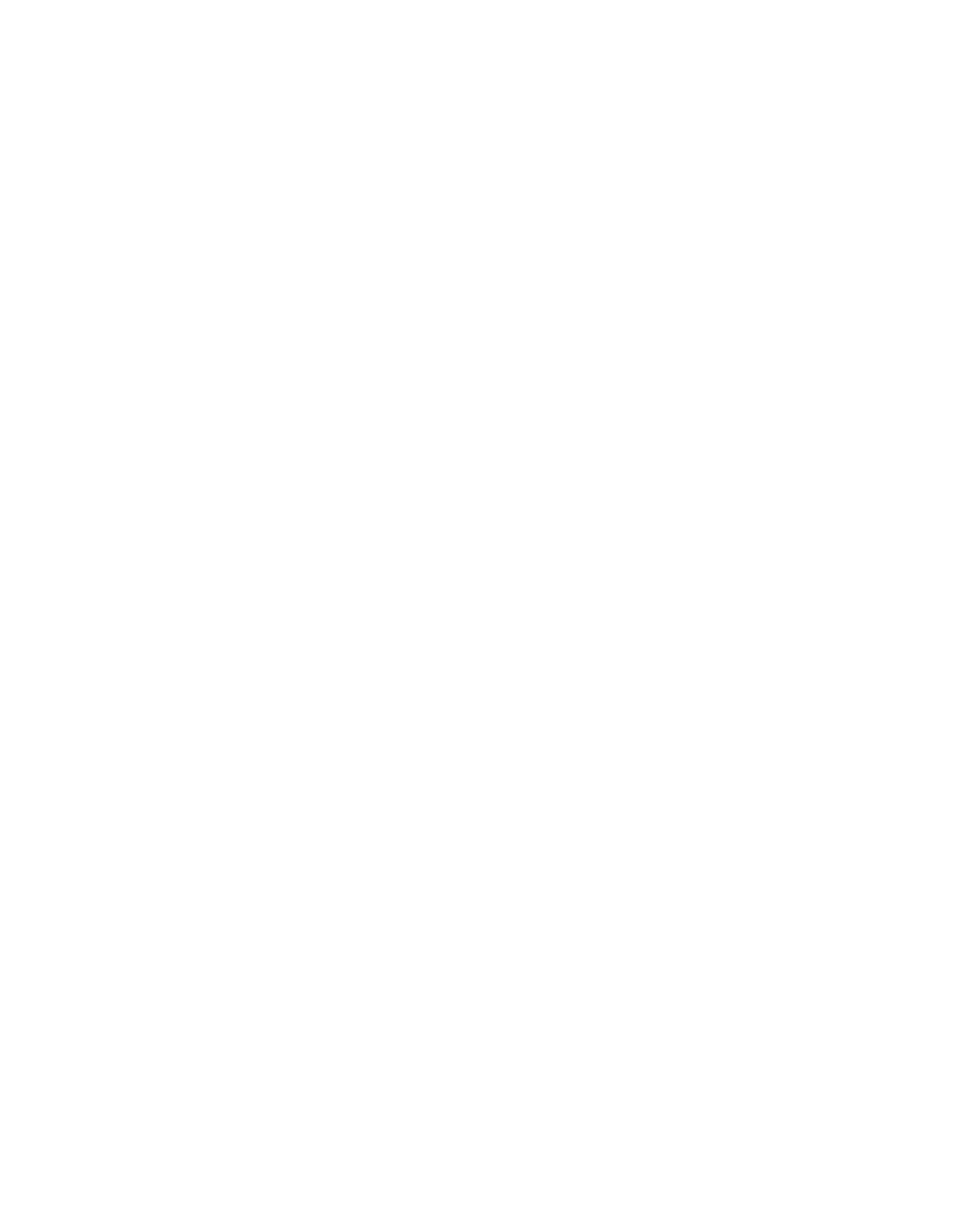

### **ACCIDENT ONLY HOSPITAL AND ICU DAILY BENEFIT RIDER**

This Rider is issued in consideration of the Application and payment of any required premium. Except as shown in this Rider, the provisions of the Certificate to which this Rider is attached will prevail.

This Rider is made part of the Certificate issued by USAble Life to which it is attached.

This Rider takes effect on February 1, 2016 and expires at the same time as the Policy or Certificate.

This Rider only applies to Hospital Confinements which occur on or after this date.

#### **DEFINITIONS**

In addition to the definitions contained in the Policy and Certificate, the following definitions apply to this Rider:

### **Hospital Sub-Acute Intensive Care Unit** means a place which:

- 1. Is a specifically designated area of the Hospital that provides a level of medical care below intensive care but above a regular private or semi-private room or ward;
- 2. Is separate and apart from the surgical recovery room and from rooms, beds, and wards customarily used for patient confinement;
- 3. Is permanently equipped with special lifesaving equipment for the care of the critically ill and injured; and
- 4. Is under constant and continuous observation by specially trained nursing staff.

A Hospital Sub-Acute Intensive Care Unit may be referred to by other names such as progressive care, intermediate care, or a step-down unit, but it is not a regular private or semi-private room, or a ward with or without monitoring equipment.

**Hospital Confined and Hospital Confinement** means staying in a Hospital as a confined bed patient for 18 hours a day.

**Intensive Care Unit (ICU)** - means a place which:

- 1. Is a specifically designated area of the Hospital that provides the highest level of medical care and is restricted to patients who are critically ill or injured and who require intensive comprehensive observation and care;
- 2. Is separate and apart from the surgical recovery room and from rooms, beds and wards customarily used for patient confinement;
- 3. Is permanently equipped with special lifesaving equipment for the care of the critically ill or injured:
- 4. Is under constant and continuous observation by a specially trained nursing staff assigned exclusively to the unit on a twenty-four hour basis; and
- 5. Has a Physician assigned to the unit on a full-Time basis.

Notwithstanding the above, an Intensive Care Unit is not any of the following step-down units:

1. A progressive care unit;

GA-ICU (5-12) 1 AR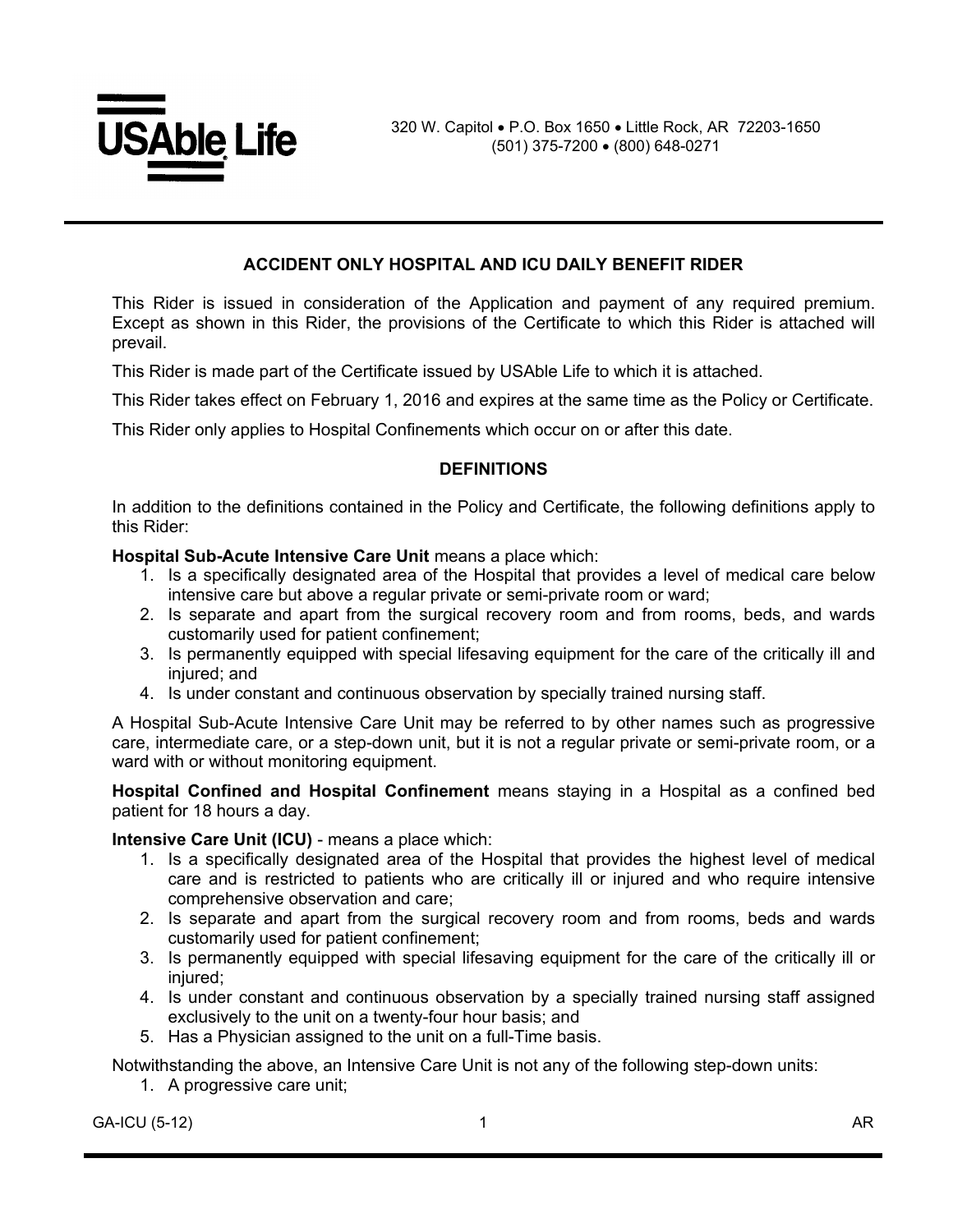- 2. An intermediate care unit;
- 3. A private monitored room;
- 4. A Sub-acute Intensive Care Unit;
- 5. An observation unit;
- 6. A telemetry unit; or
- 7. Any facility not meeting the definition of a Hospital Intensive Care Unit as defined above.

### **BENEFITS**

The benefits described below are for one unit of coverage. The number of units selected by the Policyholder for this Rider is shown on the schedule of insurance. The number of units, or amount of coverage, selected by You is on Your application.

**Accident Hospital Confinement Benefit** - While this Rider is in force, if a Covered Person requires Hospital Confinement in a Hospital because of injuries received in an Accident, We will pay \$25 per unit, per day, of confinement. Confinement as a resident bed patient in a Hospital must start within 30 days of the Accident. We will pay this benefit up to 365 days per Accident and while the Covered Person is Hospital Confined. We will pay benefits for only one Hospital Confinement at a time even if the Hospital Confinement is caused by more than one Accident.

If the Covered Person is confined in a Hospital that does not meet the definition in this Policy of a Hospital We will not pay this benefit.

If the Covered Person is confined in a Hospital and is confined again within 90 days for the same Accident or related condition, We will treat this confinement as a continuation of the prior confinement. If more than 90 days have passed between the periods of Hospital Confinement, We will treat this confinement as a new confinement.

We will not pay this benefit for confinement to an observation unit, for Emergency Room treatment or for Outpatient treatment. We will not pay the Hospital Confinement benefit and the Hospital Intensive Care Unit Confinement benefit concurrently ; the larger benefit will be paid.

If the Covered Person is confined in a Hospital Intensive Care Unit for more than 15 days, the Hospital Confinement benefit will begin on the 16th day. The total amount payable per Accident will not exceed 365 days for Hospital Confinement and 15 days for Hospital Intensive Care Unit confinement.

**Accident Hospital Intensive Care Confinement Benefit** – While this Rider is in force, if a Covered Person requires Hospital Confinement in a Sub Acute ICU or an Intensive Care Unit because of injuries received in an Accident, We will pay \$50 per unit, per day of confinement.

The confinement in a Hospital Intensive Care Unit must begin within 30 days after the Accident. We will pay this amount per day up to 15 days per Accident and while the Covered Person is Hospital Confined. We will pay benefits for only one Hospital Confinement at a time even if is caused by more than one Accident.

If the Covered Person is confined in a Hospital that does not meet the definition in this Policy of an ICU unit, We will not pay this benefit.

If the Covered Person is confined in a Hospital Intensive Care Unit, and is confined again within 90 days for the same Accident or related condition, We will treat this confinement as a continuation of the prior confinement. If more than 90 days have passed between the periods of Hospital Confinement, We will treat this confinement as a new confinement.

We will not pay this benefit for confinement to an observation unit, for Emergency Room treatment or for Outpatient treatment. We will not pay the Hospital Confinement benefit and the Hospital Intensive Care Unit Confinement benefit concurrently; the larger benefit will be paid.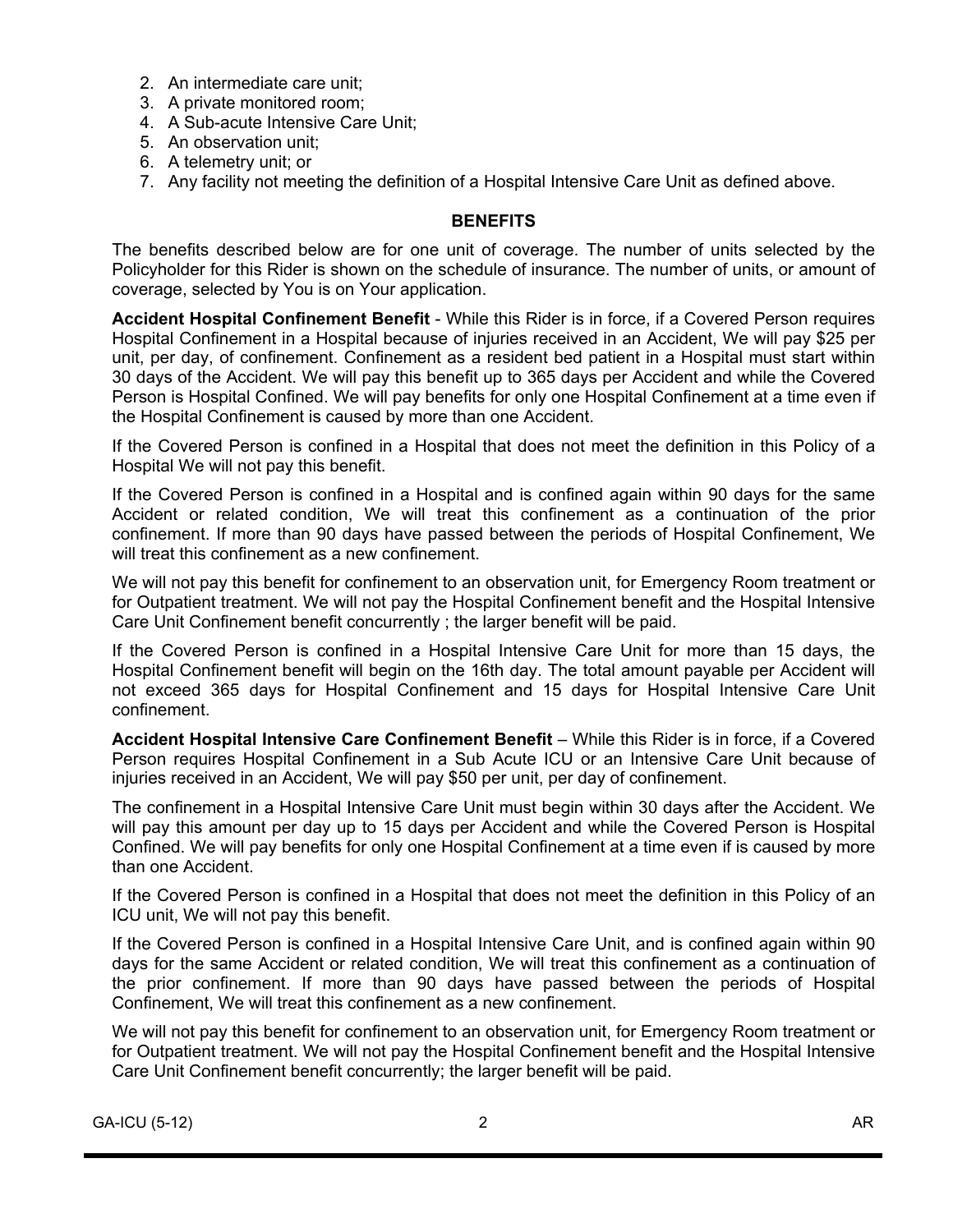If the Covered Person is confined in a Hospital Intensive Care Unit for more than 15 days, the Hospital Confinement benefit will begin on the 16th day. The total amount payable per Accident will not exceed 365 days for Hospital Confinement and 15 days for Hospital Intensive Care Unit Confinement.

### **When Coverage Under This Rider Ends**

Coverage under this Rider ends on the earliest of the following dates:

- 1. the date the Policy terminates;
- 2. the date Your coverage under the Policy ends;
- 3. the date Your Eligible Class is no longer covered for this Rider;
- 4. the last day of the period for which any required premium contributions for this Rider are made.

Termination of the Policy and/or Rider by Us will not affect any claim or loss which commenced while the Policy and/or Rider were in force.

This Rider is subject to all provisions of the Group Policy which are not inconsistent with the terms of this Rider.

Signed for USAble Life at Little Rock, Arkansas, as of the Effective Date:

William P. Crearman James t. Comey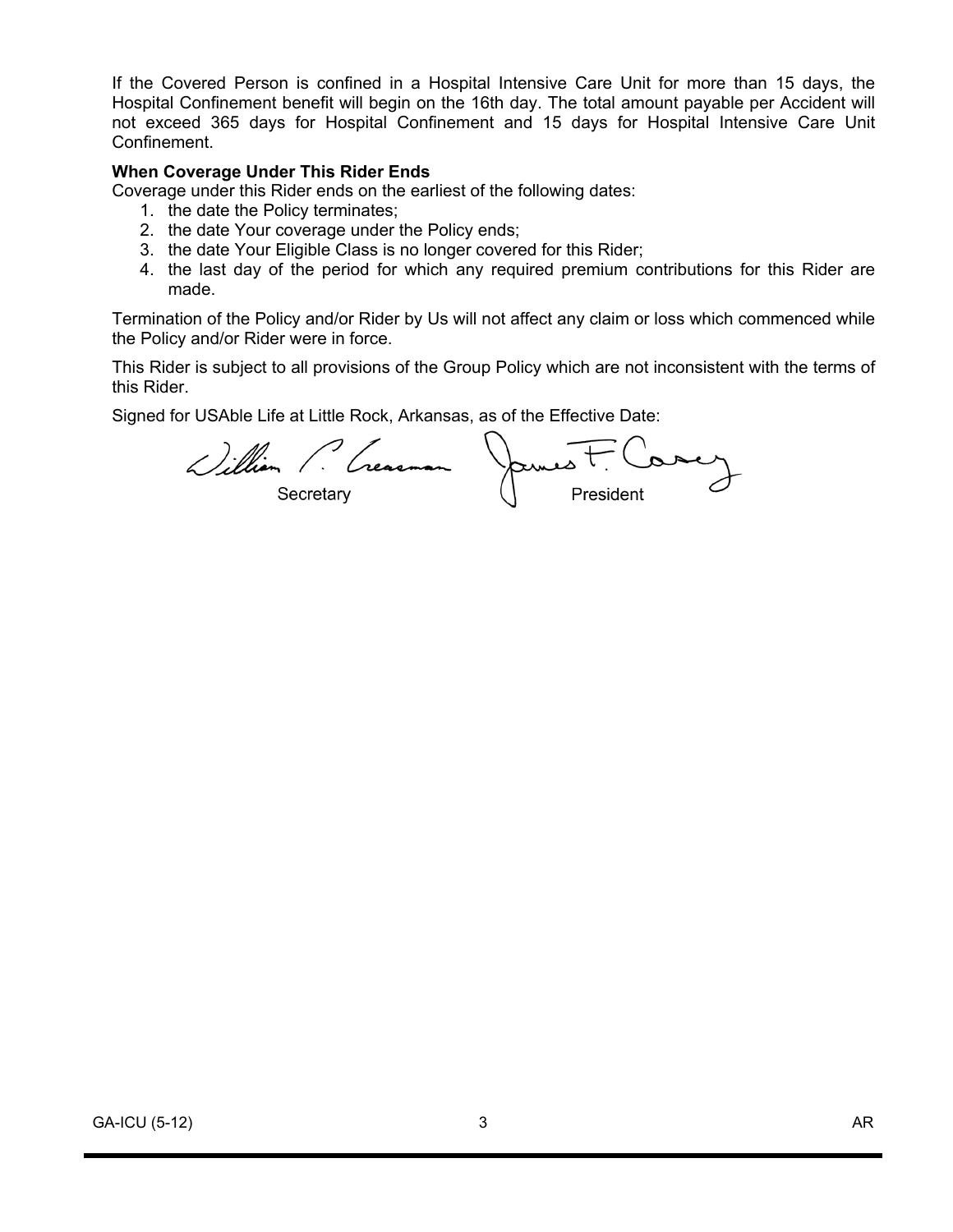

# **Health Insurance Portability and Accountability Act (HIPAA) Privacy Notice**

By law, USAble Life is required to protect the privacy of your protected health information. We must also give you this notice to tell you how we may use and give out ("disclose") your protected health information held by us.

USAble Life must use and give out your protected health information to provide information:

- · To you or someone who has the legal right to act for you (your personal representative);
- · To the Secretary of the Department of Health and Human Services, if necessary to make sure your privacy is protected; and
- Where required by law.

USAble Life has the right to use and give out your protected health information to perform business operations. For example:

- We can use your protected health information to pay or deny your claims or to collect your premiums.
- Members of our staff may use this information in an effort to continually improve the quality and effectiveness of the benefits and service we provide.
- We may disclose protected health information to your employer, if your employer arranges for your insurance. We may disclose de-identified protected health information to the appropriate areas so they can modify benefits, work to control overall plan costs, and improve service levels. This information may be in the form of routine reporting or special requests.
- We may disclose protected health information to others who are contracted to provide services on our behalf. Some services are provided in our organization through contracts with others. Examples may include claim investigation/management, medical record retrieval, reinsurance, and the copy service we use when making copies of your health record. Our contracts require these business associates to appropriately protect your information.
- Members of our staff, using their best judgment, may disclose to a family member, other relative, close personal friend or any other person you identify, health information relevant to that person's involvement in the payment of your claims or collection of your premiums. An example would be your spouse calling to verify a claim was paid or the amount paid on a claim.

USAble Life may use or give out your protected health information for the following purposes, under limited circumstances:

- · To state agencies that have the legal right to receive USAble Life data (such as to make sure we are making proper payments);
- For public health activities (such as reporting disease outbreaks);
- For government oversight (such as fraud and abuse investigations);
- · For judicial and administrative proceedings (such as in response to a subpoena or other court order);
- For law enforcement purposes (such as providing limited information to locate a missing person);
- To avoid a serious and imminent threat to health or safety;
- To contact you regarding new or changed benefits.

By law, USAble Life must have your written permission (an "authorization") to use or give out your protected health information for any purpose other than payment or business operations or other limited exceptions outlined here or in the privacy regulation. You may take back ("revoke") your written permission at any time, except it will not apply if we have already acted based on your permission.